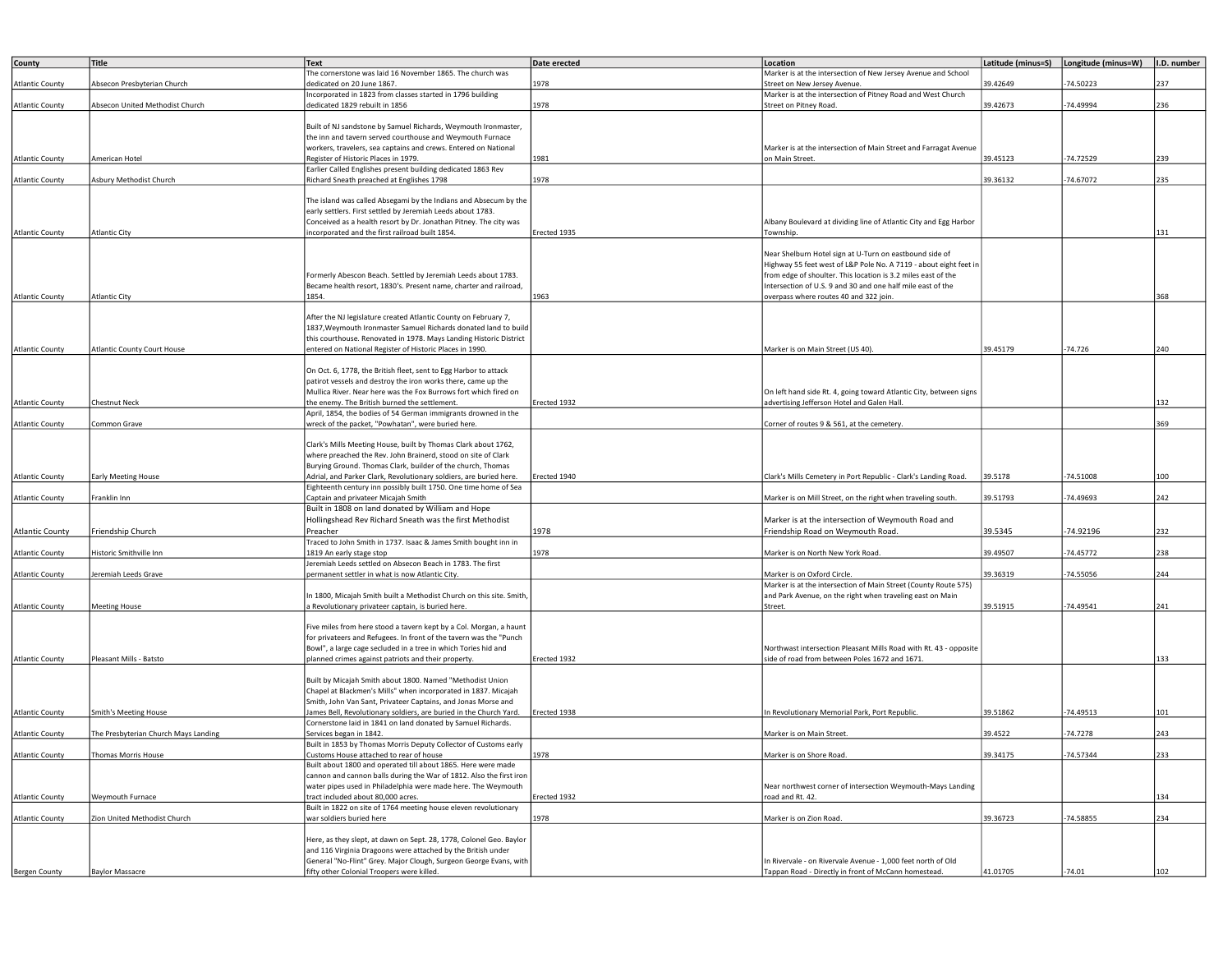|                          |                                | Washington came to the fort on this site adter the surrender of Fort                                                         |              |                                                                                                                           |          |             |     |
|--------------------------|--------------------------------|------------------------------------------------------------------------------------------------------------------------------|--------------|---------------------------------------------------------------------------------------------------------------------------|----------|-------------|-----|
|                          |                                | Washington. The British advanced against Fort Lee on November                                                                |              |                                                                                                                           |          |             |     |
|                          |                                | 20, 1776, and Washington, finding the fort untenable, moved the<br>American troops to the west side of the Hackensack River. | Erected 1932 | On right hand side of road approaching bridge; 100 feet from<br>point of traffic island, west of third viaduct.           |          |             | 135 |
| Bergen County            | Fort Lee                       |                                                                                                                              |              |                                                                                                                           |          |             |     |
|                          |                                | Regarded by Washington and Lafayette as a great general. He died                                                             |              | Marker is at the intersection of Court St. and Church St., on the                                                         |          |             |     |
| Bergen County            | Gen. Enoch Poor                | nearby in 1780 and lies buried in the Reformed Churchyard.                                                                   | 1964         | left when traveling east on Court St                                                                                      | 40.87909 | $-74.04336$ | 245 |
|                          |                                | Gen. Enoch Poor died here from a wound received in a duel with a                                                             |              |                                                                                                                           |          |             |     |
|                          |                                | French officer and was buried in the grounds of the old Dutch                                                                |              | Entering Hackensack from Paterson along Essex Street right had                                                            |          |             |     |
|                          |                                | Church in Hackensack. Washington attended his funeral here                                                                   |              | side - opposite pole 60832HS - just before reaching intersection                                                          |          |             |     |
| Bergen County            | Hackensack                     | September 10, 1780.                                                                                                          | Erected 1932 | of Essex Street and Summit Avenue.                                                                                        |          |             | 136 |
|                          |                                | Here in September, 1778, British troops under Grey massacred fifty                                                           |              | On west side of road, about 10' back from pavement and behind                                                             |          |             |     |
| Bergen County            | Haring Farm                    | Virginia dragoons. Their Colonel George Baylor, recovered.                                                                   | 1964         | walkway.                                                                                                                  |          |             | 374 |
|                          |                                |                                                                                                                              |              | At grave site on US 202 right side of road south bound, 2 mile                                                            |          |             |     |
|                          |                                |                                                                                                                              |              | south of route 27 toward oakland graveyard has a number of                                                                |          |             |     |
|                          |                                | Andrew Hopper's inn formerly stoof nearby. Washington used it as                                                             |              | obelisk markers (vertical) but look sharp for graveyard near                                                              |          |             |     |
| Bergen County            | lopper's Grave                 | headquarters, Sept. 11-18, 1780, and at other times.                                                                         | 1963         | Havsmeyer Estate<br>Marker is at the intersection of West Palisade Avenue (County                                         |          |             | 370 |
|                          |                                | The Liberty Pole erected here in 1766 to celebrate repeal of Stamp                                                           |              | Route 505) and Lafayette Avenue, on the left when traveling west                                                          |          |             |     |
| Bergen County            | Liberty Pole                   | Act has been replaced several times. Present one, 1964.                                                                      | 1964         | on West Palisade Avenue.                                                                                                  | 40.89662 | -73.98004   | 246 |
|                          |                                |                                                                                                                              |              |                                                                                                                           |          |             |     |
|                          |                                | In 1713, a Palatine German settlement was founded here by Peter                                                              |              | Southbound, 75 ft. south of chamber of commerce entering                                                                  |          |             |     |
| Bergen County            | Mahwah                         | Fouconnier, one of the four owners of the Ramapo Tract                                                                       | 1964         | mahwah sign. HM stake in the ground.                                                                                      |          |             | 371 |
|                          |                                | Here, July 26, 1777, began the march of Washington's army across                                                             |              |                                                                                                                           |          |             |     |
|                          |                                | the State to defend the Delaware against the expected approach of                                                            |              |                                                                                                                           |          |             |     |
| Bergen County            | March to the Delaware          | the British fleet. Washington was here again June 27 - July 1, 1780.<br>It was then called Ramapo.                           | Erected 1932 | Rt. 2, in Ramsey, between poles RS20135 and RS20136 - right<br>hand side on way to Suffern, diag. opposite I.O.O.F. Hall. |          |             | 137 |
|                          |                                |                                                                                                                              |              |                                                                                                                           |          |             |     |
|                          |                                | Washington's rear guard under Greene held the bridge in the                                                                  |              |                                                                                                                           |          |             |     |
|                          |                                | Retreat of 1776; Burr attacked British here in 1777 and Lee's                                                                |              |                                                                                                                           |          |             |     |
|                          |                                | expedition against Paulus Hook started from here 1779. Bridge                                                                |              |                                                                                                                           |          |             |     |
| Bergen County            | New Bridge                     | Crossed often by both armies during Revolution.                                                                              | Erected 1937 | In front of old Steuben House on Main Street, North Hackensack. 40.91366                                                  |          | -74.03059   | 103 |
|                          |                                |                                                                                                                              |              |                                                                                                                           |          |             |     |
| Bergen County            | <b>New Bridge</b>              | Washington and his army crossed here unopposed, Nov., 1776, on<br>his famous retreat. The British maps had been inaccurate.  |              | In front of old Steuben House on Main Street, North Hackensack.                                                           |          |             | 375 |
|                          |                                |                                                                                                                              |              |                                                                                                                           |          |             |     |
|                          |                                |                                                                                                                              |              | To be erected in Oradell the day of the hometown reception for                                                            |          |             |     |
|                          |                                |                                                                                                                              |              | the astrocaut, Monday Oct. 15, 1962 - in front of the grand stand,                                                        |          |             |     |
|                          |                                | Home of Commander Walter M. Schirra Jr., USN, the first                                                                      |              | in the center of Oradell or upon entering Oradell. If it is in front of                                                   |          |             |     |
| Bergen County            | Oradell                        | Jerseyman to orbit the Earth, Oct 3, 1962.                                                                                   | 1962         | the reviewing stand, a permanent erection will be made later.                                                             |          |             | 372 |
|                          |                                |                                                                                                                              |              |                                                                                                                           |          |             |     |
|                          |                                | Nov. 21, 1776, George Washington and his troops passed through                                                               |              |                                                                                                                           |          |             |     |
|                          |                                | Polifly, now Hasbrouck Heights, on their retrat from Hackensack,                                                             |              | On Terrace Ave. just west of ramp loading down to Route 2 at                                                              |          |             |     |
| <b>Bergen County</b>     | Polifly                        | turning on Washington Place toward Passaic. August, 1783,<br>Washington used this route from Newburg to Princeton.           | Erected 1937 | Hasbrouck Heights, on plot of land adjoining old Colonial<br>mansion.                                                     |          |             | 138 |
|                          |                                |                                                                                                                              |              |                                                                                                                           |          |             |     |
|                          |                                | A Tory's property, seized during the Revolution, was presented by                                                            |              | Marker can be reached from Main Street, on the left when                                                                  |          |             |     |
| Bergen County            | The (Von) Steuben House        | New Jersey to Baron von Steuben, Gen. Washington's drillmaster.                                                              | 1964         | traveling east.                                                                                                           | 40.91353 | 74.03146    | 247 |
|                          |                                |                                                                                                                              |              |                                                                                                                           |          |             |     |
|                          |                                | Gift of John Berry, 1696. It became the village center of New                                                                |              | Marker is at the intersection of Main Street and Court                                                                    |          |             |     |
| <b>Bergen County</b>     | The Green                      | Barbadoes Township, now Hackensack. Later a public park.                                                                     | 1964         | Street, on the right when traveling north on Main Street.                                                                 | 40.87916 | $-74.04421$ | 248 |
|                          |                                |                                                                                                                              |              |                                                                                                                           |          |             |     |
|                          |                                | Washington's rear-guard under Greene held the bridge in the<br>Retreat of 1776; Burr attacked British here in 1777 and Lee's |              | The new sign has been erected on State property across the                                                                |          |             |     |
|                          |                                | expedition against Paulus Hook started from here 1779. Bridge                                                                |              | street from the Von Steuben House at the bridge which seemed                                                              |          |             |     |
| Bergen County            | The Westervelt House           | crossed often by both armies during Revolution.                                                                              | 1964         | to be a more appropriate place.                                                                                           |          |             | 376 |
|                          |                                |                                                                                                                              |              |                                                                                                                           |          |             |     |
|                          |                                | Site of factory for making Wampum, 1869-1899. The Campbell                                                                   |              |                                                                                                                           |          |             |     |
| Bergen County            | Wampum Factory                 | Family is said to have made "Indian Money" as early as 1775.                                                                 | 1964         | On Pascack Road near fence in front of highschool.                                                                        |          |             | 373 |
|                          |                                | General Washington stayed here at the Hopper House, September                                                                |              |                                                                                                                           |          |             |     |
|                          |                                | 4-18, 1780, where a council of war was held concerning a move                                                                |              |                                                                                                                           |          |             |     |
|                          | <b>Washington Headquarters</b> | against New York. From here he went to Hartford, Conn., to confer<br>with French officials.                                  | Erected 1932 | On Ramapo Valley Road between Suffern and Darlington, in front<br>of house.                                               |          |             | 139 |
| Bergen County            |                                | n 1717, John Borden bought out the holdings of Thomas                                                                        |              | outhbound, at 6th fole past railroad overpass at cut off to city of                                                       |          |             |     |
| <b>Burlington County</b> | Bordentown                     | Farnsworth and made this river port a center of trade.                                                                       | 1965         | Bordentown - pole is not numbered                                                                                         |          |             | 378 |
|                          |                                |                                                                                                                              |              |                                                                                                                           |          |             |     |
|                          |                                | Here, May 23, 1773, Washington visited Governor William Franklin,                                                            |              |                                                                                                                           |          |             |     |
|                          |                                | and March 23, 1782, inspected the 2nd Regimant, Continental                                                                  |              |                                                                                                                           |          |             |     |
|                          |                                | Corps of Artillery. Later he visited the Bradford Mansion, home of                                                           |              | On Rt. 25 - intersection with High Street - left hand side going                                                          |          |             |     |
| <b>Burlington County</b> | Burlington                     | the Hon. William Bradford, his Attorney General.                                                                             | Erected 1932 | wast - in front of M.J. Doyle's store.                                                                                    |          |             | 140 |
|                          |                                | Ten miles southeast, close to the railroad, stands the monument to                                                           |              |                                                                                                                           |          |             |     |
|                          |                                | Captain Emilio Carranza, Aviator of the Mexican Army, killed July                                                            |              |                                                                                                                           |          |             |     |
|                          |                                | 12, 1928, when his plane crashed while attempting a return, good-                                                            |              | On Rt. 39, left hand side going South - at point of junction with                                                         |          |             |     |
| <b>Burlington County</b> | Capt. Emilio Carranza          | will, non-stop flight to Mexico City from New York.                                                                          | Erected 1935 | Tabernacle Road.                                                                                                          |          |             | 141 |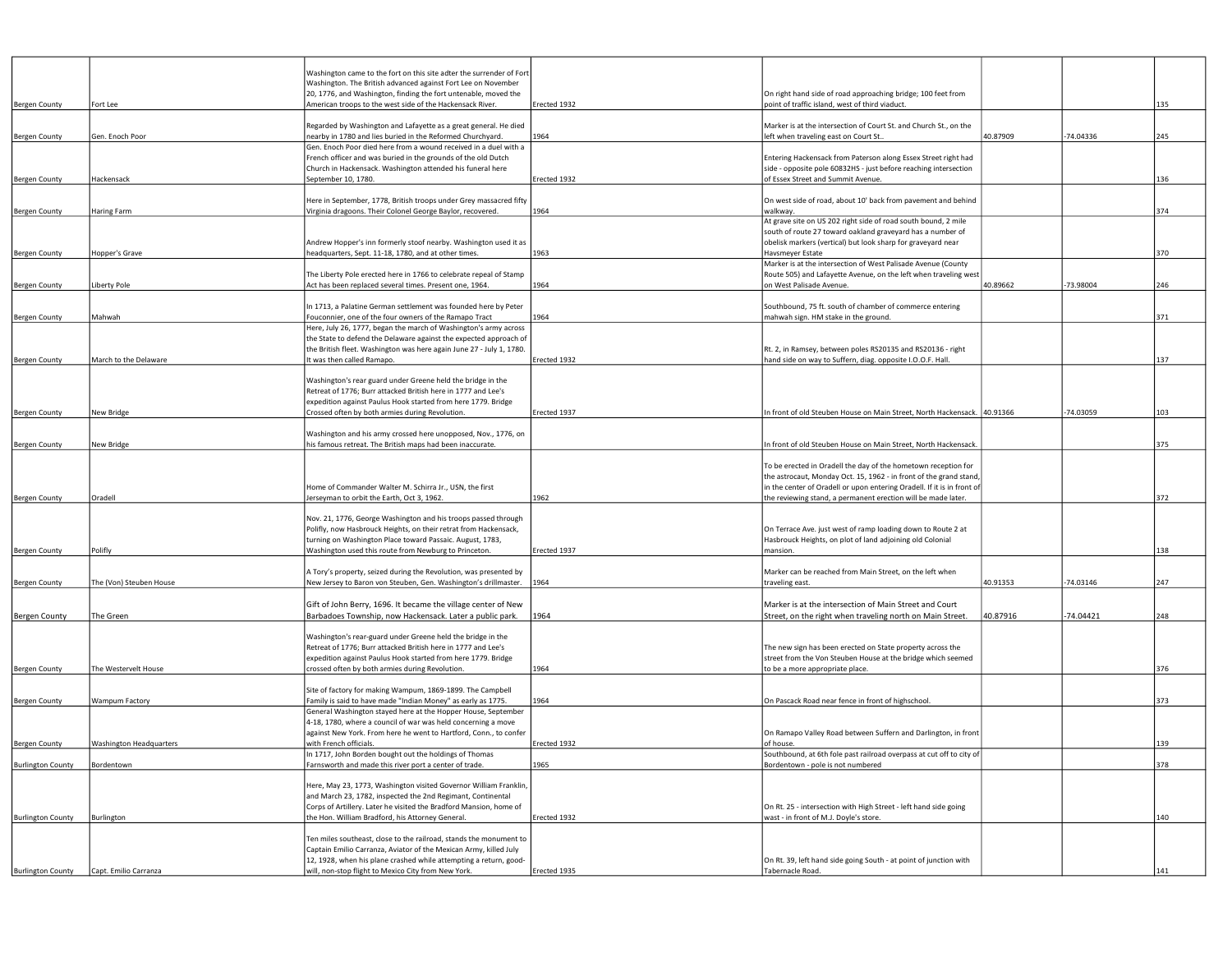|                          |                             | Ten miles southeast is the site where Mexican Good-Will flyer,          |              | Southbound, 200 ft. north of road to Carranza Memorial, at pole    |          |             |     |
|--------------------------|-----------------------------|-------------------------------------------------------------------------|--------------|--------------------------------------------------------------------|----------|-------------|-----|
| <b>Burlington County</b> | Carranza Monument           | Capt. Emilio Carranza, crashed July 12, 1928.                           | 1964         | 5954 ACE system HM stake in ground                                 |          |             | 384 |
|                          |                             |                                                                         |              | Marker is at the intersection of Crosswicks Street (County Route   |          |             |     |
|                          |                             | One of the earliest free schools of New Jersey established 1852 by      |              | 528) and East Burlington Street, on the left when traveling west   |          |             |     |
| <b>Burlington County</b> | Clara Barton School         | Clara Barton, founder of the American Red Cross.                        | 1964         | on Crosswicks Street.                                              | 40.14601 | $-74.7054$  | 254 |
|                          |                             |                                                                         |              |                                                                    |          |             |     |
|                          |                             | Home of Issac Collins, 1808-1817. He is famous as founder of the        |              | In grass area in front of house on east side, 10 feet from porch   |          |             |     |
| <b>Burlington County</b> | <b>Collins House</b>        | state's first newspaper, the New Jersey Gazette, in 1777.               | 1964         | and parallel to road                                               |          |             | 380 |
|                          |                             |                                                                         |              |                                                                    |          |             |     |
|                          |                             | On June 23, 1778, General Dickinson's Jersey Troops destroyed           |              |                                                                    |          |             |     |
| <b>Burlington County</b> | Crosswicks                  | bridge, fighting a skirmish to delay the British march to New York.     |              | Memorial is on Main Street.                                        | 40.15292 | -74.64679   | 260 |
|                          |                             |                                                                         |              |                                                                    |          |             |     |
|                          |                             | 3 miles east, on June 23, 1778, Gen Clinton on his retreat to New       |              |                                                                    |          |             |     |
|                          |                             | York attacked the patriot militia destroying the bridge. Jon            |              |                                                                    |          |             |     |
|                          |                             | Clovenger was killed as he cut the last sleeper. A cannon ball, which   |              | Rt. 25 - intersection of Bordentown Road, southeast corner -       |          |             |     |
| <b>Burlington County</b> | Crosswicks Creek            | struck the Meeting House, is still preserved.                           | Erected 1932 | before you come to Yopcye [? illegible on copy] Inn.               |          |             | 142 |
|                          |                             | Founded in 1752, The Relief Fire Co. is the oldest active volunteer     |              | Marker is at the intersection of Pine Street and Church Street, on |          |             |     |
| <b>Burlington County</b> | Fire Company                | company in the nation.                                                  |              | the right when traveling north on Pine Street.                     | 39.99263 | $-74.78507$ | 257 |
|                          |                             |                                                                         |              |                                                                    |          |             |     |
|                          |                             | Site of famed deer park of William Fanklin, son of Benjamin             |              |                                                                    |          |             |     |
|                          | Franklin Park               | Franklin. He was the last of New Jersey's Royal Governors.              | 1965         | Eight feet back from edge of road on west side.                    |          |             | 385 |
| <b>Burlington County</b> |                             |                                                                         |              | Marker is on West Union Street 0.1 miles east of Wood Street, on   |          |             |     |
|                          |                             | The Burlington Library Association, chartered by King George II in      |              |                                                                    |          |             |     |
| <b>Burlington County</b> | Free Library                | 1757, established an early public library here.                         |              | the left when traveling east.                                      | 40.07895 | $-74.86077$ | 255 |
|                          |                             |                                                                         |              |                                                                    |          |             |     |
|                          |                             | Built, 1773, replacing 1706 house. North wall holds cannon ball         |              | Marker is at the intersection of Church Street and Front Street on |          |             |     |
| <b>Burlington County</b> | <b>Friends Meeting</b>      | which struck in 1778 skirmish between British and Americans             |              | Church Street.                                                     | 40.15198 | $-74.64768$ | 259 |
|                          |                             | Boyhood home of Richard Watson Gilder, editor of Century                |              |                                                                    |          |             |     |
|                          |                             | Magaine, 1881 to 1909. Four brothers and sisters also were              |              |                                                                    |          |             |     |
| <b>Burlington County</b> | Gilder House                | famous.                                                                 | 1964         | In front of house between sidewalk and curb                        |          |             | 377 |
|                          |                             |                                                                         |              |                                                                    |          |             |     |
|                          |                             | Stephen Girard lived here 1777-78. He later became prominent as a       |              | Marker is on Mill Street (County Route 537), on the right when     |          |             |     |
| <b>Burlington County</b> | Girard House                | merchant shipowner, financier and philanthropist.                       | 1964         | traveling west. < font color=red> Reported missing.                | 39.99513 | -74.78269   | 249 |
|                          |                             |                                                                         |              |                                                                    |          |             |     |
|                          |                             | Home of General Ulysses S. Grant's family during the last days of       |              | Marker is on Wood Street 0.1 miles north of West Broad Street,     |          |             |     |
| <b>Burlington County</b> | <b>Grant House</b>          | the Civil War. Visited by Grant on the day of Lincoln's death.          | 1964         | on the right when traveling north.                                 | 40.07739 | -74.86049   | 256 |
|                          |                             |                                                                         |              |                                                                    |          |             |     |
|                          |                             | Nearby, not far from the Province Line, are the ruins of Hanover        |              |                                                                    |          |             |     |
|                          |                             | Furnace, built about 1792. Here, during the War of 1812, were cast      |              |                                                                    |          |             |     |
|                          |                             | cannon balls, shells, and cannon for the Federal Government. The        |              | Intersection Route 40 and Browns Mills road, right hand side       |          |             |     |
| <b>Burlington County</b> | Hanover Furnace             | furnace was abandoned in 1863-64.                                       | Erected 1936 | going West - North side 5 miles East of Browns Mills.              |          |             | 143 |
|                          |                             | Dec. 1776, Hessian troops occupied the Meeting House. June 20-22,       |              |                                                                    |          |             |     |
|                          |                             | 1778, the two wings of the British army united here before the          |              | Washington Street, entering Mount Holly from Camden, in front      |          |             |     |
|                          |                             | Battle of Monmouth. Nov., 1779, the Council and Assembly met in         |              | of red brick Catholic Church, between poles PS23NO and             |          |             |     |
| <b>Burlington County</b> | <b>Historic Mount Holly</b> | the Meeting House.                                                      | Erected 1932 | PS24NO, opposite 167 Washington Street.                            |          |             | 144 |
|                          |                             |                                                                         |              |                                                                    |          |             |     |
|                          |                             | This Burlington County Jail was designed, 1808, by Robert Mills,        |              | Marker is at the intersection of High Street and Grant Street, on  |          |             |     |
| <b>Burlington County</b> | <b>Historic Prison</b>      | noted Federal architect. His plan still influences penal building.      |              | the right when traveling south on High Street.                     | 39.99685 | -74.7894    | 258 |
|                          |                             | William Biddle, merchant, landowner, and political leader among         |              | Southbound, S.W. corner of road leading to building, heind first   |          |             |     |
| <b>Burlington County</b> | Kinkora                     | he Quakers of West Jersey, settled here in 1684.                        | 1964         | guard rail post, beyond pole 61637MA                               |          |             | 382 |
|                          |                             | Site of building used on occasion by three famous men: Samuel           |              |                                                                    |          |             |     |
|                          |                             |                                                                         |              |                                                                    |          |             |     |
|                          |                             | Jennings, 1961 to 1684, Benjamin Franklin, 1728, Isaac Collins,         |              |                                                                    |          |             |     |
| <b>Burlington County</b> | Men of Import               | 1770-78.                                                                | 1964         | In tree well in front of property, three feet behind curb          |          |             | 379 |
|                          |                             |                                                                         |              |                                                                    |          |             |     |
|                          |                             | Church, designed by noted architect Richard Upjohn, is one of the       |              |                                                                    |          |             |     |
| <b>Burlington County</b> | New St. Maryís              | earliest cruciform structures in America. Completed, 1854.              |              | Marker is on W Broad Street, on the right when traveling west.     | 40.07693 | $-74.86154$ | 252 |
|                          |                             |                                                                         |              |                                                                    |          |             |     |
|                          |                             |                                                                         |              | Marker is at the intersection of W Broad Street and Wood Street,   |          |             |     |
|                          |                             | Built in 1703, this was the first Episcopal Church in New Jersey.       |              | on the right when traveling west on W Broad Street. < font         |          |             |     |
| <b>Burlington County</b> | Old St. Maryís              | Services were transferred to new St. Mary's in 1854.                    |              | color=red> Reported permanently removed.                           | 40.07709 | $-74.8609$  | 251 |
|                          |                             | Cinnaminson Township was first settles by Swedes who came               |              | Cinnaminson, near intersection of Route #25 and road to            |          |             |     |
|                          |                             | across the Delaware at an early date. Their farms lay along the         |              | Riverton, right hand side going toward Burlington, above Gulf      |          |             |     |
|                          |                             | Delaware, Pennsauken Creek, and Swedes' Run, This was the most          |              | Gasoline Station - about 100 feet from intersection - between      |          |             |     |
| <b>Burlington County</b> | Swedish Settlement          | northerly of the Swedish settlements.                                   | Erected 1938 | third and fourth telephone poles.                                  |          |             | 145 |
|                          |                             | Swedish farmers from across the Delaware settled among the              |              | North bound, right side, 100 ft. Before road into Riverton, south  |          |             |     |
| <b>Burlington County</b> | <b>Swedish Settlers</b>     | English here in 1680's. The name Cinnaminson is Indian.                 | 1963         | of pole #4 No stake in ground                                      |          |             | 381 |
|                          |                             | Thomas Paine, Pamphleteer for American Independence, bought             |              | Marker is at the intersection of Farnsworth Avenue (New Jersey     |          |             |     |
|                          |                             | this house in 1783, and lived in it periodically until his death in     |              | Route 545) and West Church Street, on the left when traveling      |          |             |     |
| <b>Burlington County</b> | <b>Thomas Paine</b>         | 1809.                                                                   | 1965         | north on Farnsworth Avenue.                                        | 40.14718 | -74.71269   | 250 |
|                          |                             |                                                                         |              |                                                                    |          |             |     |
|                          |                             | Elizabeth White, devoted to the Pine Barrens flora, with Frederick      |              | About 500' east of Whitesbog Church and 25' from center of road    |          |             |     |
| <b>Burlington County</b> | Whitesbog                   | Coville debeloped the cultivated blueberry in the 1920's.               | 1963         | on the north side.                                                 |          |             | 383 |
|                          |                             |                                                                         |              | Marker is at the intersection of Farnsworth Avenue (County         |          |             |     |
|                          |                             | Patience Lovell Wright, America's first sculptress lived here before    |              | Route 545) and Park Street (County Route 662), on the right        |          |             |     |
| <b>Burlington County</b> | <b>Wright House</b>         | moving to Great Britain 1772. Son Joseph noted painter.                 | 1964         | when traveling south on Farnsworth Avenue.                         | 40.14851 | -74.71384   | 253 |
|                          |                             |                                                                         |              | Marker is at the intersection of White Horse Pike (U.S. 30) and    |          |             |     |
|                          |                             | First settlers came in 1714. Village once called "Long-A-Coming",       |              | Thackara Avenue, on the right when traveling west on White         |          |             |     |
| Camden County            | Berlin                      | being along the Lonaconing Indian Trail from the river to the sea. 1964 |              | Horse Pike.                                                        | 39.7954  | $-74.93191$ | 261 |
|                          |                             |                                                                         |              |                                                                    |          |             |     |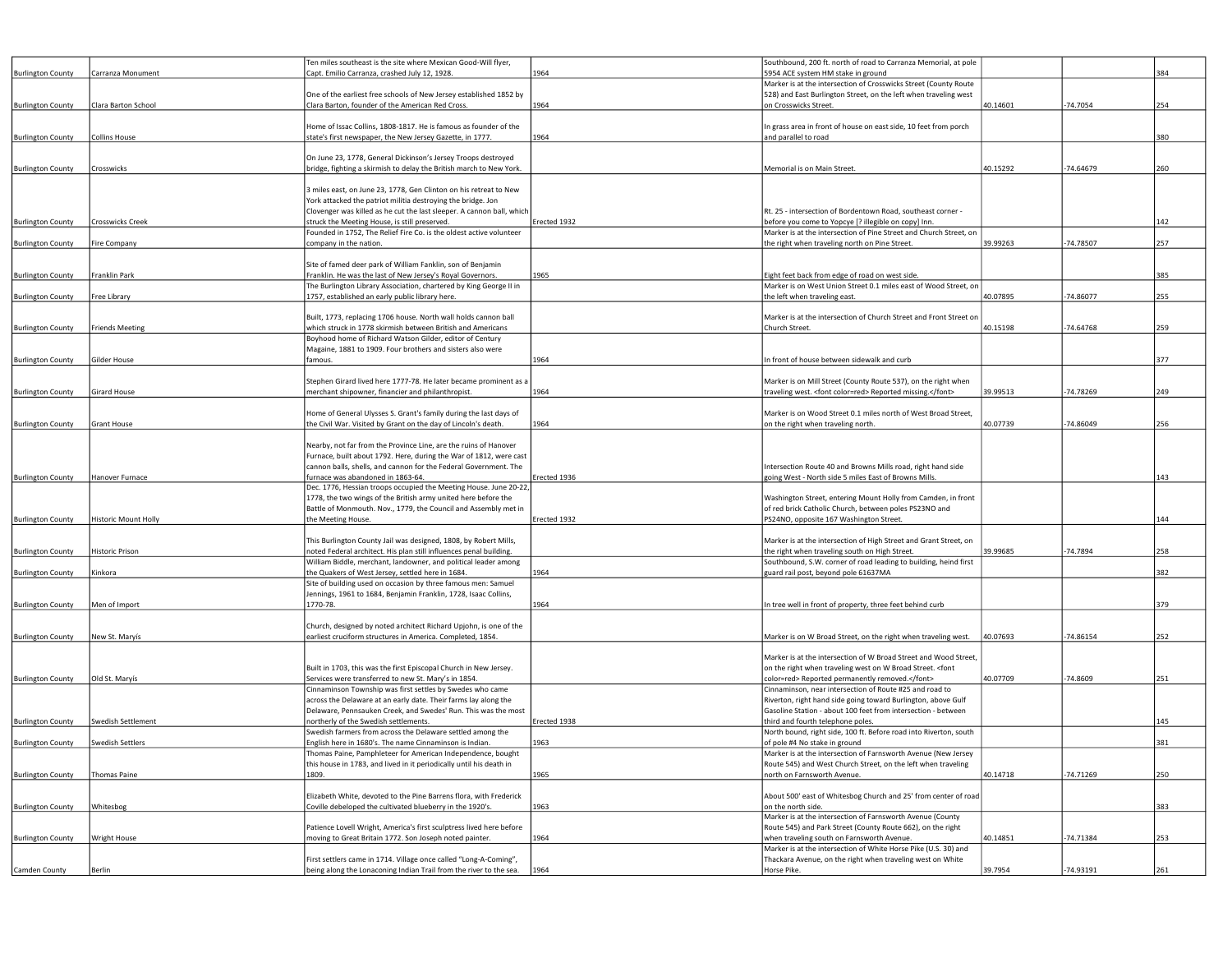|                 |                                                          | About 1740 John Hider opened a log tavern here. Later a frame inn                                                                                                                                                                                                            |              | On the east side of 561 20' south of road to Blue Anchor and 15'                                                                                                               |            |             |     |
|-----------------|----------------------------------------------------------|------------------------------------------------------------------------------------------------------------------------------------------------------------------------------------------------------------------------------------------------------------------------------|--------------|--------------------------------------------------------------------------------------------------------------------------------------------------------------------------------|------------|-------------|-----|
| Camden County   | <b>Blue Anchor</b>                                       | was built by Sarah Albertson. Town named after the Inn.                                                                                                                                                                                                                      | 1964         | off edge of road                                                                                                                                                               |            |             | 394 |
|                 |                                                          | Hessians defeated at the Battle of Red Bank, October 22, 1777,<br>returning by this road, are supposed to have thrown their bronze<br>field pieces into Big Timber Creek near here. Some of their dead                                                                       |              |                                                                                                                                                                                |            |             |     |
| Camden County   | Clement's Bridge                                         | were buried in the Marple graveyard nearby.                                                                                                                                                                                                                                  | Erected 1940 | On Route 41, on South side of Clement's Bridge.                                                                                                                                |            |             | 146 |
| Camden County   | Cooper House                                             | Built in 1734 by Benjamin Cooper, a grandson of William, early<br>settler. Used as headquarters by General Abercrombie, 1778.                                                                                                                                                | 1964         | On the north side of Erie Street west of Point Street. 10' back of<br>curb                                                                                                     |            |             | 387 |
| Camden County   | Cooper's Ferry                                           | Feb. 26, 1778, thirteen hundred enemy troops crossed from<br>Philadelphia to capture Ellis's and Wayne's forces engaged in<br>foraging. The enemy was met here at Cooper's Creed Bridge on<br>March 1, 1778 by Gen's. Wayne and Pulaski and a severe skirmish<br>ensued      | Erected 1932 | Crescent Blvd. - right hand side leaving Camden, between poles<br>PS9136CM and PS9511CM                                                                                        |            |             | 148 |
| Camden County   | Cooper's Ferry                                           | Licensed in 1688, it carried New Jersey products to Philadelphia.<br>Terminus for stage lines in 1751, for railroads in 1834 and 1854                                                                                                                                        | 1965         | Marker is at the intersection of Copper Avenue and North Front<br>Street on Copper Avenue.                                                                                     | 39.94798   | $-75.12593$ | 262 |
|                 |                                                          | Washington, while living in Philadelphia as President, crossed the<br>river at Cooper's Ferry and rode horseback over the early roads of                                                                                                                                     |              | On Crescent Boulevard between Circle and Bridge - right hand<br>side of roac going toward River - between poles PS3761PS and                                                   |            |             |     |
| Camden County   | Cooper's Ferry - Now Camden -                            | Camden.                                                                                                                                                                                                                                                                      | Erected 1932 | <b>PS3760PS</b>                                                                                                                                                                |            |             | 147 |
| Camden County   | rystal Spring                                            | Walt Whitman, 1819-1892, America's own poet said of this spot "It<br>is here I sit in solitude with nature."                                                                                                                                                                 | 1965         | At the end of the street on the river side                                                                                                                                     |            |             | 391 |
| Camden County   | Gloucester City                                          | Seat of Old Gloucester County, 1696. Betsy Ross was married at Old<br>Hugg's Inn. "Planked Shad" dinners may have originated here.                                                                                                                                           | 1964         | Southbound opposite Holiday Inn, 1/2 way between "Lane Use"<br>sign & U.S. coast guard base sign                                                                               |            |             | 390 |
|                 |                                                          | Oct. 21, 1777, Col. Von Donop camped here before the Battle of                                                                                                                                                                                                               |              |                                                                                                                                                                                |            |             |     |
|                 |                                                          | Red Bank. Gen. Wayne and Col. Ellis foraged nearby in Feb. 1778,<br>but left on the approach of Maj. Simcoe. June 1778, the British                                                                                                                                          |              |                                                                                                                                                                                |            |             |     |
| Camden County   | Historic Haddonfield                                     | under Clinton and Knyphausen camped here en route to<br>Monmouth.                                                                                                                                                                                                            | Erected 1932 | Entering Haddonfield from Camden on Haddon Avenue, at apex<br>of triangular lot - in front of Public Library.                                                                  | 39.90073   | $-75.02741$ | 104 |
|                 |                                                          | Here, Old Salem Road, laid out in 1681-1686, crossed the north                                                                                                                                                                                                               |              |                                                                                                                                                                                |            |             |     |
|                 |                                                          | branch of Cooper River. The British Army used this road from<br>Haddonfield, June 19, 1778, their right wing branching to Evesham                                                                                                                                            |              | On Route 41 exactly 0.35 miles south of Ellisburg Circle (Route 40)                                                                                                            |            |             |     |
| Camden County   | Old Salem Road                                           | and the left to Moorestown, enroute to Monmouth Court House.                                                                                                                                                                                                                 | Erected 1937 | at Cooper River Bridge on east side of Highway (now Route 41).                                                                                                                 | 39.90752   | $-75.01137$ | 105 |
| Camden County   | Old Salem Road                                           | From Burlington to Salem, 1681. The road crossed Cooper River<br>near here. A few stretched still remain in today's roads.                                                                                                                                                   | 1963         | East side of 43, on K of C property at North Driveway near Large<br>Tree, HM stake in the ground.                                                                              |            |             | 389 |
| Camden County   | Peter McGuire                                            | Peter McGuire, father of "Labor Day," lies buried in this cemetery.<br>He was a founder and early officer of AF of L.                                                                                                                                                        | 1965         | Adjacent to entrance to cemetery, 10' back of edge of road                                                                                                                     |            |             | 393 |
| Camden County   | Pyne Point                                               | William Cooper's manor, 1690, more commonly called Cooper's<br>Point. City was laid out and named for Earl of Camden, 1773.                                                                                                                                                  | 1964         | In park area behind hedge to the left of drive to park guards<br>headquarters building                                                                                         |            |             | 388 |
|                 |                                                          | Opened about 1761 by Samuel Scull as a stage coach stop on the                                                                                                                                                                                                               |              | On west side of Route 30, 100' north of entrance to restaurant,                                                                                                                |            |             |     |
| Camden County   | Scull's Tavern                                           | road to "The Shore". Operated until at least 1838.                                                                                                                                                                                                                           | 1964         | three feet back from road                                                                                                                                                      |            |             | 386 |
| Camden County   | Shane's Castle                                           | First Catholic services in this county helf in a log house built on this<br>stream, 1760, by Woods family, German refugees                                                                                                                                                   | 1964         | On south side of road 15' back from edge of road near Clark's<br><b>Branch Stream</b>                                                                                          |            |             | 395 |
| Camden County   | Whitman - Stafford House Laurel Springs (Laurel Springs) | The poet, Walt Whitman, stayed here at the Stafford House in 1875<br>to regain his health, and praised the fine climate.                                                                                                                                                     | 1964         | On front lawn of house 20 feet back from road and parallel to<br>house                                                                                                         |            |             | 392 |
|                 |                                                          | County sear of Cape May County, settled in 1690 by Shangar Hand.<br>This county was organized in 1692. The first Court House ws built in<br>1755, and the second in 1763, the land being given by Daniel Hand.                                                               |              |                                                                                                                                                                                |            |             |     |
| Cape May County | Cape May Court House                                     | The present building was built in 1849.                                                                                                                                                                                                                                      | Erected 1932 | In front of Old Court House                                                                                                                                                    | 39.0835549 | -74.8229855 | 122 |
| Cape May County | Cape May Patriots                                        | April 17, 1776, two companies of Colonel Dayton's battalion and<br>two from Delaware were ordered to Cape May to observe and<br>report on naval maneuvers at the endtrance to the bay.                                                                                       | Erected 1932 | Rt. 4, entering Cape May, left hand side of road, opposite sign<br>advertising Cape May Terrace, just before reaching small green<br>and white sign - "Cape May Welcomes You". |            |             | 149 |
| Cape May County | Cold Spring Church                                       | Presbyterian congregation organized, 1714. Present church built in<br>1823. Many Mayflower descendants are buried in churchyard.                                                                                                                                             | 1963         | 40' north of util. pole #W11624 and 25' from center of road.                                                                                                                   |            |             | 397 |
| Cape May County | County Seat                                              | Settled by Shamgar Hand 1690. "Middletown" became Cape May<br>Court House. First County building, 1745; this structure, 1849.                                                                                                                                                |              | Marker is on North Main Street 0.1 miles south of Church Street,<br>on the left when traveling north.                                                                          | 39.08359   | 74.82306    | 264 |
|                 |                                                          | A causeway was built here in the 1790s establishing a new overland<br>route. By the 19th century Dennis Creek Landing became a major<br>shipbuilding center on the Delaware Bay. Many homes in South<br>Dennisville still reflect the architecture that was seen in the fine |              | Marker is on North Delsea Drive (New Jersey Route 47) north of                                                                                                                 |            |             |     |
| Cape May County | Dennis Creek Landing (Dennis Creek)                      | homes of the ship captains and boat builders of the area.                                                                                                                                                                                                                    | 1963         | New Jersey Route 83, on the right when traveling north.                                                                                                                        | 39.18426   | $-74.81981$ | 263 |
| Cape May County | Patriot Guards                                           | During the summer of 1776, two New Jersey and two Delaware<br>companies were here to check on British fleet movements.                                                                                                                                                       | 1963         | North west corner of Beach and Broadway, which is about 1,000'<br>from end of Point.                                                                                           |            |             | 396 |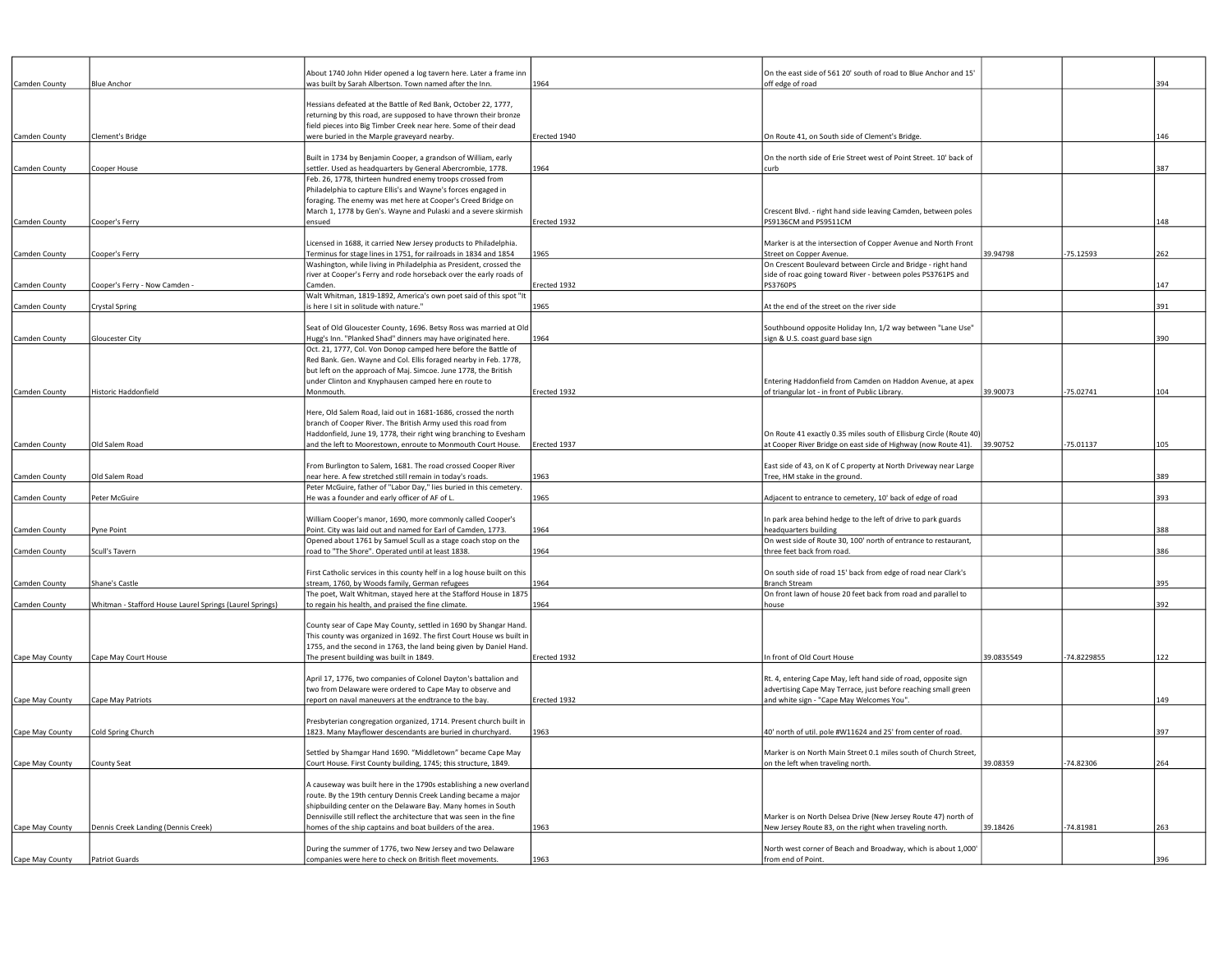|                                         |                               | July 26, 1777, the British warship "Roebuck", entered Corson's Inlet,                                                             |              | Entering Ocean City after crossing from Somers Point - on left                                                                  |            |             |     |
|-----------------------------------------|-------------------------------|-----------------------------------------------------------------------------------------------------------------------------------|--------------|---------------------------------------------------------------------------------------------------------------------------------|------------|-------------|-----|
|                                         |                               | and a boat load of seamen were captured by the local militia under                                                                |              | hand side of road. (State Highway ends at Bridge, location of                                                                   |            |             |     |
|                                         |                               | Maj. Stillwell, at the west end of Peck's Beack. Cannon, which the<br>British threw overboard, were found later.                  |              | marker under jurisdiction of Ocean City) (May, 1938, Moved<br>approximately 150 feet nearer the Ocean)                          |            |             | 150 |
| Cape May County                         | Peck's Beach                  |                                                                                                                                   | Erected 1932 |                                                                                                                                 |            |             |     |
|                                         |                               |                                                                                                                                   |              | Approximately 1.5 miles south of junction with #50, southbound,                                                                 |            |             |     |
|                                         |                               | Friend's Meeting House. Built in 1716. Oldest Quaker place of                                                                     |              | 2 feet North of pole W22076 which is north of meeting house.                                                                    |            |             |     |
| Cape May County                         | <b>Seaville Meeting</b>       | worship in New Jersey that is still used for worship.                                                                             | 1963         | HM stake in ground near mail BOS E.B. Smith                                                                                     |            |             | 398 |
|                                         |                               | New England and Long Island whalemen first settled Cape May on                                                                    |              |                                                                                                                                 |            |             |     |
|                                         |                               | the Delaware Bay shore about 1685. To the sandy bluff called Town                                                                 |              |                                                                                                                                 |            |             |     |
| Cape May County                         | Town Bank                     | Bank came Joseph Whilldin and his wife, Hannah Gorham,<br>grandchild of John Howland, the Mayflower pilgrim.                      | Erected 1940 | On west side Bay Shore Road, Cape May County, near its<br>intersection with road running into North Cape May.                   | 38.9813223 | -74.9423262 | 113 |
|                                         |                               | Court house bell rang as news of "Declaration" rached here. Cast in                                                               |              |                                                                                                                                 |            |             |     |
| <b>Cumberland County</b>                | "Liberty Bell"                | Massachusetts, 1765. Now on display in lobby.                                                                                     | 1963         | On lane 3' behind retaining wall on west side                                                                                   |            |             | 400 |
|                                         |                               | Built by Presbyterians in 1792, has been cited by architects as an                                                                |              | Marker is on Broad Street West (New Jersey Route 49) just west                                                                  |            |             |     |
| Cumberland County                       | Broad St. Church              | outstanding example of good Colonial design.<br>About 1785, Eli Budd built a forge for manufacturing iron on the                  | 1964         | of South Lawrence Street.                                                                                                       | 39.42945   | $-75.2453$  | 265 |
|                                         |                               | Manumuskin. About 1810, his son, Wesley Budd, built a blast                                                                       |              | Intersection of Route 47 with Manumuskin River near                                                                             |            |             |     |
|                                         |                               | furnace nearby. The business was carried on by several successors                                                                 |              | Cumberland - left hand side going toward Wildwood and                                                                           |            |             |     |
| <b>Cumberland County</b>                | <b>Cumberland Furnace</b>     | of the Budd's until about 1840.                                                                                                   | Erected 1936 | Tuckahoe.                                                                                                                       |            |             | 151 |
| Cumberland County                       | <b>Cumberland Works</b>       | Eli Budd's forge, 1785; furnace about 1810. Stove plates cast here<br>were assembled in Albany. Works closed in 1840.             | 1963         | Route 49, Northbound at Manuskin River                                                                                          |            |             | 408 |
|                                         |                               |                                                                                                                                   |              |                                                                                                                                 |            |             |     |
|                                         |                               | Home of Philip Vickers Fithian, a patriot army chaplain who died in                                                               |              |                                                                                                                                 |            |             |     |
| <b>Cumberland County</b>                | <b>Fithian House</b>          | 1776. Here the "tea burners" donned Indian disguise.                                                                              | 1963         | In front of house on Greenwich-Shappard's Mill Road                                                                             |            |             | 407 |
| Cumberland County                       | Gibbon House                  | Built in 1730 by Nicholas Gibbon, maritime merchant whose ships<br>carried most of the colonial trade of this port.               | 1963         | Marker is on Ye Greate Street.                                                                                                  | 39.39245   | 75.34076    | 266 |
|                                         |                               |                                                                                                                                   |              |                                                                                                                                 |            |             |     |
|                                         |                               | Bridgeton's first glass factory, begun in 1837 by Stratton, Buck & Co.                                                            |              | 2' behind curb and 11' north of first utility pole south of Glass                                                               |            |             |     |
| Cumberland County                       | Glass Works                   | later Cohansey Glass Company. Operated here until 1901.                                                                           | 1963         | Street, on the west side of South Pearl Street.                                                                                 |            |             | 399 |
|                                         |                               | Endowed as free school for poor children by Zachariah Barrow.                                                                     |              |                                                                                                                                 |            |             |     |
|                                         |                               | Oldest educational building in Cumberland Co., it served until the                                                                |              |                                                                                                                                 |            |             |     |
| Cumberland County   Little Stone School |                               | advent of public supported learning. Militia trained here-1812.                                                                   | 1999         | Marker is on Ye Greate Street.                                                                                                  | 39.40279   | $-75.34271$ | 269 |
|                                         |                               |                                                                                                                                   |              |                                                                                                                                 |            |             |     |
|                                         |                               | The River was named by the Dutch for Maurice, Brince of Orange.                                                                   |              |                                                                                                                                 |            |             |     |
|                                         |                               | Settlements were made early by the Swedes, who were members of<br>the Church of Swedesboro. By 1743, they had founded a Church    |              | Route 49 - Two miles north of Port Elizabeth from Millville -<br>intersection of road leading to Swedish Cemetery between poles |            |             |     |
| Cumberland County   Maurice River       |                               | here, of which only the graveyard remains.                                                                                        | Erected 1938 | ACF System 9220 & 7011.                                                                                                         |            |             | 152 |
|                                         |                               | Named by the Dutch for Maurice, Prince of Orange. Swedes settled                                                                  |              | Route 47, Northbound, 2 miles north of Port Elizabeth, between                                                                  |            |             |     |
| <b>Cumberland County</b>                | Maurice River                 | the area and later built a curch on this site in 1745.                                                                            | 1963         | ooles 922 & 7011                                                                                                                |            |             | 409 |
|                                         |                               | Cumberland Nail and Iron Company, makers of mails and pipe,                                                                       |              |                                                                                                                                 |            |             |     |
| Cumberland County                       | Nail Works                    | where here from 1815 to the 1890s. Land became a city park, 1901. 1963                                                            |              | Entrance to City Park in front of this white frame building                                                                     |            |             | 401 |
|                                         |                               | November 29, 1775, recruits were organized here. An original New                                                                  |              |                                                                                                                                 |            |             |     |
| Cumberland County                       | New Jersey Liberty Bell       | Jersey Libtery Bell, that rang out American Independence, is still<br>preserved as a sacred relic.                                | Erected 1932 | Left hand side of Rt. 49, entering Bridgeton from Salem - in front<br>of High School, between poles 32-34 and GSC 30.           |            |             | 153 |
|                                         |                               |                                                                                                                                   |              |                                                                                                                                 |            |             |     |
|                                         |                               | Founded by James Lee in 1806. Whitall Tatum Co. were here from                                                                    |              | Marker is on South 2nd Street (New Jersey Route 47) just south                                                                  |            |             |     |
| Cumberland County                       | Noted Glassworks              | 1837 to 1938, when they sold to Armstrong Cork Company.                                                                           | 1963         | of Railroad Avenue, on the right when traveling south.                                                                          | 39.39044   | $-75.03461$ | 270 |
|                                         |                               | Built 1728 by Jacob Ware. "The oldest tavern in the County where                                                                  |              |                                                                                                                                 |            |             |     |
| <b>Cumberland County</b>                | Old Stone Tavern              | one could obtain bedde and board for man and beast."                                                                              | 1999         | Marker is on Ye Greate Street.                                                                                                  | 39.39418   | $-75.34194$ | 267 |
|                                         |                               | In August, 1781, a party of Tories attacked a shallop in Maurice                                                                  |              |                                                                                                                                 |            |             |     |
|                                         |                               | River opposite Port Norris. The militia on the vessel were                                                                        |              |                                                                                                                                 |            |             |     |
| <b>Cumberland County</b>                | <b>Revolutionary Skirmish</b> | commanded by Capt. Jas. Riggins. The Tories were all either killed<br>or captured in the ensuing fight.                           | Erected 1932 | Between BT-56-788 and BT-56-789 poles on Rt. 49, intersection<br>with road to Mauricetown.                                      |            |             | 114 |
|                                         |                               |                                                                                                                                   |              | Southbound on state #77 right hand side, opposite the exit                                                                      |            |             |     |
|                                         |                               | A small 1880 truck farm of the Seabrook family. Became world's                                                                    |              | driveway of the Seabrook Schools, 44 feet from edge of paved                                                                    |            |             |     |
| <b>Cumberland County</b>                | Seabrook Farms                | largest integrated farming and freezing operation.                                                                                | 1963         | shoulder. No stake in ground                                                                                                    |            |             | 403 |
|                                         |                               |                                                                                                                                   |              |                                                                                                                                 |            |             |     |
| Cumberland County                       | The Oyster                    | A delicacy of the Indians, the first annual tourists to the shore. This<br>river is now the center of the Jersey Oyster Industry. | 1963         | North side of Route 548 at Mauricetown near bridge over<br>Maurice River                                                        |            |             | 405 |
|                                         |                               |                                                                                                                                   |              |                                                                                                                                 |            |             |     |
|                                         |                               | Home of Ebenezer Seeley. His son, Elias P. Seeley, born in Fairfield                                                              |              | 3' behind curb and 11' west of utility pole at corner of Irving and                                                             |            |             |     |
| Cumberland County   The Seeley House    |                               | Township lived here as a boy and became Governor in 1833.                                                                         | 1963         | Bank                                                                                                                            |            |             | 402 |
|                                         |                               | Capt. James Higgin's militia on board a sloop in river, beat off a Tory                                                           |              |                                                                                                                                 |            |             |     |
| <b>Cumberland County</b>                | <b>Tory Defeat</b>            | attack, Aug., 1781. All raiders were killed or captured.                                                                          | 1963         | 20 feet north of old marker. Route 47.                                                                                          |            |             | 404 |
|                                         |                               | January 31, 1783, the crew from the armed boat "blacksnake",                                                                      |              |                                                                                                                                 |            |             |     |
|                                         |                               | commanded by the Tory, Capt. Andrew Gillis, raided this section.<br>The "Blacksnake" was captured by a party of patriot militia   |              | Rt. 49 - Millville to Bridgeton, between pole 32GSCBW and pole<br>32GSCBW (same number), opposite trolley power pole marked W   |            |             |     |
| Cumberland County                       | <b>Tory Raid</b>              | commanded by Capt. William Low.                                                                                                   | Erected 1932 | near sign "4 miles to Bridgeton". (Past Carmel Road).                                                                           |            |             | 154 |
|                                         |                               | Local militia under Capt. William Low captured privateer                                                                          |              | Northbound Route 49, between poles BT 67-145 & 146, past                                                                        |            |             |     |
| Cumberland County   Tory Raid           |                               | "Blacksnake" and crew near Autuxit on January 31, 1783.                                                                           | 1963         | Carmel Rd. (4 miles from the center of Bridgeton)                                                                               |            |             | 406 |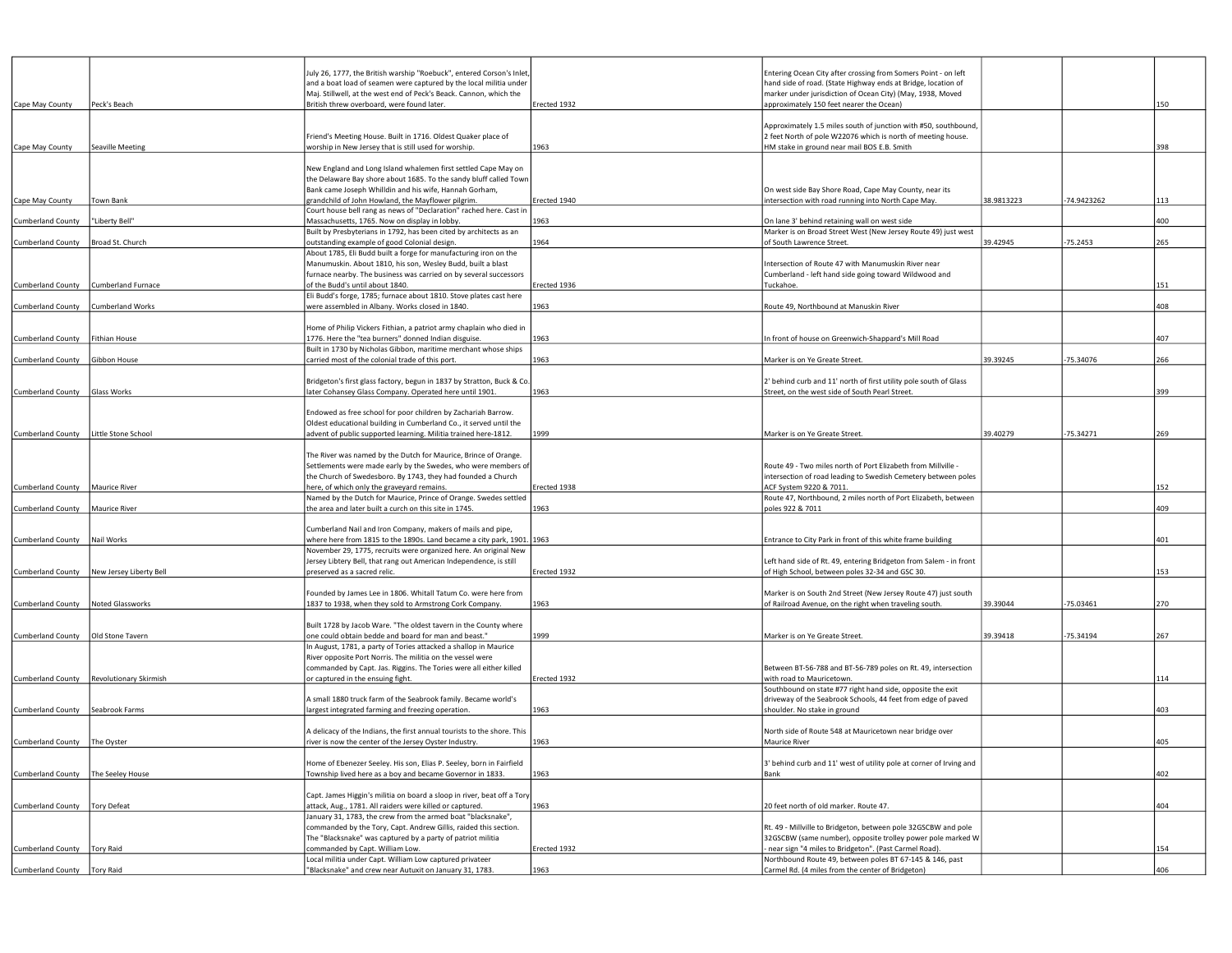|                          |                                           | Built in 1795 by Richard Wood, merchant. A son. Dr. George B.                                                                   |                             |                                                                                                                                      |          |             |     |
|--------------------------|-------------------------------------------|---------------------------------------------------------------------------------------------------------------------------------|-----------------------------|--------------------------------------------------------------------------------------------------------------------------------------|----------|-------------|-----|
| <b>Cumberland County</b> | Wood House                                | Wood (d.1879), became a noted medical professor and writer.                                                                     | 1999                        | Marker is on Ye Greate Street                                                                                                        | 39.39421 | 75.34235    | 268 |
|                          |                                           |                                                                                                                                 |                             |                                                                                                                                      |          |             |     |
|                          |                                           | Speer, early landowner and Revolutionary War Captain and his<br>family lived in this Dutch Colonial home from 1760-1929.        | 1967                        |                                                                                                                                      |          |             |     |
| <b>Essex County</b>      | Abram Speer House                         | In the area of "Cotton Mill Pond," where after 1812, James Mason                                                                |                             | 149 Church Street                                                                                                                    |          |             | 416 |
| <b>Essex County</b>      | Calico Lane                               | made Calico Cloth on site of early mills and tanery.                                                                            | 1964                        | Calico Lane                                                                                                                          |          |             | 415 |
|                          |                                           |                                                                                                                                 |                             |                                                                                                                                      |          |             |     |
|                          |                                           | Cornwallis's army, in pursuit of Washington's troops, in the retreat                                                            |                             |                                                                                                                                      |          |             |     |
|                          |                                           | of 1776, passed through Orange, and some detachments are said to                                                                |                             |                                                                                                                                      |          |             |     |
|                          |                                           | have encamped in the vicinity. Many raids and depredations were                                                                 |                             | On planting strip in center of Park Avenue, about 100 ft. from                                                                       |          |             |     |
| <b>Essex County</b>      | Cornwallis's Army                         | here committed by enemy soldiers.                                                                                               | Erected 1932                | intersection of Park Avenue and Mt. Vernon Street.                                                                                   |          |             | 155 |
|                          |                                           | Cranetown, the Revolutionary name for Montclair, was named for                                                                  |                             |                                                                                                                                      |          |             |     |
|                          |                                           | the Crane family, at whose house Washington and Lafayette made                                                                  |                             |                                                                                                                                      |          |             |     |
| <b>Essex County</b>      | Cranetown                                 | their headquarters in the fall of 1780. The house stoof at Valley<br>Road and Clairmont Avenue.                                 | Erected 1932                | Rt. 23, entering Montclair from Singac, right hand side of road -<br>at circle between poles PS 1093 and PS 1094.                    |          |             | 156 |
|                          |                                           |                                                                                                                                 |                             | Marker is at the intersection of Bloomfield Avenue (County Route                                                                     |          |             |     |
|                          |                                           | Colonial hamlet, named for the Crane family, in whose home                                                                      |                             | 506) and Valley Road, on the left when traveling west on                                                                             |          |             |     |
| <b>Essex County</b>      | Cranetown                                 | Washington stayed in October, 1780. Became Montclair in 1870's.                                                                 | 1964 (replaced 1932 marker) | Bloomfield Avenue.                                                                                                                   | 40.8164  | $-74.22116$ | 274 |
|                          |                                           |                                                                                                                                 |                             |                                                                                                                                      |          |             |     |
|                          |                                           | Here stood the house of Dr. William Burnet, noted patriot-surgeon.                                                              |                             | Marker is at the intersection of Broad Street and Camp Street, on                                                                    |          |             |     |
| <b>Essex County</b>      | David Burnet                              | Son, David, was the first president of the Republic of Texas.                                                                   |                             | the right when traveling south on Broad Street.                                                                                      | 40.72688 | $-74.17747$ | 277 |
|                          |                                           |                                                                                                                                 |                             |                                                                                                                                      |          |             |     |
|                          |                                           | First Presbyterian Church organized in 1666, Abraham Pierson,                                                                   |                             | Marker is at the intersection of Broad Street and Branford Place,                                                                    |          |             |     |
| <b>Essex County</b>      | ìOld Firstî                               | minister. Two edifices preceeded this one, begun in 1787.<br>Settles in 1666 by colonists from Connecticut. Trinity Church was  | 1964                        | on the right when traveling north on Broad Street.                                                                                   | 40.73429 | $-74.17264$ | 275 |
|                          |                                           | used as a hospital after an engagement, January 25, 1778. The                                                                   |                             |                                                                                                                                      |          |             |     |
|                          |                                           | Rectory of the House of Prayer was Washington's Headquarters.                                                                   |                             | Rt. 25, right hand side going sound, 400 ft. south of entrance to                                                                    |          |             |     |
| <b>Essex County</b>      | Newark                                    | Birthplace of Aaron Burr.                                                                                                       | Erected 1932                | Union Smelting and Refining Company.                                                                                                 |          |             | 157 |
|                          |                                           |                                                                                                                                 |                             |                                                                                                                                      |          |             |     |
|                          |                                           | New Haven Puritans, led by Robert Treat, settled here in 1666.                                                                  |                             |                                                                                                                                      |          |             |     |
| <b>Essex County</b>      | Newark                                    | Industrial growth stimulated by canal and railroads, 1830's.                                                                    | 1963                        | In front of City Hall on Broad Street                                                                                                |          |             | 413 |
|                          |                                           |                                                                                                                                 |                             |                                                                                                                                      |          |             |     |
|                          |                                           | John Dodd leased out mining rights in 1720 when copper was                                                                      |                             |                                                                                                                                      |          |             |     |
| <b>Essex County</b>      | Old Copper Mine                           | found on his land. Mine operated until some time after 1755                                                                     | 1964                        | Dodd Street and Brighton Avenue                                                                                                      |          |             | 411 |
|                          |                                           | Built about 1710 by Plume family. Became House of Prayer Rectory,                                                               |                             | Marker is at the intersection of University Avenue/Broad Street<br>and State Street, on the right when traveling south on University |          |             |     |
| <b>Essex County</b>      | Plume House                               | 1850. Rev. Hannibal Goodwin invented celluloid film here, 1887.                                                                 | 1964                        | Avenue/Broad Street.                                                                                                                 | 40.74802 | $-74.17094$ | 273 |
|                          |                                           |                                                                                                                                 |                             |                                                                                                                                      |          |             |     |
|                          |                                           | This building was destroyed by Stanford White in 1879, as a music                                                               |                             |                                                                                                                                      |          |             |     |
| <b>Essex County</b>      | Raquet Club                               | hall for Steward Hartshorn's "Ideal" village of Short Hills.                                                                    | 1963                        | Short Hills Avenue, or the Crescent, in front of Club                                                                                |          |             | 410 |
|                          |                                           | Battles were fought here September 2 and 14, 1777. Sir Henry                                                                    |                             |                                                                                                                                      |          |             |     |
|                          |                                           | Clinton occupied Schuyler Mansion while directing raids nearby in                                                               |                             |                                                                                                                                      |          |             |     |
|                          |                                           | September, 1777. Troops of both armies encamped here on                                                                         |                             | Rt. 21, Belleville, along Passaic River, between poles PS2250B and                                                                   |          |             |     |
| <b>Essex County</b>      | Second River - Now Belleville -           | occasion during the Revolution.                                                                                                 | Erected 1932                | PS2251B, opposite old church.                                                                                                        |          |             | 158 |
|                          |                                           | Site of the shop of Seth Boyden, versatile inventor. Among his                                                                  |                             |                                                                                                                                      |          |             |     |
| <b>Essex County</b>      | Seth Boyden                               | inventions were patent leather in 1818 and later malleable iron.                                                                | 1964                        | Marker is on Broad Street, on the right when traveling south.                                                                        | 40.74358 | $-74.16985$ | 271 |
|                          |                                           |                                                                                                                                 |                             |                                                                                                                                      |          |             |     |
|                          |                                           | Site of home of nurse who died in Cuba, 1901, in an experiment by                                                               |                             |                                                                                                                                      |          |             |     |
| <b>Essex County</b>      | Site of Clara Mass House (Clara L. Maass) | doctors hoping to control yellow fever by inoculation                                                                           | 1964                        | In front of RR Station, Main Street                                                                                                  |          |             | 412 |
|                          |                                           | The author of "The Red Badge of Courage," Stephen Crane, was                                                                    |                             |                                                                                                                                      |          |             |     |
| <b>Essex County</b>      | Stephen Crane Birthplace                  | born at this site in 1871. House demolished in 1939.                                                                            | 1964                        | 14 Mulberry Street (vacant lot)                                                                                                      |          |             | 414 |
|                          |                                           | One of the oldest structures in Newark, built in the 18th Century,                                                              |                             |                                                                                                                                      |          |             |     |
| <b>Essex County</b>      | Sydenham House                            | this house is a prime example of early American ingenuity in<br>architecture                                                    |                             | Marker is on Old Road to Bloomfield, on the right when traveling<br>north                                                            | 40.77655 | $-74.17253$ | 276 |
|                          |                                           |                                                                                                                                 |                             |                                                                                                                                      |          |             |     |
|                          |                                           | First church on site in 1746. Present edifice, built in 1809, retains                                                           |                             | Marker is at the intersection of Broad Street and Rector Street,                                                                     |          |             |     |
| <b>Essex County</b>      | <b>Trinity Church</b>                     | original tower. Became a cathedral of the Diocese in 1944.                                                                      | 1964                        | on the left when traveling south on Broad Street.                                                                                    | 40.74038 | -74.16926   | 272 |
|                          |                                           |                                                                                                                                 |                             |                                                                                                                                      |          |             |     |
|                          |                                           | Name of the tavern built in 1727. One of the "Meet" headquarters                                                                |                             |                                                                                                                                      |          |             |     |
| Gloucester County        | "Death of the Fox"                        | of the old Gloucester Fox Hunting Club 1786-1818.                                                                               | 1964                        | Marker is on Kings Highway.                                                                                                          | 39.80564 | $-75.21736$ | 283 |
|                          |                                           |                                                                                                                                 |                             |                                                                                                                                      |          |             |     |
| Gloucester County        | <b>Balloon Flight</b>                     | Jean Blanchard's balloon flight in 1793, the first in America, ended<br>here. Washington had witnessed the Philadelphia ascent. | 1963                        | Clements Bridge, East of Woodbury                                                                                                    |          |             | 419 |
|                          |                                           | One mile from here at Ft. Mercer, occurred a severe fight on Oct.                                                               |                             |                                                                                                                                      |          |             |     |
|                          |                                           | 22, 1777, between the Hessian troops, under Col. Von Donop and                                                                  |                             | Intersection Rt. 44 with road to National Park, in front of J.O.                                                                     |          |             |     |
|                          |                                           | Col. Green's forces. Col. Von Donop was mortally wounded and his                                                                |                             | Etherington Real Estate and insurance - between poles PS844-2-                                                                       |          |             |     |
| Gloucester County        | Battle of Red Bank                        | forces completely routed.                                                                                                       | Erected 1932                | 60079WD and PS844-3-60078WD.                                                                                                         |          |             | 159 |
|                          |                                           | Home of Dr. Bodo Otto, Jr., noted surgeon, legislator, judge, and                                                               |                             |                                                                                                                                      |          |             |     |
|                          |                                           | militia Colonel in Revolution. Born, 1748, in Germany. Died here,                                                               |                             | Marker is on Kings Hwy (County Route 551) north of Quaker                                                                            |          |             |     |
| Gloucester County        | Bodo Otto                                 | 1782.                                                                                                                           | 1964                        | Road, on the left when traveling south.                                                                                              | 39.78866 | $-75.24043$ | 278 |
|                          |                                           | After the Hessian rout at Red Bank, October 22, 1777, the main                                                                  |                             |                                                                                                                                      |          |             |     |
| <b>Gloucester County</b> | Clement's Bridge                          | body fled over the bridge to the security of the British lines.                                                                 | 1964                        | Marker is on Clements Bridge Road.                                                                                                   | 39.84009 | $-75.08446$ | 282 |
|                          |                                           |                                                                                                                                 |                             |                                                                                                                                      |          |             |     |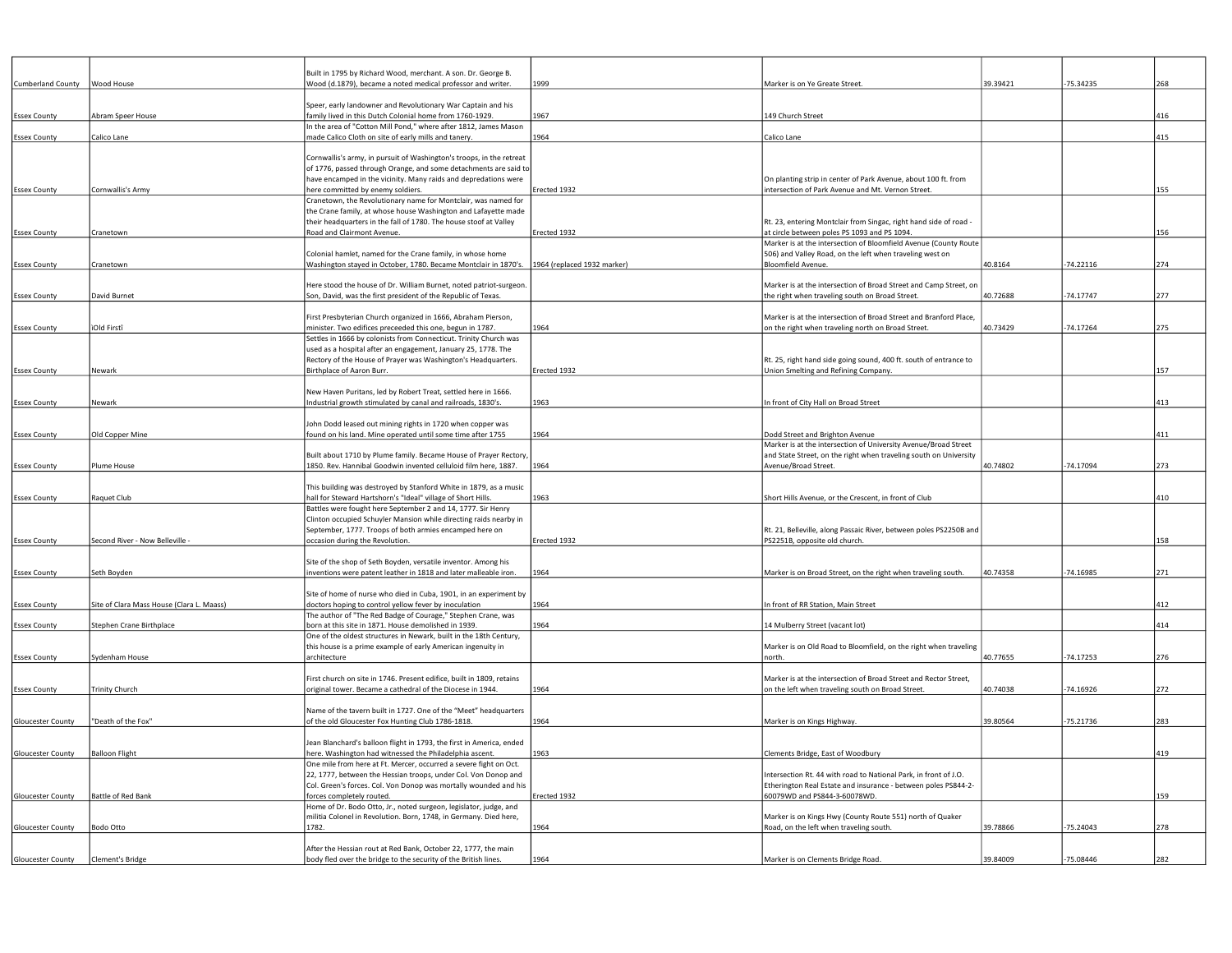|                          |                           | Built by John Cooper, one of the drafters of the first state                                     |                             |                                                                                              |          |             |     |
|--------------------------|---------------------------|--------------------------------------------------------------------------------------------------|-----------------------------|----------------------------------------------------------------------------------------------|----------|-------------|-----|
| <b>Gloucester County</b> | Cooper House              | constitution, and war-time legislator. Cornwallis' Quarters, 1777                                | 1964 (replaces 1932 marker) | 16 North Broad Street                                                                        |          |             | 420 |
|                          |                           | Nov. 21-24, 1777, Cornwallis had headquarters opposite the Court                                 |                             |                                                                                              |          |             |     |
|                          |                           | House. His troops camped on the Meeting House grounds. Many                                      |                             | Entering Woodbury from Camden, Rt. 45 and Dickinson Street,                                  |          |             |     |
| Gloucester County        | Cornwallis's Headquarters | soldiers carried from the battle at RedBank were buried here in the<br>Strangers Burying Ground. | Erected 1932                | between poles H and H PS-1056WB                                                              | 39.8395  | $-75.15206$ | 106 |
|                          |                           |                                                                                                  |                             |                                                                                              |          |             |     |
|                          |                           | Gloucester fox hunting club, 1766-1818, hunted this area. First city                             |                             | On the lawn near the bench in front of the police station on State                           |          |             |     |
| <b>Gloucester County</b> | Fox Hunting Club          | troop of Philadelphia Cavalry formed from its members.                                           | 1964 (replaced 1932 marker) | Route #45                                                                                    |          |             | 421 |
|                          |                           |                                                                                                  |                             |                                                                                              |          |             |     |
|                          |                           | Here in 1775 glassworks were erected by seven Stanger brothers,                                  |                             |                                                                                              |          |             |     |
|                          |                           | workmen from the Wistar works. In 1781, Col. Thomas Heston and                                   |                             |                                                                                              |          |             |     |
|                          |                           | Thomas Carpenter became their ownders. Under their successors,                                   |                             | Point of West Street and State Street on U.S. Route 322, at the                              |          |             |     |
| <b>Gloucester County</b> | Glassboro                 | the business was carried on until about 1824.                                                    | Erected 1936                | site of the original glass factory.                                                          |          |             | 160 |
|                          |                           |                                                                                                  |                             |                                                                                              |          |             |     |
|                          |                           | Named for first industry. Here in 1775, the Stanger Family built the                             |                             | On US 322 entering the town or at old location point of West St.                             |          |             |     |
| <b>Gloucester County</b> | Glassboro                 | state's sexond glassworks. Other glassworks followed.                                            | N.D. (replaced 1936 marker) | & State St. on 322, at the site of the original glass factory.                               |          |             | 117 |
|                          |                           | John Ladd, who helped Penn plan Philadelphia, built this house in                                |                             | Marker is at the intersection of Lafayette Avenue and Colonial                               |          |             |     |
| Gloucester County        | add's Castle              | 1688. The original name was Candor Hall.                                                         |                             | Avenue, on the right when traveling west on Lafayette Avenue.                                | 39.8567  | 75.14333    | 280 |
|                          |                           | This area was named Mullica Hill from Eric Mullica, born in Mora                                 |                             |                                                                                              |          |             |     |
|                          |                           | Parish, Sweden, 1636. Coming to Pennsylvania in 1676, he settled,                                |                             |                                                                                              |          |             |     |
|                          |                           | in 1697, on Mullica River, and here about 1719. Tradition has it that                            |                             | Route 45 - entering Mullica Hill from Mantua on right hand side                              |          |             |     |
| Gloucester County        | Mullica Hill              | he died at the age of 100 years.                                                                 | Erected 1938                | of road 100 feet before Swedesboro road intersection.                                        |          |             | 161 |
|                          |                           | Settled by young Eric and John Mullica, sons of Eric Mullica, a                                  |                             |                                                                                              |          |             |     |
| Gloucester County        | Mullica Hill              | Swedish pioneer in Southern New Jersey.                                                          | 1963 (replaced 1938 marker) | Entering town on Route 45                                                                    |          |             | 418 |
|                          |                           | Oct., 1777, skirmishes between the British and the militia took                                  |                             |                                                                                              |          |             |     |
|                          |                           | place along the main road. Feb., 1778, General Wayne was here on                                 |                             |                                                                                              |          |             |     |
|                          |                           | a foraging expedition. April 4, 1778, the British destroyed the                                  |                             | Entering Swedesboro from Woodbury, right hand side before                                    |          |             |     |
| Gloucester County        | Raccoon Creek             | school-house.                                                                                    | Erected 1932                | reaching Raccoon Creek, between pol ACE/8363 and bridge                                      |          |             | 162 |
|                          |                           | Charles C. Stratton was borne here, March 6, 1796. He was the first                              |                             | Marker is at the intersection of Kings Highway and Paulsboro-                                |          |             |     |
| Gloucester County        | <b>Stratton Hall</b>      | New Jersey governor elected by the people, 1845.                                                 | 1964 (replaced 1938 marker) | Swedesboro Road on Kings Highway.                                                            | 39.75222 | $-75.30306$ | 281 |
|                          |                           | Early settled by the Swedes. Until 1703, settlers north of Raccoon                               |                             |                                                                                              |          |             |     |
|                          |                           | Creek were attached to Old Swedes', Gloria Dei, Church,                                          |                             | Corner of Grant Ave. and Auburn Ave., in front of Aaron Hurf                                 |          |             |     |
|                          |                           | Philadelphia; those south of the Creek to Trinity Church,                                        |                             | property - Permission secured from Mr. Hurf through Mr. Crispin                              |          |             |     |
| <b>Gloucester County</b> | Swedesboro                | Wilmington, Trinity Church, Raccoon, was organized in 1703.                                      | Erected 1938                | of Swedesboro Trust Co.                                                                      |          |             | 115 |
|                          |                           |                                                                                                  |                             |                                                                                              |          |             |     |
|                          |                           | Col. Carl von Donop and his Hessians were treated here for wounds                                |                             | Marker can be reached from Hessian Road, on the right when                                   |          |             |     |
| Gloucester County        | Whitall House             | after their defeat at the siege of Red Bank, Oct. 22, 1777.                                      |                             | traveling west.                                                                              | 39.86955 | $-75.19051$ | 279 |
|                          |                           |                                                                                                  |                             |                                                                                              |          |             |     |
|                          |                           | Site of the first American home of Irenee Dupont, 1800. Later                                    |                             |                                                                                              |          |             |     |
| <b>Hudson County</b>     | "La Tourette"             | enlarged to become famous hotel and social center. Razed, 1926.                                  | 1964                        | Park at Broadway and First Street                                                            |          |             | 422 |
|                          |                           | On June 19, 1846 the first march game of baseball was played here                                |                             |                                                                                              |          |             |     |
|                          |                           | on the Elysian Fields between the Knickerbockers and the New                                     |                             |                                                                                              |          |             |     |
|                          |                           | Yorks. It is generally conceded that until this time the game was not                            |                             | In center safety island on 11th Street at intersection of 11th and                           |          |             | 163 |
| <b>Hudson County</b>     | Baseball                  | seriously regarded.                                                                              | Erected 1940                | Hudson Streets, Hoboken.                                                                     |          |             |     |
|                          |                           | Here, on Elysian Fields, the Knickerbockers and The New York Nine                                |                             | In center of safety island on 11th Street at intersection of 11th                            |          |             |     |
| <b>Hudson County</b>     | Baseball                  | played the first match game of baseball on June 19, 1846.                                        | 1964 (replaced 1940 marker) | and Hudson Streets, Hoboken.                                                                 |          |             | 426 |
|                          |                           |                                                                                                  |                             |                                                                                              |          |             |     |
|                          |                           | In 1847, Joseph Dixon, manufacturer of graphite products, moved                                  |                             |                                                                                              |          |             |     |
| <b>Hudson County</b>     | Dixon Graphite            | his plant here. Now one of largest of its kind in the world.                                     | 1965                        | At the plant Wayne Ave.                                                                      |          |             | 431 |
|                          |                           |                                                                                                  |                             |                                                                                              |          |             |     |
|                          |                           | Site of first brewery in New Jersey, built by Aert Teunissen Van                                 |                             | On the campus of Stevens Institute, on the site where the Castle                             |          |             |     |
| <b>Hudson County</b>     | Early Brewery             | Putten on his bowerie, 1642. Indians destroyed it in 1655.                                       | 1966                        | was torn down in 1961                                                                        |          |             | 427 |
|                          |                           |                                                                                                  |                             |                                                                                              |          |             |     |
|                          | Fatal Duel                | On the dueling ground below, Alexander Hamilton was mortally                                     |                             |                                                                                              |          |             | 437 |
| <b>Hudson County</b>     |                           | wounded by his old political rival, Aaron Burr, July, 11, 1804.                                  | 1964 (replaced 1932 marker) | Monument on Hamilton Street                                                                  |          |             |     |
|                          |                           | Site of home of New York Yacht Club, founded in 1844 by John C.                                  |                             |                                                                                              |          |             |     |
| <b>Hudson County</b>     | First Yacht Club          | Stevens. New Jersey Yacht Club organized here, 1871.                                             | 1964                        | Fourth and Hudson streets, at a small park                                                   |          |             | 425 |
|                          |                           |                                                                                                  |                             |                                                                                              |          |             |     |
|                          |                           | In 1918 the first Ford Assembly Plant in New Jersey was founded                                  |                             |                                                                                              |          |             |     |
| <b>Hudson County</b>     | Ford Plant                | here. Removed to Edgewater in 1930 and later to Mahwah.                                          | 1965                        | In front of Western Electric Company, Kearny, NJ                                             |          |             | 434 |
|                          |                           | Within the limits of Bayonne is the site of a Revolutionary fort,                                |                             |                                                                                              |          |             |     |
|                          |                           | erected for the defense [sp.] of Bergen Neck. Feb., 1782, an                                     |                             |                                                                                              |          |             |     |
|                          |                           | unsuccessful attack was made by Maj. Bauman against the Tory                                     |                             |                                                                                              |          |             |     |
|                          |                           | band here. The Refugees evacuated and burned the post Sept. 1,                                   |                             |                                                                                              |          |             |     |
| Hudson County            | Fort Delancey             | 1782.                                                                                            | Erected 1932                | Conter of Bayonne Boulevard at 58th Street.                                                  |          |             | 164 |
|                          |                           | Here on the King Estate, July 11, 1804, Alexander Hamilton was                                   |                             |                                                                                              |          |             |     |
|                          |                           | mortally wounded in a duel with Aaron Burr. His son Philip                                       |                             |                                                                                              |          |             |     |
| <b>Hudson County</b>     | Hamilton-Burr Duel [sp.]  | Hamilton, had been killed in 1801 in the like manner on the same<br>spot.                        | Erected 1932                | On Hudson County Boulevard, east side, about 400 ft. north of<br>the Hamilton-Burr Monument. |          |             | 165 |
|                          |                           |                                                                                                  |                             |                                                                                              |          |             |     |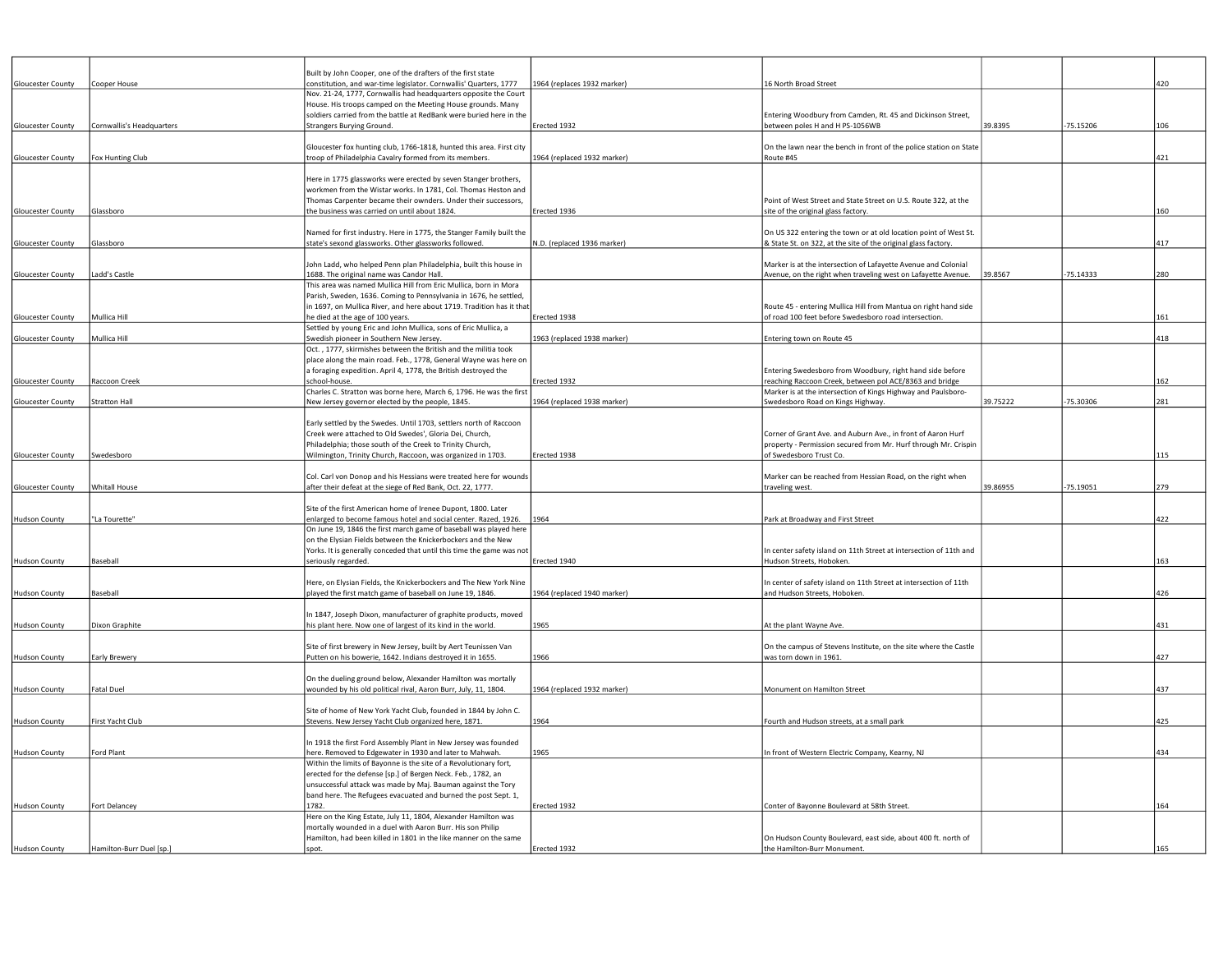|                         |                                  | Southeast of the spot the Half Moon anchored Sept. 11-12, 1609.                                                                      |                                                          |                                                                                       |            |             |     |
|-------------------------|----------------------------------|--------------------------------------------------------------------------------------------------------------------------------------|----------------------------------------------------------|---------------------------------------------------------------------------------------|------------|-------------|-----|
|                         |                                  | Hereabout lay Horsimus, part of Pavonia, set up Jan. 10, 1630.                                                                       |                                                          |                                                                                       |            |             |     |
| <b>Hudson County</b>    | Jersey City                      | Washington made this area the keysotone of the campaign, 1776.<br>Hamilton and his friends planned the city Feb. 22, 1804.           | Erected 1935                                             | Southeast corner of the Holland Tunnel Exit Highway at<br>Henderson Street.           | 40.7270015 | -74.034537  | 123 |
|                         |                                  |                                                                                                                                      |                                                          |                                                                                       |            |             |     |
|                         |                                  | First Dutch patroonship named Pavonia by Michael Pauw. He built                                                                      |                                                          | Southeast corner of the Holland Tunnel Exit Highway at                                |            |             |     |
| <b>Hudson County</b>    | Jersey City                      | two log houses here in 1629 within what is now Jersey City.                                                                          | 1964                                                     | <b>Henderson Street</b>                                                               |            |             | 428 |
|                         |                                  | Site of home built by Philip Kearny, Mexican and Civil War leader                                                                    |                                                          | On the property of Washington School, corner of Rose &                                |            |             |     |
| <b>Hudson County</b>    | Kearny's Castle                  | killed at Chantilly. Built 1853, destroyed 1925.                                                                                     | 1963                                                     | Bellegrove Drive Marker should face Rose Street                                       |            |             | 433 |
|                         |                                  |                                                                                                                                      |                                                          |                                                                                       |            |             |     |
|                         |                                  | Within the limits of Jersey City is the site of the Revolutionary fort                                                               |                                                          |                                                                                       |            |             |     |
|                         |                                  | at Paulus Hook. It was captured by the British in September, 1776,                                                                   |                                                          | Jersey City, on right hand side of Rt. 25 going into New York. .2                     |            |             |     |
| <b>Hudson County</b>    | Paulus Hook                      | and was held by them until Aug. 19, 1779, when it was stormed by<br>"Light Horse Harry" Lee.                                         | Erected 1932                                             | miles from New Way Laundry.                                                           |            |             | 166 |
|                         |                                  | Washington's "Flying Camp" here in 1776. Later fort held here by                                                                     |                                                          |                                                                                       |            |             |     |
| <b>Hudson County</b>    | Paulus Hook                      | British during entire war despite American attacks.                                                                                  | 1964 (replaced 1932 marker, which was reerected in 1938) | Washington & Grand Streets                                                            |            |             | 430 |
|                         |                                  |                                                                                                                                      |                                                          | This has been substituted for the drydock, which was 2 blcoks                         |            |             |     |
|                         |                                  | In the summer of 1807 Fulton's steamboat, the "Clermont," made                                                                       |                                                          | away at NE corner of Morgan & Green Sts. There is no proof that                       |            |             |     |
| <b>Hudson County</b>    | Paulus Hook Ferry                | its first advertised voyage to Albany from this site.                                                                                | 1964                                                     | the drydock was ever used.                                                            |            |             | 429 |
|                         |                                  |                                                                                                                                      |                                                          |                                                                                       |            |             |     |
|                         |                                  | Parts of this highway are built over the Corduroy Road constructed                                                                   |                                                          | On the Belleview Turnpike, State 7, between Paterson Turnpike                         |            |             |     |
| <b>Hudson County</b>    | Schuyler's Road                  | by John Schuyler in 1756 to serve the family's copper mine.                                                                          | 1964                                                     | and Keary                                                                             |            |             | 432 |
|                         |                                  | Now the Passaic. On its banks copper was discovered in 1715. First                                                                   |                                                          |                                                                                       |            |             |     |
| <b>Hudson County</b>    | Second River                     | steam engine erected in 1753-55, at Schuyler Mine.                                                                                   | 1964                                                     | On the east side of the river in Arlington in Kearny Park                             |            |             | 435 |
|                         |                                  |                                                                                                                                      |                                                          |                                                                                       |            |             |     |
|                         |                                  | Home of song writer, 1854. While here, the composer wrote his                                                                        |                                                          |                                                                                       |            |             |     |
| <b>Hudson County</b>    | Stephen Foster                   | most popular work, "Jeanie with the light brown hair."                                                                               | 1964                                                     | 601 Bloomfield Street                                                                 |            |             | 423 |
|                         |                                  |                                                                                                                                      |                                                          |                                                                                       |            |             |     |
|                         |                                  | Site of residence of John Stevens, Hoboken's founder, 1804, owner                                                                    |                                                          |                                                                                       |            |             |     |
| <b>Hudson County</b>    | Stevens Institute                | of steamboat line, promoter of Camden and Amboy Railroad.                                                                            |                                                          | At the site of the first residence of John Stevens the founder                        |            |             | 424 |
|                         |                                  |                                                                                                                                      |                                                          |                                                                                       |            |             |     |
| <b>Hudson County</b>    | Three Pigeons Inn                | Site of Colonial Inn on Paulus Hook - Kachensack stage route. Here<br>guides met "Light Horse Harry" Lee for Paulus Hook Raid, 1779. | 1964                                                     | 43rd Street & Bergen Turnpike                                                         |            |             | 436 |
|                         |                                  |                                                                                                                                      |                                                          |                                                                                       |            |             |     |
|                         |                                  | Site of the first Presbyterian Church built in 1738. Here, George                                                                    |                                                          | Marker is on Old York Road (County Route 514 at milepost 1.3),                        |            |             |     |
| Hunterdon County        | Amwell Church                    | Whitefield's sermon to 3000 people in 1740 inspired religious zeal.                                                                  | 1963                                                     | on the right when traveling west.                                                     | 40.45764   | -74.83339   | 292 |
|                         |                                  | While quartered at Keith's House in Pennsylvania, in December,                                                                       |                                                          |                                                                                       |            |             |     |
|                         |                                  | 1776, General Washington crossed to the Jersey side, and from                                                                        |                                                          |                                                                                       |            |             |     |
|                         |                                  | Goat Hill made observations prepatory to the attack on the                                                                           |                                                          | On County Road, entering Lambertville from north between NJP                          |            |             |     |
| Hunterdon County        | Coryell's Ferry - Lambertville - | Hessians at Trenton.                                                                                                                 | Erected 1932                                             | & L Co. poles #L-166 and #L-414                                                       |            |             | 167 |
|                         |                                  | Dec., 1776, Captain John Schenck and his men attacked a raiding                                                                      |                                                          |                                                                                       |            |             |     |
|                         |                                  | British party, under Captain [sp.] Geary, between Copper Hill and                                                                    |                                                          |                                                                                       |            |             |     |
|                         |                                  | Larison's Corner. Geary was killed and was buried near the scene of                                                                  |                                                          | Rt. 30, Entering Flemington from Ringoes - right hand side of                         |            |             |     |
| Hunterdon County        | Flemington Raid                  | the skirmish. Washington passed through here, Nov., 1780.                                                                            | Erected 1932                                             | road, south of Fleming Estate silhouette sign.                                        |            |             | 168 |
|                         |                                  | Town takes its name from the many French families that followed                                                                      |                                                          |                                                                                       |            |             |     |
|                         |                                  | Paul Henri Mallet-Prevost, a Swiss refugee from the French                                                                           |                                                          |                                                                                       |            |             |     |
|                         |                                  | Revolution who moved here in 1794. Called "Sunbeam" in 1759.                                                                         |                                                          |                                                                                       |            |             |     |
|                         |                                  | Later Sherrard's Ferry. Present name for Prevost family, refugees                                                                    |                                                          | Marker is on New Jersey Route 12, on the right when traveling                         |            |             |     |
| Hunterdon County        | Frenchtown                       | from the French Revolution.                                                                                                          | 1963                                                     | west.                                                                                 |            |             | 293 |
|                         |                                  |                                                                                                                                      |                                                          |                                                                                       | 40.52395   | $-75.0537$  |     |
| Hunterdon County        |                                  |                                                                                                                                      |                                                          | Marker is at the intersection of Kingwood Road (County Route                          |            |             |     |
|                         |                                  | A log tavern on this site ca. 1764 offered shelter to travellers on the                                                              |                                                          | 519) and Byram - Kingwood Road, on the right when traveling                           |            |             |     |
|                         | Kingwood Tavern                  | King's Hwy. Later tavern ca. 1790 known for years as Johnson's.                                                                      | 1963                                                     | north on Kingwood Road.                                                               | 40.47043   | -75.01988   | 290 |
|                         |                                  | 1726, Coates' Ferry; 1733, Coryell's Ferry. Used by Washington,                                                                      |                                                          | Marker is on New Jersey Route 179, on the right when traveling                        |            |             |     |
| <b>Hunterdon County</b> | Lambertville                     | who stayed here three times. First bridge and new name, 1812.                                                                        |                                                          | south.                                                                                | 40.37843   | 74.93062    | 286 |
|                         |                                  | Built 1750 by Henry Landis. Lafayette stayed here while a patient of                                                                 |                                                          |                                                                                       |            |             |     |
| Hunterdon County        | Landis House                     | Dr. Gershom Craven.                                                                                                                  | 1964                                                     | Marker is on Old York Road, on the right when traveling north.                        | 40.43018   | $-74.86693$ | 288 |
|                         |                                  | Samuel Southard, U.S. Senator, N.J. Governor, & Sec. of Navy,                                                                        |                                                          |                                                                                       |            |             |     |
|                         |                                  | erected this building in 1811. Office of Gov. Vroom, 1817-1819 &                                                                     |                                                          |                                                                                       |            |             |     |
|                         |                                  | Alexander Wurts, 1820-1881. Redesigned in the Greek Revival style                                                                    |                                                          |                                                                                       |            |             |     |
| <b>Hunterdon County</b> | Law Office                       | by Mahlon Fisher in 1840.                                                                                                            |                                                          | Marker is on Main Street, on the right when traveling south.                          | 40.51093   | $-74.8592$  | 294 |
|                         |                                  | Settled by Germans from the Palatinate in 1707. In 1744 James                                                                        |                                                          |                                                                                       |            |             |     |
|                         |                                  | Alexander purchased 10,000 acres here. Near here, lived Alexander,                                                                   |                                                          |                                                                                       |            |             |     |
|                         |                                  | Lord Stirling, and there the families of Livingston, Rutherfurd, and                                                                 |                                                          | In Lebanon proper on south side of Route 28 - directly in front of                    |            |             |     |
| Hunterdon County        | Lebanon                          | Stevens sought refuge from the British armies.                                                                                       | Erected 1936                                             | Hotel Boudreau's                                                                      |            |             | 169 |
|                         |                                  | Originally named "Jacksonville" after Andrew Jackson. Major stop                                                                     |                                                          |                                                                                       |            |             |     |
|                         |                                  | on Easton-New Brunswick Turnpike from 1806. Town set off from                                                                        |                                                          | Marker is at the intersection of Main Street and U.S. 22, on the                      |            |             |     |
| <b>Hunterdon County</b> | Lebanon                          | Clinton Township in 1926.                                                                                                            | 1963                                                     | right when traveling east on Main Street.                                             | 40.64307   | 74.84569    | 289 |
|                         | Marshall House                   | From about 1817 to 1834, home of James Wilson Marshall, who                                                                          |                                                          | Marker is on Bridge Street just east of George Street, on the right                   |            |             |     |
| <b>Hunterdon County</b> |                                  | discovered gold at Sutter's Mill in California in 1848.                                                                              |                                                          | when traveling west.<br>Marker is at the intersection of New Jersey Route 179 and Mt. | 40.36593   | $-74.9438$  | 295 |
|                         |                                  | Village Grew Up Around Holcombe's Storehouse. Built In 1743.                                                                         |                                                          | Airy Village Road, on the right when traveling north on State                         |            |             |     |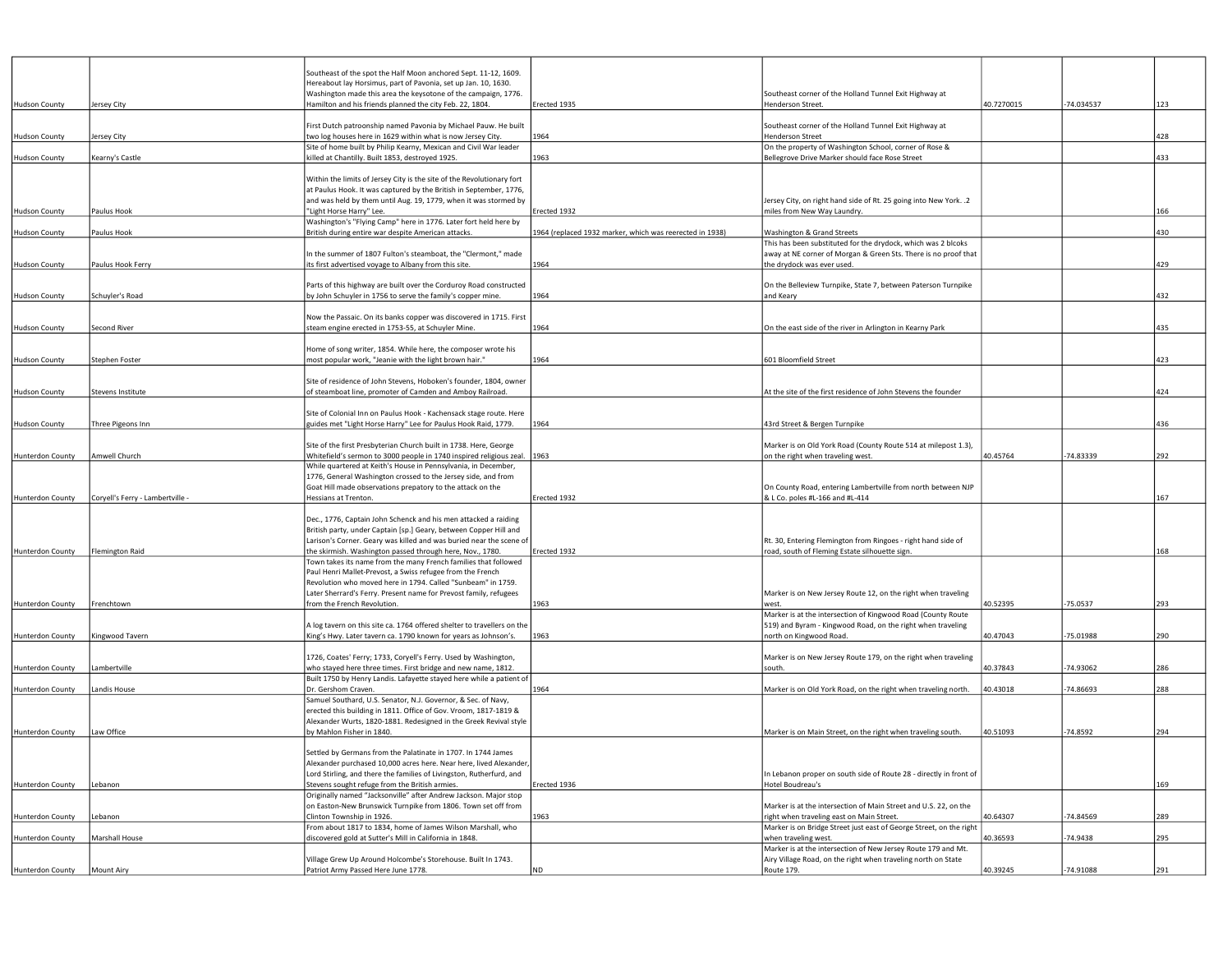|                         |                                                     | Indian name adopted for mountain and stream. The railroad tunnel         |                             | Marker is on New Jersey Route 173, on the right when traveling            |          |             |     |
|-------------------------|-----------------------------------------------------|--------------------------------------------------------------------------|-----------------------------|---------------------------------------------------------------------------|----------|-------------|-----|
| <b>Hunterdon County</b> | Musconetcong                                        | built in 1872-1875 was the longest in Eastern United States.             | 1964                        | east. < font color=red> Reported missing.                                 | 40.6547  | 75.0213     | 285 |
|                         |                                                     |                                                                          |                             |                                                                           |          |             |     |
|                         |                                                     |                                                                          |                             |                                                                           |          |             |     |
|                         |                                                     | A German Settlement in the 1740's. Its Lutheran Church, 1751,            |                             |                                                                           |          |             |     |
| Hunterdon County        | New Germantown                                      | served a large area, The village became Oldwick in 1918.                 | 1965                        | In front of Zion Lutheran Church, Route 517                               |          |             | 439 |
|                         |                                                     | Route of the Swift Sure Stage Coach Line from New York to                |                             |                                                                           |          |             |     |
|                         |                                                     | Philadelphia. It followed generally the Old Naraticong Indian Trail.     |                             |                                                                           |          |             |     |
|                         |                                                     | The road crossed the State of New Jersey from Elizabethtown Point        |                             | On Route #29 South of Ringoes - 500 feet South of Route #29 and           |          |             |     |
| Hunterdon County        | Old York Road - 1764                                | to Lambertville.                                                         | Erected 1940                | #30 Junction.                                                             |          |             | 170 |
|                         |                                                     |                                                                          |                             |                                                                           |          |             |     |
|                         |                                                     |                                                                          |                             |                                                                           |          |             |     |
|                         |                                                     | One mile west lies Centerville, halfway, overnight stopping point of     |                             |                                                                           |          |             |     |
|                         |                                                     | travellers on the route of the Swift Sure Stage Coach Line. The          |                             |                                                                           |          |             |     |
|                         |                                                     | coach barn there is now used as a Community House. The route             |                             |                                                                           |          |             |     |
| <b>Hunterdon County</b> | Old York Road - 1764                                | followed roughly the Old Naraticong Indian Trail.                        | Erected 1940                | On Route #29 - at intersection of Centerville - Three Bridges Road.       |          |             | 171 |
|                         |                                                     |                                                                          |                             |                                                                           |          |             |     |
|                         |                                                     | Site of Tavern owned by Ringo Family, 1738-1779. "Sons of Liberty"       |                             | Marker is on County Route 579, on the right when traveling                |          |             |     |
|                         | Ringo's Tavern                                      |                                                                          |                             |                                                                           |          |             | 284 |
| <b>Hunterdon County</b> |                                                     | met here in 1766. Local political center during Revolution.              |                             | north.                                                                    | 40.43009 | $-74.86775$ |     |
|                         |                                                     |                                                                          |                             |                                                                           |          |             |     |
|                         |                                                     | Patriots imprisoned loyalist Pennsylvania Governor John Penn and         |                             |                                                                           |          |             |     |
|                         |                                                     | Crown Supreme Court Justice Benjamin Chew here during the                |                             |                                                                           |          |             |     |
| Hunterdon County        | Solitude                                            | Revolutionary War. They named the place "Solitude."                      | 2006 (replaced 1963 marker) | Marker is on River Road.                                                  | 40.6711  | $-74.88616$ | 287 |
|                         |                                                     |                                                                          |                             |                                                                           |          |             |     |
|                         |                                                     |                                                                          |                             |                                                                           |          |             |     |
|                         |                                                     | A group of forges here, known as Union Forge, cast cannon balls for      |                             |                                                                           |          |             |     |
|                         |                                                     | Washington's army and sent them in wagons to Trenton,                    |                             |                                                                           |          |             |     |
|                         |                                                     | Brunswick, and Morristown. These forges were visited by many             |                             | At intersection Rt. 30 with road to High Bridge and Califon,              |          |             |     |
| Hunterdon County        | Union Forge                                         | military officials and members of Washington's staff.                    | Erected 1932                | marker placed at southeast corner of intersection.                        |          |             | 172 |
|                         |                                                     |                                                                          |                             |                                                                           |          |             |     |
|                         |                                                     | The Alexandria Vigilant Society, 1818-1927, one of oldest in the         |                             |                                                                           |          |             |     |
| Hunterdon County        | Vigilant Society                                    | state, pursued horse thieves and insured its members against loss.       | 1965                        | Everittstown - Mt. Pleasant Road, 3/4 mile north of Everittstown          |          |             | 438 |
|                         |                                                     |                                                                          |                             |                                                                           |          |             |     |
|                         |                                                     | Thirty-five veterans of the Revolution lie buried here in this 1708      |                             | Marker is on Scotch Road º mile north of Carlton Avenue, on the           |          |             |     |
| <b>Mercer County</b>    | Church Cemetery                                     | emetery of the Ewing Presbyterian Church.                                | 1966                        | right when traveling south.                                               | 40.27056 | -74.79997   | 304 |
|                         |                                                     | In December, 1776, skirmishes occurred here between the British          |                             |                                                                           |          |             |     |
|                         |                                                     | and American troops. On the midnight march from Trenton to               |                             |                                                                           |          |             |     |
|                         |                                                     | Princeton on January 2, 1777, General Washington and the                 |                             |                                                                           |          |             |     |
|                         |                                                     | American soldiers marched along Quaker Road and through this             |                             |                                                                           |          |             |     |
|                         |                                                     |                                                                          |                             |                                                                           |          |             |     |
| Mercer County           | Clarksville                                         | village.                                                                 | Erected 1932                | Rt. 26 - Clarksville, right hand side, near pole PS259ILA                 |          |             | 173 |
|                         |                                                     | Hopewell Frog War was just east of here. For more information visit      |                             |                                                                           |          |             |     |
| <b>Mercer County</b>    | Delaware and Bound Brook Railroad Historic District | the Hopewell train station.                                              |                             | Marker is on Van Dyke Road, on the right when traveling south.            | 40.38292 | $-74.78024$ | 302 |
|                         |                                                     |                                                                          |                             | Marker is on Sullivan Way 0.2 miles north of New Jersey Route             |          |             |     |
|                         |                                                     | Pioneered to establish this first mental hospital in New Jersey in       |                             | 29, on the right when traveling north. <font color="red"> Reported</font> |          |             |     |
| Mercer County           | Dorothea Dix                                        | 1848. She was later Chief Nurse in the Union Army.                       | 1964 (replaced 1939 marker) | missing.                                                                  | 40.24107 | $-74.80528$ | 305 |
|                         |                                                     |                                                                          |                             |                                                                           |          |             |     |
|                         |                                                     |                                                                          |                             |                                                                           |          |             |     |
|                         |                                                     | Pioneer advocate of humane care for mental patients the world            |                             |                                                                           |          |             |     |
|                         |                                                     | over. Commissioned chief nurse, Union Army, in Civil War. Honored        |                             |                                                                           |          |             |     |
|                         |                                                     | guest during closing years of life in this, the first Mental Hospital in |                             | County Rd. Sanhican Drive, Lower gate to State Hospital, opp.             |          |             |     |
| <b>Mercer County</b>    | Dorothea Lynde Dix                                  | Ner Jersey, established by her efforts 1848.                             | Erected 1939                | Pole 63124TN.                                                             |          |             | 174 |
|                         |                                                     |                                                                          |                             |                                                                           |          |             |     |
|                         |                                                     | Here, 1851, Clara Barton, later founder of the Red Cross, stayed         |                             | In front of the Matheson House, actually a part of Belair Farm            |          |             |     |
| Mercer County           | Ely Farm                                            | while she taught at Cedar Swamp, her first teaching in New Jersey. 1966  |                             | outside of Hightstown on the Imlaystown Road                              |          |             | 140 |
|                         |                                                     |                                                                          |                             |                                                                           |          |             |     |
|                         |                                                     |                                                                          |                             |                                                                           |          |             |     |
|                         |                                                     | Named for John and Mary Hight, who purchased 3,000 acres                 |                             |                                                                           |          |             |     |
| Mercer County           | Hightstown                                          | here in 1721. Their log house and mill once stood in this area.          |                             | Marker is on Main Street (New Jersey Route 33).                           | 40.27022 | $-74.52247$ | 297 |
|                         |                                                     | Founded here in Baptist Parsonage, 1756. Alumni James Manning            |                             |                                                                           |          |             |     |
| Mercer County           | Hopewell Academy                                    | and Hezekiah Smith developed Brown University.                           | 1963                        | 19 West Broad Street                                                      |          |             | 441 |
|                         |                                                     | Named in honor of John Fitch, inventor of the stramboat in 1786.         |                             |                                                                           |          |             |     |
|                         |                                                     |                                                                          |                             |                                                                           |          |             |     |
| Mercer County           | John Fitch Way                                      | His boats plied between the Falls and Philadelphia.                      |                             | On John Fitch Way                                                         |          |             | 453 |
|                         |                                                     |                                                                          |                             |                                                                           |          |             |     |
|                         |                                                     | Born here, 1730, he later moved to North Carolina. He signed the         |                             | Marker is on Snowden Lane north of Maybury Hill Road, on the              |          |             |     |
| Mercer County           | Joseph Hewes                                        | Declaration of Independence for that state in 1776.                      |                             | right when traveling south.                                               | 40.36699 | $-74.64108$ | 296 |
|                         |                                                     |                                                                          |                             |                                                                           |          |             |     |
|                         |                                                     |                                                                          |                             | WAB Stokes residence on Lawrencevelle-Princeton Road, #27 -               |          |             |     |
|                         |                                                     | First Province Line of East and West Jersey, surveyed by George          |                             | next to mile stone (1 mile to Stoney Brook and a small nubbin of          |          |             |     |
|                         |                                                     |                                                                          |                             |                                                                           |          |             |     |
| Mercer County           | Keith Line                                          | Keith, 1687. Moved by new survey to Lawrence Line, 1742.                 | 1963                        | a stone which once marked the line - if they still exist.                 |          |             | 445 |
|                         |                                                     |                                                                          |                             |                                                                           |          |             |     |
|                         |                                                     | Organized during 1698, this Presbyterian congregation was among          |                             | Aarker is on Lawrenceville Road (Main Street) (U.S. 206) 0 miles          |          |             |     |
| Mercer County           | Maidenhead Church                                   | the earliest in America. Part of this church was built in 1764.          |                             | from Gordon Avenue, on the right when traveling north.                    | 40.29819 | 74.72908    | 303 |
|                         |                                                     |                                                                          |                             |                                                                           |          |             |     |
|                         |                                                     | Famous racing, sport and pleasure cars were made here, 1909-             |                             |                                                                           |          |             |     |
| Mercer County           | Mercer Auto Cabs                                    | 1925. Highly prized by museums and antique car collectors.               | 1963                        | In front of the Thermoid plant on Whitehead Rd at 3rd Ave                 |          |             | 451 |
|                         |                                                     |                                                                          |                             |                                                                           |          |             |     |
|                         |                                                     | Built in 1758 for British troops sent to fight in the French and Indian  |                             |                                                                           |          |             |     |
|                         |                                                     | War. Occupied during the Revolution at different times by both           |                             |                                                                           |          |             |     |
|                         |                                                     | British and Continental troops. Now used as a Museum. Open to            |                             |                                                                           |          |             |     |
| Mercer County           | Old Barracks                                        | Visitors.                                                                | Erected 1936                | In front of Old Barracks, Trenton.                                        |          |             | 175 |
|                         |                                                     |                                                                          |                             |                                                                           |          |             |     |
|                         |                                                     | Built in 1758 for British troops of the French and Indian War.           |                             | Marker is on Barrack Street just from Lafayette Street, on the            |          |             |     |
|                         |                                                     | Hessians were quartered here before the Battle of Trenton.               |                             |                                                                           | 40.21948 | $-74.76851$ | 298 |
| <b>Mercer County</b>    | Old Barracks                                        |                                                                          |                             | right when traveling south.                                               |          |             |     |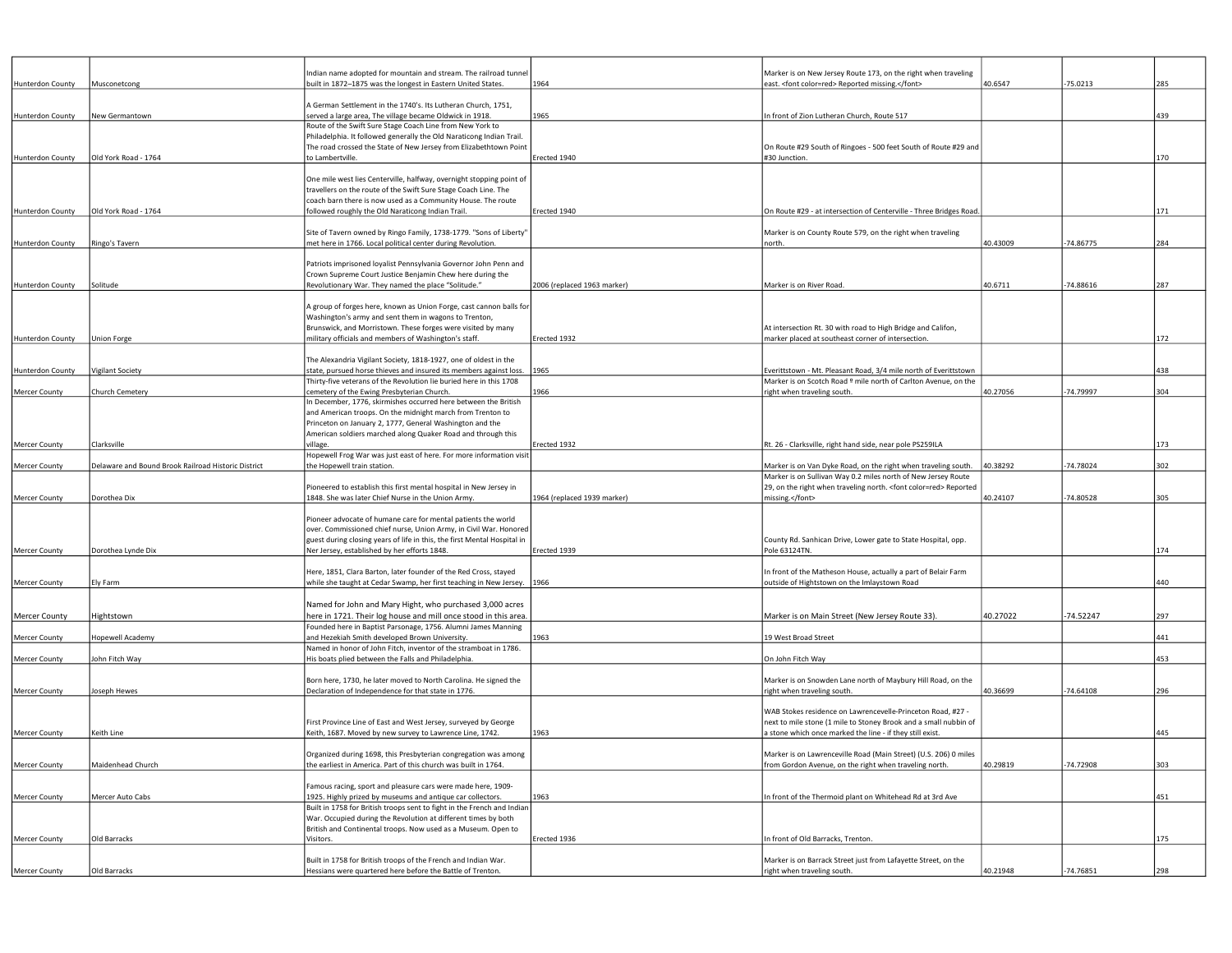|                      |                                 | At Washington's request, the Olden family cared for British<br>wounded in this house after the Battle of Princeton. |                             | Marker is on Stockton Road (U.S. 206).                              | 40.33924 | 74.67606    | 301 |
|----------------------|---------------------------------|---------------------------------------------------------------------------------------------------------------------|-----------------------------|---------------------------------------------------------------------|----------|-------------|-----|
| Mercer County        | Olden House                     |                                                                                                                     |                             |                                                                     |          |             |     |
|                      |                                 |                                                                                                                     |                             |                                                                     |          |             |     |
|                      |                                 | The Taylor Opera House, 1867-1920, where the "Greats" of the past                                                   |                             |                                                                     |          |             |     |
| Mercer County        | Opera House                     | played. Here Governors McClellan and Wilson were nominated.                                                         |                             | Broad & State                                                       |          |             | 447 |
|                      |                                 | Washington's Army marched along Quaker Road and crossed this                                                        |                             | Quaker Bridge - 2.8 miles from Mercerville on County road to        |          |             |     |
|                      |                                 | bridge on the night of January 2, 1777, en routw to Stony Brook                                                     |                             | Clarksville, 2.0 miles from Clarksville -- located on Mercer County |          |             |     |
| Mercer County        | Quaker Bridge                   | before the battle of Princeton.                                                                                     | Erected 1932                | Road.                                                               |          |             | 177 |
|                      |                                 |                                                                                                                     |                             |                                                                     |          |             |     |
|                      |                                 | By this road part of Washington's army under Major-General                                                          |                             |                                                                     |          |             |     |
|                      |                                 | Sullivan entered Trenton to participate in the attack against Colonel                                               |                             | Sullivan Way, just north of the main entrance to School for the     |          |             |     |
| Mercer County        | River Road                      | Rall and the Hessians, December 26, 1776.                                                                           | Erected 1932                | Deaf, on right hand side going north.                               |          |             | 178 |
|                      |                                 | By this road Washington's army on the night of January 2, 1777,                                                     |                             |                                                                     |          |             |     |
|                      |                                 |                                                                                                                     |                             |                                                                     |          |             |     |
|                      |                                 | after the second battle at Trenton, made their rapid march around                                                   |                             | Nottingham Way, Rt. 33, right side of road from Trenton to          |          |             |     |
|                      |                                 | the left flank of the enemy to Princeton to attack the British read                                                 |                             | Mercerville - opp. Present stone Washington Monument - near         |          |             |     |
| <b>Mercer County</b> | Sandtown Road                   | guard.                                                                                                              | Erected 1932                | pole PS195HM.                                                       |          |             | 179 |
|                      |                                 |                                                                                                                     |                             |                                                                     |          |             |     |
|                      |                                 | Using a ruse, on the night of January 2, 1777, the patriot army stole                                               |                             | Nottingham Way, route 33, right hand side of road from Trenton      |          |             |     |
| Mercer County        | Sandtown Road                   | away from Trenton and marched to Princeton by this road.                                                            | 1963                        | to Mercerville - opposite present stone Washington monument.        |          |             | 450 |
|                      |                                 |                                                                                                                     |                             |                                                                     |          |             |     |
|                      |                                 | On Jan. 2, 1777, Col. Edward Hand posted troops here, who                                                           |                             |                                                                     |          |             |     |
| Mercer County        | Shabbakonk                      | engaged the British and thus delayed the Second Battle of Trenton. 1963                                             |                             | Lawrenceville road, foot of Brock's Hill                            |          |             | 444 |
|                      |                                 | Here Colonel Edward Hand, on Washington's orders, stationed                                                         |                             |                                                                     |          |             |     |
|                      |                                 | riflement who mat Cornwallis' troops enroute to Trenton and                                                         |                             |                                                                     |          |             |     |
|                      |                                 | repulsed them with heavy loss. The time thus gained enabled                                                         |                             |                                                                     |          |             |     |
|                      |                                 |                                                                                                                     |                             |                                                                     |          |             |     |
|                      |                                 | Washington to make ready for the Second Battle of Trenton, fought                                                   |                             |                                                                     |          |             |     |
| Mercer County        | Shabbakonk Creek                | on January 2, 1777.                                                                                                 | Erected 1932                | Rt. 27 - foot of Brock's Hill                                       |          |             | 180 |
|                      |                                 |                                                                                                                     |                             |                                                                     |          |             |     |
|                      |                                 | Maintained in honor of Washington's Crossing of the Delaware                                                        |                             |                                                                     |          |             |     |
| Mercer County        | <b>State Park</b>               | River on Christmas Night, 1776, before victory at Trenton.                                                          | 1963                        | River Rd, 100 feet south of the upper drive in park                 |          |             | 443 |
|                      |                                 |                                                                                                                     |                             |                                                                     |          |             |     |
|                      |                                 | The Greene Street Market, established here in 1845, lasted until                                                    |                             |                                                                     |          |             |     |
| Mercer County        | <b>Street Market</b>            | 1870. First city market began about 1745 on Warren Street                                                           | 1960                        | On Broad Street between Academy and State Streets                   |          |             | 452 |
|                      |                                 | By this road, part of Washington's army under Sullivan entered                                                      |                             | Sullivan Way just north of the main entrance to the School for the  |          |             |     |
| Mercer County        | Sullivan Way                    | Trenton to help defear the Hessians, Dec. 26, 1776.                                                                 | 1964 (replaced 1932 marker) | Deaf, on right hand side going north                                |          |             | 446 |
|                      |                                 |                                                                                                                     |                             |                                                                     |          |             |     |
|                      |                                 | Here in 1876, the Mercer and Somerset Railroad tried vainly to stop                                                 |                             |                                                                     |          |             |     |
|                      |                                 |                                                                                                                     |                             | County 518 west of Boro of Hopewell                                 |          |             |     |
| Mercer County        | The Frog War                    | the Delaware and Bound Brook from crossing over it.                                                                 | 1963                        |                                                                     |          |             | 442 |
|                      |                                 |                                                                                                                     |                             |                                                                     |          |             |     |
|                      |                                 | Built by Samuel Dickinson about 1792. His son, John, attempted silk                                                 |                             | Outside the house which is now a branch of the Public Library on    |          |             |     |
| Mercer County        | The Grove                       | culture here. Called "The Grove" from its wooded setting.                                                           | 1963                        | N. Clinton Ave. at Girard St.                                       |          |             | 448 |
|                      |                                 | From the porch of this pre-Revolutionary house, General                                                             |                             |                                                                     |          |             |     |
|                      |                                 | Wawshington reviewed his troops on their march to Trenton, in                                                       |                             | (Cottage on road of Drumthwacket estate). Rt. 27 Princeton. This    |          |             |     |
|                      |                                 | December, 1776. After the battle of Princeton he came here to seek                                                  |                             | property is on the Pyne Estate - south end of Princeton, opposite   |          |             |     |
| Mercer County        | Thomas Olden House              | aid for the British sick and wounded                                                                                | Erected 1932                | pole PS-DA-WUT-15007PT.                                             |          |             | 176 |
|                      |                                 |                                                                                                                     |                             |                                                                     |          |             |     |
|                      |                                 | Settled, 1679. Named for William Trent, 1719. Battle, Dec. 26, 1776.                                                |                             |                                                                     |          |             |     |
| Mercer County        | Trenton                         | State capital, 1790. Early transportation and industrial center.                                                    | 1964                        | US 1, Trenton circle entering city                                  |          |             | 449 |
|                      |                                 | One block South was the Old Ferry Landing where on April 21,                                                        |                             |                                                                     |          |             |     |
|                      |                                 |                                                                                                                     |                             |                                                                     |          |             |     |
|                      |                                 | 1789, Washington entered New Jersey on his way to New York for                                                      |                             |                                                                     |          |             |     |
|                      |                                 | the first inauguration. He was received by many citizens of Trenton                                                 |                             | On South side of Lower Trenton-Morrisville Bridge, Bridge Street,   |          |             |     |
| Mercer County        | <b>Trenton Ferry</b>            | and the surrounding towns.                                                                                          | Erected 1939                | Trenton. (Washington Inaugural Route Marker).                       |          |             | 181 |
|                      |                                 |                                                                                                                     |                             | Marker is on John Fitch Way (New Jersey Route 29) 0.1 miles         |          |             |     |
|                      |                                 | April 21, 1789, Washington passed through Trenton on his way to                                                     |                             | south of East Bridge Street (Business U.S. 1), on the right when    |          |             |     |
| Mercer County        | <b>Trenton Ferry</b>            | New York for inauguration. Reception was held in City Tavern.                                                       | 1963                        | traveling north.                                                    | 40.2104  | $-74.76638$ | 306 |
|                      |                                 |                                                                                                                     |                             |                                                                     |          |             |     |
|                      |                                 | Nearby is the residence of President Witherspoon, of Princeton                                                      |                             |                                                                     |          |             |     |
|                      |                                 | University, used as British quarters, and by General Washington                                                     |                             | Rt. 31, Princeton, between Township police office and Cherry Hill   |          |             |     |
| <b>Mercer County</b> | Tusculum                        | after the defeat of the British at the Battle of Princeton.                                                         | Erected 1932                | Road.                                                               |          |             | 182 |
|                      |                                 | Maintained by the State of New Jersey to commemorate                                                                |                             |                                                                     |          |             |     |
|                      |                                 | Washington's Crossing of the Delaware River, Christmas night,                                                       |                             |                                                                     |          |             |     |
|                      |                                 | 1776, on his way to victory over the Hessians at Trenton. His                                                       |                             | On River Road approximately 100 feet South of upper driveway        |          |             |     |
| Mercer County        |                                 |                                                                                                                     | Erected 1939                | or 75 feet North of Pole NJP&LCO. 70042 N.W.                        |          |             | 183 |
|                      | <b>Washington Crossing Park</b> | success marked the turning point of the War.                                                                        |                             |                                                                     |          |             |     |
|                      |                                 |                                                                                                                     |                             |                                                                     |          |             |     |
|                      |                                 | Isaac Watson built this early colonial dwelling in 1708. The                                                        |                             | Marker can be reached from Westcott Avenue 0.1 miles from           |          |             |     |
| Mercer County        | <b>Watson House</b>             | surrounding area is the famous Indian site. The Abbot Farm                                                          |                             | West Park Avenue                                                    | 10 19064 | 74.72678    | חה  |
|                      |                                 |                                                                                                                     |                             |                                                                     |          |             |     |
|                      |                                 | Brig. Gen. Zebulon Pike, explorer, born near here, 1779. Captured                                                   |                             | Marker can be reached from Barracks Street near West Lafayette      |          |             |     |
| Mercer County        | Zebulon Pike                    | York, Canada, 1813, but killed in attack. Pike's Peak named for him. ND                                             |                             | Street.                                                             | 40.21962 | -74.769     | 299 |
|                      |                                 |                                                                                                                     |                             |                                                                     |          |             |     |
|                      |                                 | In 1851 Cornelius Farley established this smithy in New Brunswick.                                                  |                             |                                                                     |          |             |     |
| Middlesex County     | <b>Blacksmith Shop</b>          | Continued by his sons and grandson. It was moved here in 1961.                                                      | 1963                        | In front of shop in Johnson Park (A county park)                    |          |             | 466 |
|                      |                                 |                                                                                                                     |                             |                                                                     |          |             |     |
|                      |                                 | Built, 1942, as staging area for Europe-bound troops. Used in                                                       |                             |                                                                     |          |             |     |
|                      | Camp Kilmer                     | Korean War and for Hungarian refugees. Named for Joyce Kilmer.                                                      | 1964                        |                                                                     |          |             |     |
| Middlesex County     |                                 |                                                                                                                     |                             | Across from Hadley Airport.                                         |          |             | 456 |
|                      |                                 |                                                                                                                     |                             |                                                                     |          |             |     |
|                      |                                 | Site of famous colonial tavery, razed in 1905. Washington lodged                                                    |                             | Across the street from K of C building at Main and Perth Amboy      |          |             |     |
| Middlesex County     | Cross Keys Tavern               | here, Apr. 22, 1789, on journey to his inaugural in New York.                                                       | 1965                        | Ave                                                                 |          |             | 473 |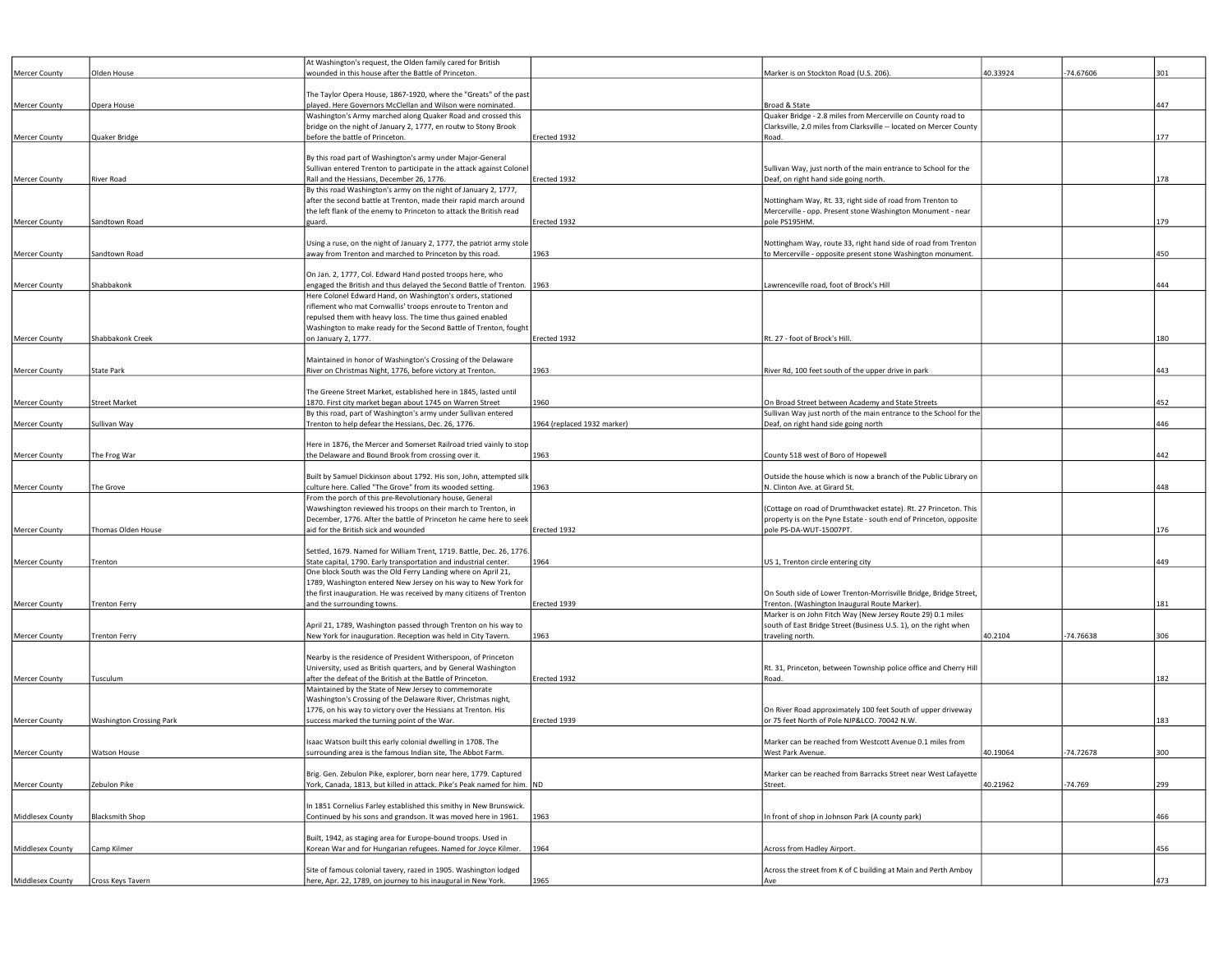|                  |                            |                                                                                                                                       |                             | Early in 1961 about eighty two feet of the original track was       |          |             |     |
|------------------|----------------------------|---------------------------------------------------------------------------------------------------------------------------------------|-----------------------------|---------------------------------------------------------------------|----------|-------------|-----|
|                  |                            | Section from original Camden and Amboy R.R. track, built by Robert                                                                    |                             | moved from along side of the line at Jamesburg Junction to its      |          |             |     |
| Middlesex County | Early Railroad             | Stevens, 1832. He used wood ties to complete the line.                                                                                | 1963                        | present site in front of this building, in order to preserve it.    |          |             | 455 |
|                  |                            | Site of first American intercollegiate foorball game, Nov. 6, 1869.                                                                   |                             |                                                                     |          |             | 465 |
| Middlesex County | Football                   | Score: Rutgers, 6; Princeton, 4.                                                                                                      | 1964                        | Rutgers campus in front of the gym                                  |          |             |     |
|                  |                            | Built by Henry Guest, 1760, of local stone. Thomas Paine once                                                                         |                             | Marker is at the intersection of Livingston Avenue and Morris       |          |             |     |
| Middlesex County | <b>Guest House</b>         | stayed here briefly. Relocated in 1925, became Art Center in 1940.                                                                    | 1964                        | Street, on the left when traveling south on Livingston Avenue.      | 40.49165 | $-74.44578$ | 307 |
|                  |                            |                                                                                                                                       |                             |                                                                     |          |             |     |
|                  |                            | Constructed, 1924, served as first eastern terminal for Chicago-New                                                                   |                             |                                                                     |          |             |     |
| Middlesex County | <b>Hadley Airport</b>      | York air mail, 1925-29. Became public field in 1927.                                                                                  | 1964                        | At the airport                                                      |          |             | 472 |
|                  |                            |                                                                                                                                       |                             |                                                                     |          |             |     |
|                  |                            | In 1685, John Johnstone, pharmacist from Scotland and early                                                                           |                             |                                                                     |          |             |     |
| Middlesex County | John Johnstone             | proprietor of East New Jersey, settled at Perth Amboy.                                                                                | 1965                        | Raritan Bay Front; High and Gordon Streets                          |          |             | 467 |
|                  |                            |                                                                                                                                       |                             |                                                                     |          |             |     |
|                  |                            | Built about 1780. Home of Commodore Lawrence Kearny. His                                                                              |                             |                                                                     |          |             |     |
| Middlesex County | <b>Kearny Cottage</b>      | famous uncle, Captain James Lawrence, also live here as a boy.                                                                        |                             | Marker is on Catalpa Avenue.                                        | 40.50088 | $-74.27209$ | 311 |
|                  |                            | Boyhood home of Joyce Kilmer, writer and poet, famous for poem,                                                                       |                             |                                                                     |          |             |     |
| Middlesex County | Kilmber House              | 'Trees". Killed in action on Western Front, 1918.                                                                                     | 1964                        | 17 Joyce Kilmer Ave, Legion Post.                                   |          |             | 461 |
|                  |                            | Site of colonial market, a large building used for storage and sale of                                                                |                             | In the city owned park, which is known as Market Square at          |          |             |     |
| Middlesex County | Market Square              | local produce and imports. It was torn down in 1842.                                                                                  | 1963                        | Market and High Streets                                             |          |             | 468 |
|                  |                            | The Medical Society of New Jersey - oldest state medical                                                                              |                             |                                                                     |          |             |     |
|                  |                            | organization in the nation - was founded here, at Duff's Inn, in                                                                      |                             |                                                                     |          |             |     |
| Middlesex County | <b>Medical Society</b>     | 1766                                                                                                                                  | 1965                        | NE Corner of Peace and Albany Streets New Brunswick                 |          |             | 460 |
|                  |                            |                                                                                                                                       |                             |                                                                     |          |             |     |
|                  |                            | June, 1777, part of the British army under Howe encamped along                                                                        |                             |                                                                     |          |             |     |
|                  |                            | the brook between Metuchen and Bonhamtown. As Howe marched                                                                            |                             | At Northeast corner intersection Rt. 25 with Metuchen -             |          |             |     |
|                  |                            | toward Short Hills to join Cornwallis, he here encountered                                                                            |                             | Bonhamtown Road - opp. Pure Oil - Texaco Gasoline Station -         |          |             |     |
| Middlesex County | Metuchen                   | Continental troops and a sharp skirmish ensued.                                                                                       | Erected 1932                | between poles PS4534RT and PS4532RT.                                |          |             | 186 |
|                  |                            |                                                                                                                                       |                             |                                                                     |          |             |     |
|                  |                            | Settled about 1700, named for Indian chief, Metuching. Colonial                                                                       |                             |                                                                     |          |             |     |
| Middlesex County | Metuchen                   | trade center at Oak Tree Store. Skirmish fought here in June, 1777. 1963 (replaced 1932 marker)                                       |                             | Route 27, center of town, the park                                  |          |             | 458 |
|                  |                            |                                                                                                                                       |                             |                                                                     |          |             |     |
|                  |                            | Here, on April 22, 1789, on his way to New York for his                                                                               |                             |                                                                     |          |             |     |
|                  |                            | inauguration, Washington was received by a military escort and by                                                                     |                             |                                                                     |          |             |     |
|                  |                            | the officers and people of the city. He dined at the home of Major                                                                    |                             | North end of New Brunswick, on Rt. #27, foot of Albany Street       |          |             |     |
| Middlesex County | New Brunswick              | Thomas Egbert on the N.E. Corner of Burnett and Albany Streets.                                                                       | Erected 1939                | Bridge over Raritan River. (Washington Inaugural Route Marker)      |          |             | 187 |
|                  |                            | Called Indian's Ferry, 1685, New Brunswick, 1734. Held by British,                                                                    |                             | North end of New Brunswick on Rt 27, foot of Albany Street          |          |             |     |
| Middlesex County | New Brunswick              | 1776-77. Raritan bridge, 1796. Terminus of D. and R. Canal, 1834.                                                                     | 1963                        | Bridge over Raritan River                                           |          |             | 462 |
|                  |                            | Called "Ompoge" by Indians, "Ambo Point" by settlers. Built as                                                                        |                             |                                                                     |          |             |     |
|                  |                            | capital and port of East Jersey, 1683. "Perth" was added for Lord                                                                     |                             | Marker is on New Brunswick Avenue, on the right when traveling      |          |             |     |
| Middlesex County | Perth Amboy                | Perth.                                                                                                                                | 1963                        | east.                                                               | 40.52222 | $-74.28809$ | 309 |
|                  |                            | Site of parade and burial grounds, old Piscataway Township,                                                                           |                             |                                                                     |          |             |     |
|                  |                            | founded by New Englanders in 1666. Nearby were town hall and                                                                          |                             |                                                                     |          |             |     |
| Middlesex County | Piscataway Town            | pound.                                                                                                                                | 1964                        | County route 514 at St. James Episcopal Church                      |          |             | 470 |
|                  |                            |                                                                                                                                       |                             |                                                                     |          |             |     |
|                  |                            | A colonial hamlet which was so named because of dissension as to                                                                      |                             |                                                                     |          |             |     |
| Middlesex County | Quibbletown                | whether Saturday or Sunday is the sabbath. New Market, 1830.                                                                          | 1963 (replaced 1932 marker) | <b>Entrance to new market</b>                                       |          |             | 471 |
|                  |                            | Part of Washington's army, retreating before the British, passed this                                                                 |                             |                                                                     |          |             |     |
|                  |                            | way November 29, 1776, en route to Brunswick. June 24, 1777,                                                                          |                             |                                                                     |          |             |     |
| Middlesex County | Quibbletown - New Market - | Washington moved the army here but returned to Middlebrook,<br>June 26.                                                               | Erected 1932                |                                                                     |          |             | 188 |
|                  |                            |                                                                                                                                       |                             | On New Market Road - between poles PC60116 and 60117.               |          |             |     |
|                  |                            | A Socialistic community, led by Marcus Spring, operated here, 1853-                                                                   |                             |                                                                     |          |             |     |
| Middlesex County | Raritan Bay Union          | 59. Its coeducational academy was headed by Thodore Weld.                                                                             | 1965                        | Convey Blyd.                                                        |          |             | 469 |
|                  |                            |                                                                                                                                       |                             |                                                                     |          |             |     |
|                  |                            | This building, erected in 1867, contains the record of the East                                                                       |                             | Marker is at the intersection of High Street and Market Street, on  |          |             |     |
| Middlesex County | Record Office              | Jersey Proprietors, who bought Carteret's lands in 1682.                                                                              | 1964                        | the left when traveling south on High Street.                       | 40.50661 | $-74.26542$ | 308 |
|                  |                            | I. Christopher Meyer, pioneer industrialist, founded one of nation's                                                                  |                             |                                                                     |          |             |     |
| Middlesex County | Rubber Factory             | earliest rubber factories at the site in 1834.                                                                                        | 1964                        | Main Street at the corner of Ford in front of the Michelin Plant    |          |             | 459 |
|                  |                            |                                                                                                                                       |                             |                                                                     |          |             |     |
|                  |                            | Site, Horace Day's Rubber Goods Factory, 1839-60. Daniel Webster,                                                                     |                             | The entire block on Neilson Street at Dennis burned in 1876.        |          |             |     |
| Middlesex County | Rubber Factory             | counsel for Goodyear, won patent case against Day in 1852.                                                                            | 1965                        | Consult city directory of that date or before for exact location.   |          |             | 463 |
|                  |                            |                                                                                                                                       |                             |                                                                     |          |             |     |
|                  |                            | The Camden and Amboy, the first railroad in New Jersey, had its                                                                       |                             |                                                                     |          |             |     |
| Middlesex County | South Amboy                | Northern terminus here. It began operations in Sept., 1833.                                                                           | 1963                        | New route 35, just south of Main St. south Amboy                    |          |             | 534 |
|                  |                            |                                                                                                                                       |                             |                                                                     |          |             |     |
|                  | St. Peterís Church         | Organized, 1698, St. Peter's is New Jersey's oldest Episcopal Parish.<br>Royal charter, 1718. Churches on this site in 1722 and 1852. |                             | Marker is at the intersection of Rector Street and Gordon Street,   | 40.50407 | $-74.26565$ | 310 |
| Middlesex County |                            |                                                                                                                                       |                             | on the left when traveling south on Rector Street.                  |          |             |     |
|                  |                            | Privateers under William Mariner and Adam Hyler used New                                                                              |                             | In little park where Burnett St used to be - or - where ever Miller |          |             |     |
| Middlesex County | The "Whaling Fleet"        | Brunswick as a base for raids on the British and Tories, 1778-82.                                                                     | 1964 (replaced 1939 marker) | thinks best.                                                        |          |             | 464 |
|                  |                            |                                                                                                                                       |                             |                                                                     |          |             |     |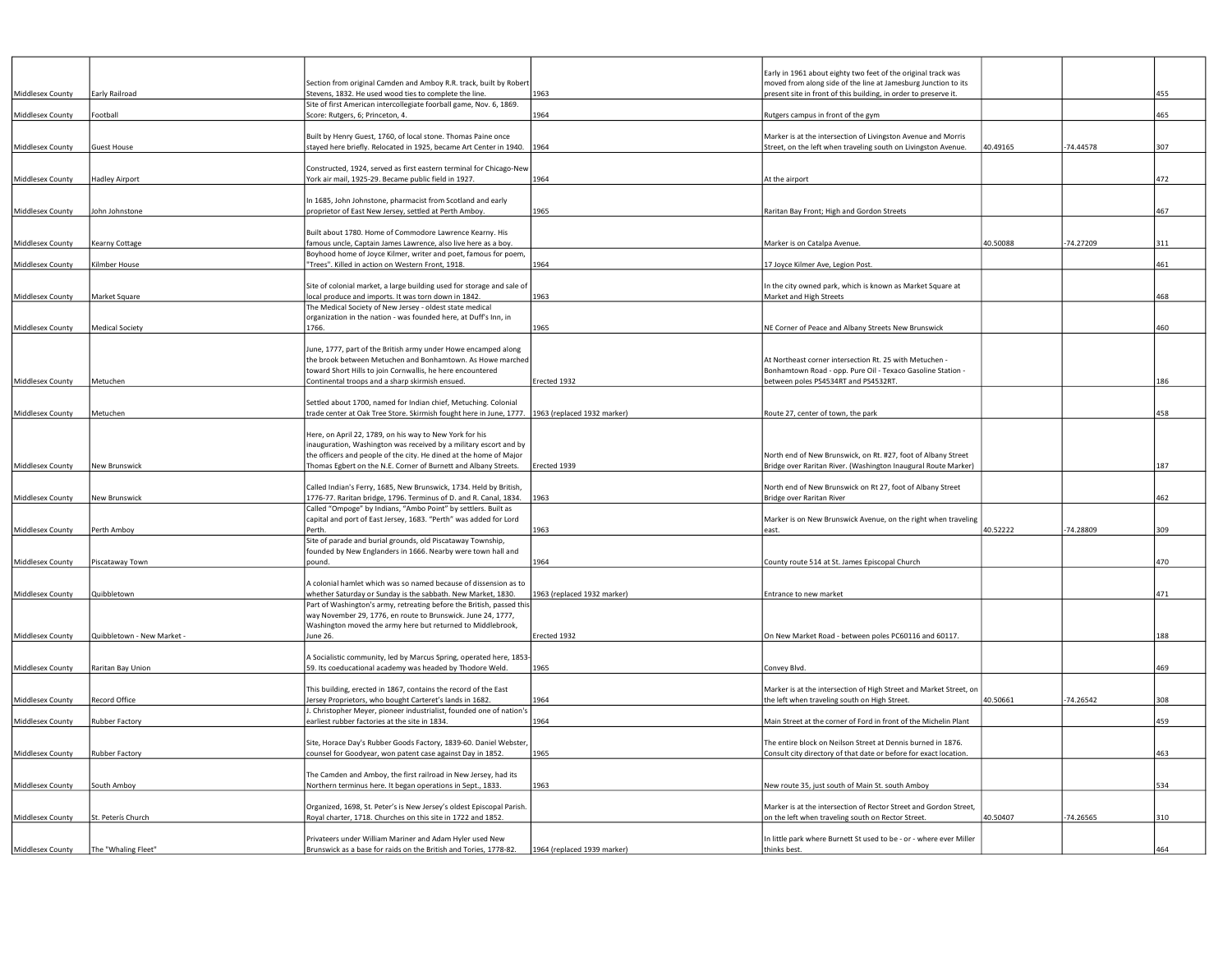|                  |                                 | Washington lodged here on his way from New York to Mt. Vernon,                                                                       |                                                              |                                                                                                                     |          |             |     |
|------------------|---------------------------------|--------------------------------------------------------------------------------------------------------------------------------------|--------------------------------------------------------------|---------------------------------------------------------------------------------------------------------------------|----------|-------------|-----|
|                  |                                 | May 31, 1773. While enroute to Philadelphia to attend Congress,                                                                      |                                                              |                                                                                                                     |          |             |     |
| Middlesex County |                                 | May 21, 1776, he examined the surrounding territory with a view to                                                                   |                                                              | New Route 35, just south of Main Street, South Amboy.                                                               |          |             | 184 |
|                  | The Amboys                      | its defense. Later he again reconnoitered in this area.                                                                              | Erected 1932                                                 |                                                                                                                     |          |             |     |
|                  |                                 | The Jewish Agricultural Society founded an agri-industrial                                                                           |                                                              |                                                                                                                     |          |             |     |
|                  |                                 | community here in the 1930s on land purchased by Gabriel                                                                             |                                                              |                                                                                                                     |          |             |     |
|                  |                                 | Davidson. Backed by the Baron deHirsch, the program enabled<br>Jewish families to poultry farm while maintaining jobs in New York    |                                                              |                                                                                                                     |          |             |     |
| Middlesex County | The Jewish Agricultural Society | and became a model for similar New Deal Programs.                                                                                    |                                                              | Marker is at the intersection of Davidson Road and Avenue E, on<br>the right when traveling north on Davidson Road. | 40.52507 | -74.45446   | 312 |
|                  |                                 |                                                                                                                                      |                                                              |                                                                                                                     |          |             |     |
|                  |                                 | Here at his laboratory from 1876 to 1886, Edison perfected the                                                                       |                                                              |                                                                                                                     |          |             |     |
| Middlesex County | Thomas A. Edison                | electric light bulb, the phonograph and other inventions.<br>'The Wizard of Menlo Park", noble, kindly servant and benefactor        | 1960                                                         | On lawn near Boulder tablet on Route 27, at Edison                                                                  |          |             | 457 |
|                  |                                 | of all mankind, from 1876 to 1886, at his laboratory nearby,                                                                         |                                                              |                                                                                                                     |          |             |     |
|                  |                                 | perfected the first incandescent lamp, phonograph and many other                                                                     |                                                              | On Route 27, N.E. corner Christie Street & Highway 27, 10 ft. N. of                                                 |          |             |     |
| Middlesex County | Thomas Alva Edison              | mportant inventions,                                                                                                                 | Erected 1939                                                 | Pole #1-H C L-274 Rt-60422.                                                                                         |          |             | 185 |
|                  |                                 | Tradition states that this vantage point was used by General                                                                         |                                                              | 150 ft. west of Dunellen Washington Rock State Park road, on                                                        |          |             |     |
| Middlesex County | <b>Washington Rock</b>          | Washington as a military observation point on several occasions.                                                                     | 1963 (replaced 1932 marker, which was also replaced in 1937) | route 29 on south side of highway between poles 360470 &<br>60469                                                   |          |             | 454 |
|                  |                                 |                                                                                                                                      |                                                              |                                                                                                                     |          |             |     |
|                  |                                 | November 28-29, 1776, Washington passed this way on the march                                                                        |                                                              |                                                                                                                     |          |             |     |
|                  |                                 | to New Brunswick. April 22, 1789, on his inaugural tour to New                                                                       |                                                              | Intersection Rt. 4 with Mawbey Street, Woodbridge, between                                                          |          |             |     |
| Middlesex County | Woodbridge                      | York, he lodged at the Cross Keyes Tavern at the northwest corner<br>of Main Street and Perth Amboy Avenue.                          | Erected 1932                                                 | telephone pole and corner - right hand side, entering<br>Woodbridge from Cloverleaf.                                | 40.55591 | $-74.28358$ | 107 |
|                  |                                 | On his way to New York for his inauguration, Washington spent the                                                                    |                                                              |                                                                                                                     |          |             |     |
|                  |                                 | night of April 22, 1789, by tradition, at the John Manning Inn here.                                                                 |                                                              | Corner of Main Street and Perth Amboy Avenue, Woodbridge on                                                         |          |             |     |
|                  |                                 | Governor William Livingston had accompanied him from New                                                                             |                                                              | Knights of Columbus property where John Manning Inn stood.                                                          |          |             |     |
| Middlesex County | Woodbridge                      | Brunswick.<br>In 1666, Daniel Pierce and others bought a huge tract and named it                                                     | Erected 1939                                                 | (Washington Inaugural Route Marker)                                                                                 |          |             | 189 |
| Middlesex County | Woodbridge                      | Woodbridge after their Pastor in New England.                                                                                        | 1963                                                         | Main Street (route 514) just west of US 9                                                                           |          |             | 474 |
|                  |                                 |                                                                                                                                      |                                                              |                                                                                                                     |          |             |     |
|                  |                                 | Fought June 28, 1778, by the armies of Washington and Clinton.                                                                       |                                                              |                                                                                                                     |          |             |     |
|                  |                                 | The hear was so intense that many in both armies were overcome.<br>Washington rebuked General Chas. Lee for disobeying orders and    |                                                              | 200 ft. west of sign marking Molly Pitcher Well - opp. Hedge                                                        |          |             |     |
| Monmouth County  | Battle of Monmouth              | for retreating. An important American victory.                                                                                       | Erected 1932                                                 | hence southwest side road entering Freehold from Tennent.                                                           |          |             | 190 |
|                  |                                 |                                                                                                                                      |                                                              |                                                                                                                     |          |             |     |
|                  |                                 | Converts of George Keith, 1702, became nucleus of Episcopalian                                                                       |                                                              | Marker is at the intersection of Broad Street and Sycamore                                                          |          |             |     |
| Monmouth County  | Christ Church                   | Congregation Incorporated in 1738. This edifice was built in 1769.                                                                   |                                                              | Avenue on Broad Street.                                                                                             | 40.32351 | $-74.06131$ | 314 |
|                  |                                 | Sept., 1780, Tories, under the notorious Col. Tye, plundered the<br>house of Capt. Joshua Huddy. General Clinton and his army, after |                                                              |                                                                                                                     |          |             |     |
|                  |                                 | their defeat at the Battle of Monmouth, marched this way en route                                                                    |                                                              | Southeast corner intersection Rt. 34 with county concrete road                                                      |          |             |     |
| Monmouth County  | Colt's Neck                     | to the Highlands.                                                                                                                    | Erected 1932                                                 | Freehold to Long Branch - 50 ft. from directional signs.                                                            |          |             | 191 |
|                  |                                 | Three Cox brothers lived near here the descendant of one was a                                                                       |                                                              |                                                                                                                     |          |             |     |
| Monmouth County  | Cox's Corner                    | eneral in the revolution; of another a presidential candidate.                                                                       | 1963                                                         | Cox's corner (County routes 524 and 43)                                                                             |          |             | 494 |
|                  |                                 |                                                                                                                                      |                                                              |                                                                                                                     |          |             |     |
|                  |                                 | General Washington established hospitals at the old Tennent                                                                          |                                                              |                                                                                                                     |          |             |     |
|                  |                                 | Church, the parsonage, and the Court House, which stood about on                                                                     |                                                              | Intersection State Highway 33 with Manalapan Avenue leading to                                                      |          |             |     |
| Monmouth County  | Field Hospitals                 | the same site as the present one. Raids were made here and once<br>the village was controlled by the Refugees.                       | Erected 1932                                                 | Freehold - behind sign "Protect Freehold Children - American<br>Legion".                                            |          |             | 192 |
|                  |                                 |                                                                                                                                      |                                                              |                                                                                                                     |          |             |     |
|                  |                                 | Site of summer home of Ulysses S. Grant, 1869-1884. Commander                                                                        |                                                              |                                                                                                                     |          |             |     |
| Monmouth County  | <b>Grant Cottage</b>            | of Union Army and twice President of the United States.                                                                              | 1963                                                         | 991 Ocean Ave, Elberon NJ                                                                                           |          |             | 485 |
|                  |                                 | Built in 1755. Occupied by British Commander, Sir Henry Clinton,                                                                     |                                                              |                                                                                                                     |          |             |     |
| Monmouth County  | Hankinson House                 | une 27, 1778, the day before the Battle of Monmouth                                                                                  | 1963                                                         | 150 West Main Street County 537                                                                                     |          |             | 479 |
|                  |                                 |                                                                                                                                      |                                                              |                                                                                                                     |          |             |     |
|                  |                                 | Built by John Imlay in 1790. Born in Monmouth County in 1749, he<br>became a wealthy merchant and ship owner in Philadelphia         |                                                              | Dr. Farmer's Private Clinic, 28 South Main Street                                                                   |          |             | 476 |
| Monmouth County  | Imlay House                     | The minisink or Great Mohawk Trail and the Burlington Path met                                                                       | 1963                                                         |                                                                                                                     |          |             |     |
| Monmouth County  | ndian Trails                    | here. From this point, branch trails ran to the sea.                                                                                 | 1963 (replaced 1939 marker, which was also replaced in 1940) | Main Street of Middletown                                                                                           |          |             | 488 |
|                  |                                 |                                                                                                                                      |                                                              |                                                                                                                     |          |             |     |
| Monmouth County  | Laird Distillery                | Jersey apple brandy has been made by the Lairds since early 1700's<br>and on this site of the family homestead since 1851.           | 1963                                                         | County road 537 near Laird Road                                                                                     |          |             | 478 |
|                  |                                 |                                                                                                                                      |                                                              |                                                                                                                     |          |             |     |
|                  |                                 | The first trans-Atlantic wireless telegraph tower in the United States                                                               |                                                              |                                                                                                                     |          |             |     |
| Monmouth County  | Marconi Tower                   | was erected here in 1907. Its outline was kite shaped.                                                                               | 1963                                                         | In the borough of Highlands, left of the more northerly twin light.                                                 |          |             | 481 |
|                  |                                 | Marl discovered here in 1768. Used in nineteenth century as a                                                                        |                                                              | On Buck's Lane, Marlboro Township - K5 on county marked map                                                         |          |             |     |
| Monmouth County  | Marl Beds                       | fertilizer, now as a water softener. Beds often contain fossils.                                                                     | 1963                                                         | on file in Inventory File                                                                                           |          |             | 486 |
|                  |                                 | When near Freehold, before the Battle of Monmouth, June 28,                                                                          |                                                              |                                                                                                                     |          |             |     |
|                  |                                 | 1778, Washington and some of his men rode through this district                                                                      |                                                              | Southeast corner intersection Rt. 35 with road entering                                                             |          |             |     |
| Monmouth County  | Middletown                      | on a reconnoitering expedition.                                                                                                      | Erected 1932                                                 | Middletown from Keyport.                                                                                            |          |             | 116 |
|                  |                                 | Early settlement within Monmouth patent, which was granted in                                                                        |                                                              | Village no NE side of route 35 about 50 feet from point of                                                          |          |             |     |
| Monmouth County  | Middletown                      | 1665 by Gov. Nichols to 12 men from New England and Long Island. 1963                                                                |                                                              | intersection with King's Highway                                                                                    |          |             | 489 |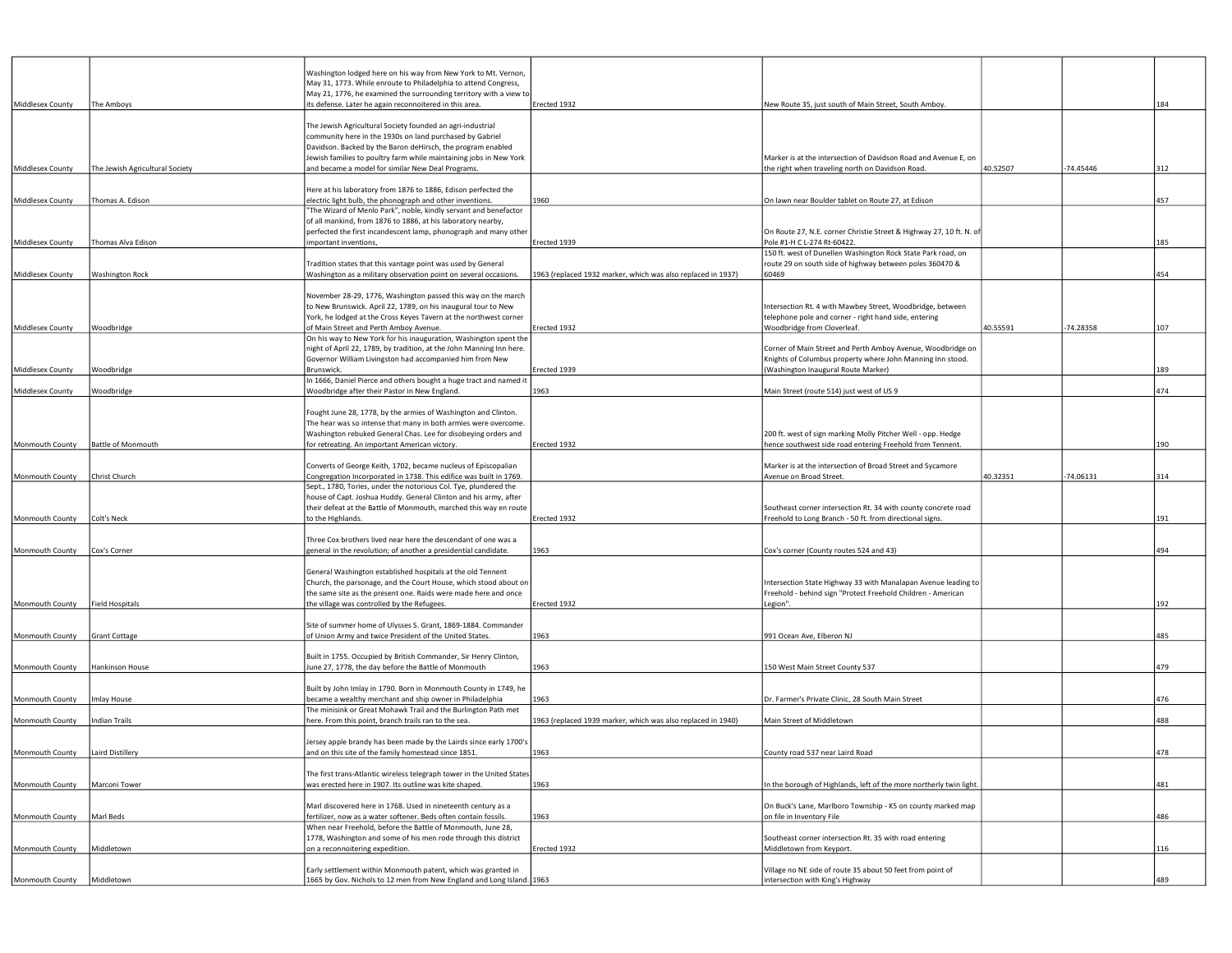|                      |                             | Battle fought June 28, 1778, was a victory for Washington over                                                       |                                               | Route 9, 1 mile north of Freehold Circle on the left side, New York |            |             |     |
|----------------------|-----------------------------|----------------------------------------------------------------------------------------------------------------------|-----------------------------------------------|---------------------------------------------------------------------|------------|-------------|-----|
| Monmouth County      | Monmouth                    | British and Hessians, who had evacuated Philadelphia.                                                                | 1963 (replaced 1932 marker)                   | Road                                                                |            |             | 480 |
|                      |                             |                                                                                                                      |                                               |                                                                     |            |             |     |
|                      |                             | Home of Dr. William A. Newell, founder of Life Saving Service,                                                       |                                               | In front of his residence which is now used as a Catachetical       |            |             |     |
| Monmouth County      | Newell House                | 1840's. Later Governor, New Jersey, and of Washington Territory                                                      | 1963                                          | center by the Catholic Church. 81 South Main Street                 |            |             | 475 |
|                      |                             |                                                                                                                      |                                               |                                                                     |            |             |     |
|                      |                             | Developed as a plantation in 1689 by Lewis Morris, cousin of later                                                   |                                               | North side of Hartshorne Lane 2nd house west of Navesink            |            |             |     |
| Monmouth County      | Passage Point               | governor. Sloops were loaded here with Tinton Falls iron.                                                            | 1963                                          | Avenue                                                              |            |             | 492 |
|                      |                             |                                                                                                                      |                                               |                                                                     |            |             |     |
|                      |                             | Famous pioneer woman, survivor of Indian attack, later wife of one                                                   |                                               | Between Middleton and Holmdel on Evertt Rd across from Bell         |            |             |     |
|                      |                             | of the founders of middletown. Buried on this farm, 1733.                                                            | 1963                                          | <b>Telephone Station</b>                                            |            |             | 483 |
| Monmouth County      | Penelope Stout              |                                                                                                                      |                                               |                                                                     |            |             |     |
|                      |                             |                                                                                                                      |                                               |                                                                     |            |             |     |
|                      |                             | "Poet of the revolution" and Jeffersonian Editor. His home, Mount                                                    |                                               |                                                                     |            |             |     |
| Monmouth County      | Philip Freneau              | Pleasant, burned here in 1818. He was buried near it, 1832.                                                          | 1963                                          | Locust and Freneay Avenues                                          |            |             | 487 |
|                      |                             | Poet of the Revolution. Some two miles to the south was "Mt.                                                         |                                               |                                                                     |            |             |     |
|                      |                             | Pleasant", his home after 1793. By his pen, he sustained the spirits                                                 |                                               |                                                                     |            |             |     |
|                      |                             | of the Colonists, and after the Revolution advocated the policies of                                                 |                                               | At Jct. of Rts. 4 and 34 - Marawan on Southwest corner of           |            |             |     |
| Monmouth County      | Philip Morin Freneau        | Thomas Jefferson.                                                                                                    | Erected 1937                                  | intersection.                                                       |            |             | 194 |
|                      |                             |                                                                                                                      |                                               |                                                                     |            |             |     |
|                      |                             | Near here in 1778 the pine robber, Fagan, was shot and killed. His                                                   |                                               |                                                                     |            |             |     |
| Monmouth County      | Pine Robbers                | body was hung from a nearby tree as a dire example.                                                                  | 1963 (replaced 1932 marker)                   | corner of Rt 34 and 537 1 mile east of Freehold on 537              |            |             | 477 |
|                      |                             |                                                                                                                      |                                               |                                                                     |            |             |     |
|                      |                             | First meeting house of Shrewsbury, built by the Friends in 1672,                                                     |                                               |                                                                     |            |             |     |
| Monmouth County      | <b>Quaker Meeting</b>       | this building 1816. Oldest rural congregation in New Jersey.                                                         | 1963                                          | In front of building on NE corner of Broad #35 and Sycamore #66     |            |             | 493 |
|                      |                             | Near this site in 1932, Bell Labs. scientist Karl Jansky first discovered                                            |                                               |                                                                     |            |             |     |
|                      |                             | radio waves coming from outer space, thus beginning the science of                                                   |                                               | Marker is on Crawford Corners Road near Seven Oaks Drive, on        |            |             |     |
|                      |                             |                                                                                                                      | 1972                                          |                                                                     | 40.37187   | -74.15974   | 315 |
| Monmouth County      | Radio Astronomy             | radio astronomy.                                                                                                     |                                               | the right when traveling east.                                      |            |             |     |
|                      |                             |                                                                                                                      |                                               |                                                                     |            |             |     |
|                      |                             | Oldest tennis and cricket club in the United States. First meeting                                                   |                                               |                                                                     |            |             |     |
| Monmouth County      | Sea Bright                  | helf in 1878. Club house and courts were built in 1887.                                                              | 1963                                          | in front of club, Rumson Road and Tennis Court Lane                 |            |             | 491 |
|                      |                             | On April 8, 1665, Governor Richard Nicolls, of New York, granted                                                     |                                               |                                                                     |            |             |     |
|                      |                             | the Monmouth Patent to twelve men from Rhode Island and                                                              |                                               | At Shrewsbury - on Northeast corner of Route 35 (Broad Ave.)        |            |             |     |
|                      |                             | Gravesend, Long Island. Under this patent settlements were soon                                                      |                                               | and Sycamore Ave. (Freehold-Little Silver Road), directly in front  |            |             |     |
| Monmouth County      | Shrewsbury                  | made here and at Middletown.                                                                                         | Erected 1936                                  | of "Society of Friends" burial grounds.                             |            |             | 195 |
|                      |                             | Trolly lines covered many states in early 1900's. One could board a                                                  |                                               |                                                                     |            |             |     |
| Monmouth County      | <b>Station Site</b>         | car here and reach New York or Philadelphia.                                                                         | 1963                                          | Main St and Wood St                                                 |            |             | 484 |
|                      |                             | Here on July 10, 1962, the Bell Laboratories received the first                                                      |                                               |                                                                     |            |             |     |
| Monmouth County      | Telstar                     | telecast from their satellite telstar.                                                                               | 1963                                          | On Bell Telephone property                                          |            |             | 482 |
|                      |                             |                                                                                                                      |                                               |                                                                     |            |             |     |
|                      |                             | Laid out in 1719 - 100 feet wide following the route of an old Indian                                                |                                               |                                                                     |            |             |     |
|                      |                             | trail from Barnegat to Navesink. The British Army, under Generals                                                    |                                               |                                                                     |            |             |     |
|                      |                             | Clinton and Cornwallis, marched along it, June 29, 1778, on their                                                    |                                               |                                                                     |            |             |     |
|                      |                             |                                                                                                                      |                                               | In front of Episcopal Church between Pole 90107 MDT-JCP & LCO       |            |             |     |
| Monmouth County      | The King's Highway          | way to New York after the Battle of Monmouth.                                                                        | Erected 1940                                  | MDT-1A, Middletown.                                                 |            |             | 193 |
|                      |                             | Touched by history for nearly three centuries, this house witnessed                                                  |                                               |                                                                     |            |             |     |
|                      |                             | the revolution, sheltering its Quaker loyalist owners and offivers of                                                |                                               |                                                                     |            |             |     |
| Monmouth County      | The White Homestead         | the Royal British Army.                                                                                              | 1970                                          | 20 South Street                                                     |            |             | 490 |
|                      |                             |                                                                                                                      |                                               | Marker is at the intersection of N Main Street (County Route 527)   |            |             |     |
|                      |                             | Built in 1732. Here, after the Battle of Monmouth, Washington                                                        |                                               | and Water Street (County Route 522), on the left when traveling     |            |             |     |
| Monmouth County      | Village Inn                 | ordered the arrest of Lee, who had disobeyed battle orders.                                                          |                                               | north on N Main Street.                                             | 40.29713   | -74.35854   | 313 |
|                      |                             | Washington made his winter headquarters at the Arnold Tavern,                                                        |                                               |                                                                     |            |             |     |
|                      |                             | January 6, 1777, now a part of All Souls Hospital. December, 1779,                                                   |                                               |                                                                     |            |             |     |
|                      |                             | he established quarters at the Ford Mansion, now maintained as a                                                     |                                               | Rt. 24 - South Street - opp. Entrance to Driveway to 230 South      |            |             |     |
| Morris County        | Washington's Headquarters   | museum.                                                                                                              | Erected 1932                                  | Street.                                                             | 40.79578   | $-74.467$   | 108 |
|                      |                             | Site of Col. Jacob Arnold's Tavern. It was used as Washington's                                                      |                                               |                                                                     |            |             |     |
|                      |                             | Headquarters January - May, 1777. Troops were in Lowantica                                                           |                                               | Marker is at the intersection of North Park Place and West Park     |            |             |     |
| <b>Morris County</b> | Arnold Tavern               | Valley.                                                                                                              | 1963 (replaced 1932 marker)                   | Place, on the right when traveling south on North Park Place.       | 40.79736   | $-74.48174$ | 326 |
|                      |                             | Lucas Van Beaverhoudt had a 1650-acre estate here from 1772 to                                                       |                                               |                                                                     |            |             |     |
| Morris County        | Beaverwyck                  | about 1795. Later owned by Tobias Boudinot.                                                                          | 1964                                          | Route 6 intersection with Beaverwick Road                           |            |             | 506 |
|                      |                             |                                                                                                                      |                                               |                                                                     |            |             |     |
|                      |                             | This colonial manor was visited by Washington on several                                                             |                                               |                                                                     |            |             |     |
|                      |                             | occasions. At one time it was regarded as neutral ground, and was                                                    |                                               |                                                                     |            |             |     |
| Morris County        | Beaverwyck - Red Barracks - | therefore frequented by officers of borth armies.                                                                    | Erected 1932                                  | Rt. 6 -intersection with Beaverwick Road                            |            |             | 196 |
|                      |                             |                                                                                                                      |                                               |                                                                     |            |             |     |
|                      |                             | Col. Alexander Hamilton successfully courted Elizabeth Schuyler                                                      |                                               | In front of house at 5 Olyphant Plave which is open as a museum     |            |             |     |
| Morris County        | <b>Betsy Schuyler</b>       | here in the home of her aunt, Mrs. Jabez Campfield, 1780.                                                            | 1963                                          | and run by the DAR. Morristown Chapter                              |            |             | 503 |
|                      |                             |                                                                                                                      |                                               |                                                                     |            |             |     |
|                      |                             | Built in 1790's by a French emigre on a campsite of the Continental                                                  |                                               | Marker is on Treadwell Avenue, on the right when traveling          |            |             |     |
| <b>Morris County</b> | Boisaubin House             | Army, later, a station on the "Underground Railroad"                                                                 |                                               | south.                                                              | 40.76795   | -74.4433    | 325 |
|                      |                             |                                                                                                                      |                                               |                                                                     |            |             |     |
|                      |                             | June 7, 1780, soldiers under the command of Gen. Washington                                                          |                                               |                                                                     |            |             |     |
|                      |                             | marched here from Morristown to check the advancing enemy                                                            |                                               | Rt. 24, Main Street & Brooklake Road, between poles CM40074         |            |             |     |
| Morris County        | Bonnel Town - Chatham -     | beyond Short Hills. At Connecticut Farms the onset was checked.                                                      | Erected 1932                                  | and CM40073.                                                        | 40.7292515 | 74.3799025  | 124 |
|                      |                             |                                                                                                                      |                                               |                                                                     |            |             |     |
|                      |                             | A colonial tavern of this name gave Madison its first name. This                                                     |                                               |                                                                     |            |             |     |
|                      | <b>Bottle Hill Tavern</b>   | tavern, built on turnpike about 1804, moved here in 1923.                                                            | 1964                                          | 177 Main street                                                     |            |             | 497 |
| <b>Morris County</b> |                             |                                                                                                                      |                                               |                                                                     |            |             |     |
|                      |                             |                                                                                                                      |                                               |                                                                     |            |             |     |
|                      | Chatham                     | Settled by John and Daniel Day. Named for the Earl of Chatham<br>William Pitt. Washington often visited troops here. | 1963 (replaced 1932 marker, replaced in 1938) | Marker is on Main Street near Boundary Road, Madison, on the        |            |             |     |
| Morris County        |                             |                                                                                                                      |                                               | right when traveling east.                                          | 40.74627   | -74.39489   | 324 |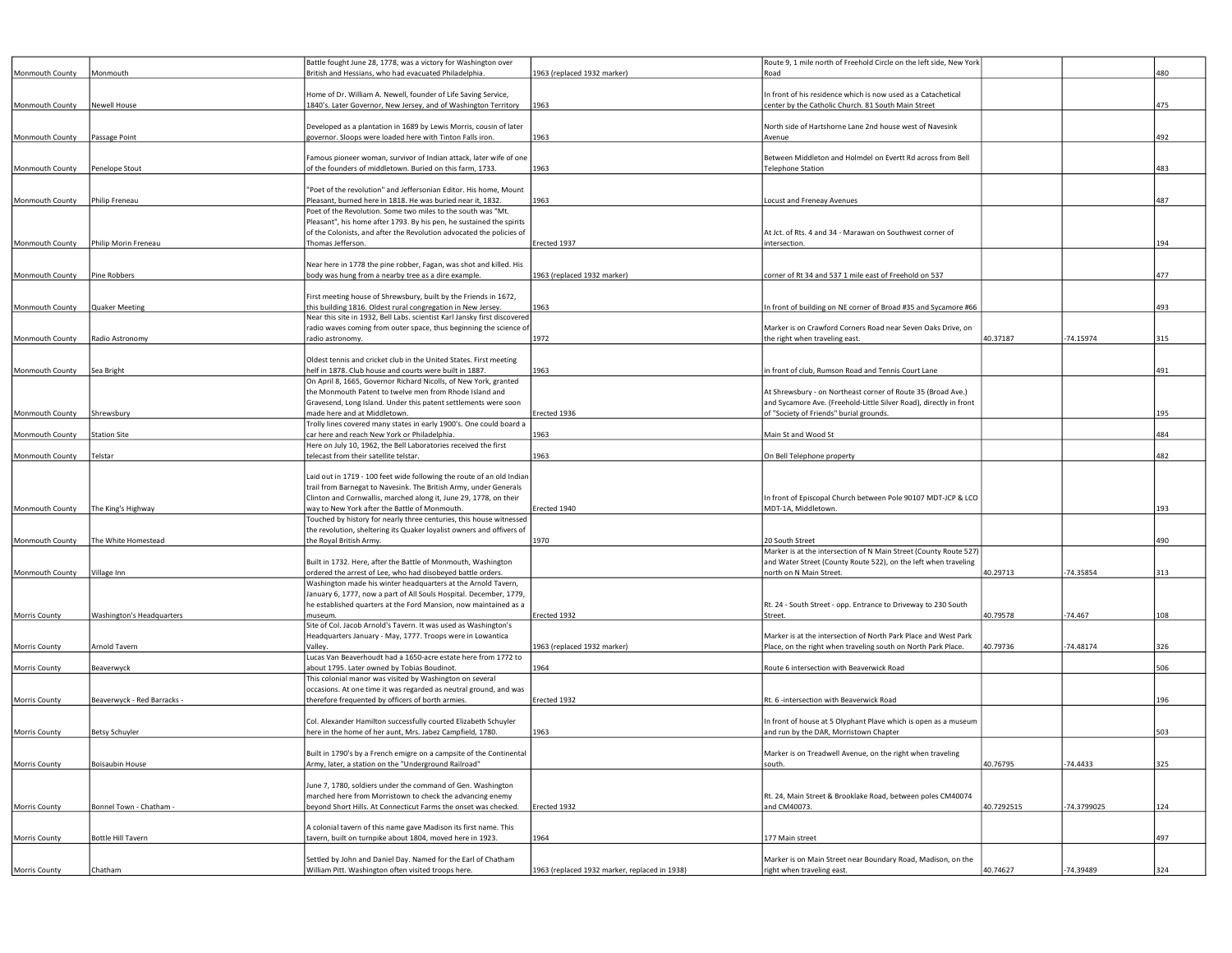|                      |                             | Home of the College of St. Elizabeth, the first New Jersey college for                                                                   |                                               |                                                                                                            |          |             |     |
|----------------------|-----------------------------|------------------------------------------------------------------------------------------------------------------------------------------|-----------------------------------------------|------------------------------------------------------------------------------------------------------------|----------|-------------|-----|
| Morris County        | <b>Convent Station</b>      | women. Founded in 1899 by Sisters of Charity.                                                                                            | 1963                                          | In front of Xavier Hall                                                                                    |          |             | 501 |
|                      |                             |                                                                                                                                          |                                               |                                                                                                            |          |             |     |
|                      |                             | Settled by German groups about 1740. Union Church of logs, 1747,                                                                         |                                               | Marker is on Schooley's Mountain Road, on the right when                                                   |          |             |     |
| Morris County        | German Valley               | stone, 1774. Renamed Long Valley during first world war.                                                                                 | 1963                                          | traveling south.                                                                                           | 40.78562 | $-74.7804$  | 327 |
|                      |                             | Hacklebarney or Budd Forge, built about 1763. Operations ceased                                                                          |                                               |                                                                                                            |          |             |     |
| Morris County        | Hacklebarney                | after 1834. Hacklebarney Mine upstream furnished ore.                                                                                    | 1963                                          | Marker is on State Park Road, on the left when traveling south.                                            | 40.77872 | $-74.72201$ | 320 |
|                      |                             |                                                                                                                                          |                                               |                                                                                                            |          |             |     |
|                      |                             | About 12,000 soldiers of the Continental Army were encamped                                                                              |                                               |                                                                                                            |          |             |     |
|                      |                             | between Morristown and Mendham, during the memorable winter                                                                              |                                               | Rt. 32 - opp. Road to Jockey Hollow - about 3.5 miles from                                                 |          |             |     |
| Morris County        | Jockey Hollow               | of 1779-1781 a smaller force was encamped here.                                                                                          | Erected 1932                                  | Morristown - 4 miles from Bernardsville - at McAlpin's Corner.                                             |          |             | 197 |
|                      |                             |                                                                                                                                          |                                               |                                                                                                            |          |             |     |
|                      |                             | In the winter of 1779-80 coldest of the War the Patriot Army<br>camped in these hills, smaller forces staved until 1782.                 |                                               | Marker is on Mt Kemble Avenue (U.S. 202), on the right when                                                |          |             |     |
| Morris County        | Jockey Hollow               | Revolutionary patriot member of Confederation Congress, and                                                                              | 1964 (replaced 1932 marker)                   | traveling south.                                                                                           | 40.75419 | $-74.52646$ | 316 |
| Morris County        | John G. Symmes              | promoter of the Symmes Purchase in Ohio, lived here.                                                                                     | 1964                                          | <b>Sussex Avenue</b>                                                                                       |          |             | 500 |
|                      |                             |                                                                                                                                          |                                               |                                                                                                            |          |             |     |
|                      |                             | George Perot Macculloch promoter of Morris Canal, built this house                                                                       |                                               | Marker is on Macculloch Avenue, on the left when traveling                                                 |          |             |     |
| <b>Morris County</b> | Macculloch Hall             | in 1810. He operated a private school here until 1825.                                                                                   |                                               | north. < font color=red> Reported missing.                                                                 | 40.7922  | $-74.4813$  | 319 |
|                      |                             |                                                                                                                                          |                                               |                                                                                                            |          |             |     |
|                      |                             | The Continental troops moved from Middlebrook to Morristown,                                                                             |                                               |                                                                                                            |          |             |     |
|                      |                             | July 3, 1777. Washington, told of the surrender of Ft. Ticonderoga,                                                                      |                                               |                                                                                                            |          |             |     |
| <b>Morris County</b> | March to the Highlands      | deared a British occupation of the Highlands, and on July 10,<br>marched toward to North River via Pompton Plains.                       | Erected 1932                                  | Rt. 32, entering Morristown from Morris Plains - on same side of<br>road as Morristown Junior High School. |          |             | 198 |
|                      |                             |                                                                                                                                          |                                               |                                                                                                            |          |             |     |
|                      |                             | Built in 1831, it ran 102 miles over hill and dale, using inclined                                                                       |                                               |                                                                                                            |          |             |     |
| Morris County        | Morris Canal                | planes and locks. In 1866, the peak year, tonage was 889,200.                                                                            | 1963                                          | At canal which ran through Lak Mussenetong                                                                 |          |             | 505 |
|                      |                             |                                                                                                                                          |                                               |                                                                                                            |          |             |     |
|                      |                             | Settled in 1715 as West Hanover. Present name after county was                                                                           |                                               | Route 32, entering Morristown from Morris Plains on same side                                              |          |             |     |
| <b>Morris County</b> | Morristown                  | formed, 1739. Washington's army encamped near here twice.                                                                                | 1963                                          | of the road as the Jr. high School                                                                         |          |             | 502 |
|                      |                             |                                                                                                                                          |                                               |                                                                                                            |          |             |     |
| Morris County        | Mount Hope                  | John Jacob Faesch from Switzerland built iron works here, 1772. He<br>made ordnance for Washington's Army. Furnace closed, 1825.         | 1964                                          | Marker can be reached from 629 Mt. Hope Road.                                                              | 40.92851 | -74.54269   | 318 |
|                      |                             |                                                                                                                                          |                                               |                                                                                                            |          |             |     |
|                      |                             | Founded on this site by Shepard Kollock, 1779. Moved to Elizabeth,                                                                       |                                               |                                                                                                            |          |             |     |
| Morris County        | New Jersey Journal          | 1783. The oldest continuing newspaper in New Jersey.                                                                                     | 1963                                          | 55 Main Street                                                                                             |          |             | 499 |
|                      |                             |                                                                                                                                          |                                               |                                                                                                            |          |             |     |
|                      |                             | Site of famous inn known as Dickerson's until 1777, then as                                                                              |                                               |                                                                                                            |          |             |     |
| Morris County        | Norris's Tavern             | Norris's. Benedict Arnold was tried here for misconduct, Jan., 1780. 1961                                                                |                                               | In front of store at 77 Spring Street                                                                      |          |             | 504 |
|                      |                             | A submerged town, site of forge, 1759; Iron Works of 1770 made                                                                           |                                               |                                                                                                            |          |             |     |
| Morris County        | Old Boonton                 | ordnance for Patriot Army. New Hersey Iron Works, 1831-1911.                                                                             | 1964                                          | At the resevoir                                                                                            |          |             | 498 |
|                      |                             | The Sayre House, in Madison, build about 1745, was used by                                                                               |                                               |                                                                                                            |          |             |     |
|                      |                             | General Anthony Wayne as quarters while the army was in camp in                                                                          |                                               |                                                                                                            |          |             |     |
|                      |                             | the Loantaka Valley. It is memorable for conferences helf by                                                                             |                                               | Rt. 24 - 150 ft. east of Rotary sign, entering Madison from                                                |          |             |     |
| Morris County        | Old Sayre Mansion           | Washington and his military officers.                                                                                                    | Erected 1932                                  | Morristown on right hand side.                                                                             |          |             | 199 |
|                      |                             |                                                                                                                                          |                                               | Route 10 outside of the cemetery of Whippany Presbyterian                                                  |          |             |     |
| Morris County        | Old Whippany Burying Ground | John Richard, the village school master, who gave this ground for<br>the first church in Morris County, 1718, is buried here.            | 1963                                          | Cemetery.                                                                                                  |          |             | 495 |
|                      |                             |                                                                                                                                          |                                               |                                                                                                            |          |             |     |
|                      |                             | Half a mile south lived, during the years 1777-1781, William                                                                             |                                               |                                                                                                            |          |             |     |
|                      |                             | Livingston, Revoluationary War Governor of New Jersey. Under the                                                                         |                                               |                                                                                                            |          |             |     |
|                      |                             | waters of the Resevoir to the north was Old Boonton. Iron works                                                                          |                                               |                                                                                                            |          |             |     |
| Morris County        | Parsippany                  | there supplied munitions for the Continental Army.                                                                                       | Erected 1936                                  | Intersection of Routes 202-32 and 46-6 - Northeast Corner.                                                 |          |             | 200 |
|                      |                             |                                                                                                                                          |                                               |                                                                                                            |          |             |     |
| <b>Morris County</b> | Rose City                   | Rose culture in this area began in 1856. Largest greenhouse "range"<br>built in 1880. Madison became known as "The Rose City"            | 1963                                          | Marker is on Madison Avenue, on the right when traveling east.                                             | 40.7738  | $-74.44033$ | 322 |
|                      |                             |                                                                                                                                          |                                               | Marker is on Ridgedale Avenue 0.1 miles east of Park Ave., on the                                          |          |             |     |
|                      |                             | Built about 1745, was the headquarters of Gen. Anthony Wayne in                                                                          |                                               | right when traveling east. <font color="red"> Reported</font>                                              |          |             |     |
| Morris County        | Sayre House                 | 1777. Rev. James Caldwell was frequent visitor here.                                                                                     | 1963 (replaced 1932 marker, replaced in 1938) | missing.                                                                                                   | 40.7628  | $-74.41595$ | 321 |
|                      |                             |                                                                                                                                          |                                               |                                                                                                            |          |             |     |
|                      |                             | The mineral spring here, already in use by 1770, became nationally                                                                       |                                               |                                                                                                            |          |             |     |
| Morris County        | Schooley's Mountain         | famous. The health spa flourished through the 19th century.                                                                              | 1963                                          | In front of the post office on route 24 & 517, north of Long Valley                                        |          |             | 508 |
|                      |                             | Iron mine proprietor Mahlon Dickerson's home. N.J. Governor; U.S.<br>Senator; Secretary of Navy 1834-38; Delegate to N.J. Constitutional |                                               |                                                                                                            |          |             |     |
|                      |                             | Convention 1844; favored national tariffs to protect American                                                                            |                                               | Marker is at the intersection of Canfield Avenue (NJ 669) and                                              |          |             |     |
| Morris County        | Site of Ferromonte          | industry.                                                                                                                                |                                               | Spring Hill Lane on Canfield Avenue (NJ 669).                                                              | 40.86935 | $-74.60995$ | 328 |
|                      |                             |                                                                                                                                          |                                               |                                                                                                            |          |             |     |
|                      |                             | This Indian name means "black stone" or iron. Mine opened, 1713,                                                                         |                                               |                                                                                                            |          |             |     |
| Morris County        | Succasunna Mine             | enamed Dickerson, 1780's. Supplied many forges. Closed 1890's.                                                                           |                                               | Rt. 10                                                                                                     |          |             | 507 |
|                      |                             | From 1872 to 1902, home of political cartoonist who exposed                                                                              |                                               | Marker is at the intersection of MacCulloch Avenue and Miller                                              |          |             |     |
| Morris County        |                             |                                                                                                                                          |                                               |                                                                                                            |          |             |     |
|                      |                             | Tweed ring and created Democrat donkey and Republican                                                                                    |                                               |                                                                                                            |          |             |     |
|                      | <b>Thomas Nast</b>          | elephant.                                                                                                                                | 1964                                          | Road, on the right when traveling north on MacCulloch Avenue.                                              | 40.79183 | $-74.48084$ | 317 |
|                      |                             |                                                                                                                                          |                                               |                                                                                                            |          |             |     |
| Morris County        | Two Bridges                 | In 1780 Two Bridges was an American camp which linked routes<br>from Hudson highlights to Morristown and Pompton.                        | 1965                                          | Two Bridges - Lincoln Park Road, near Lincoln Blvd                                                         |          |             | 496 |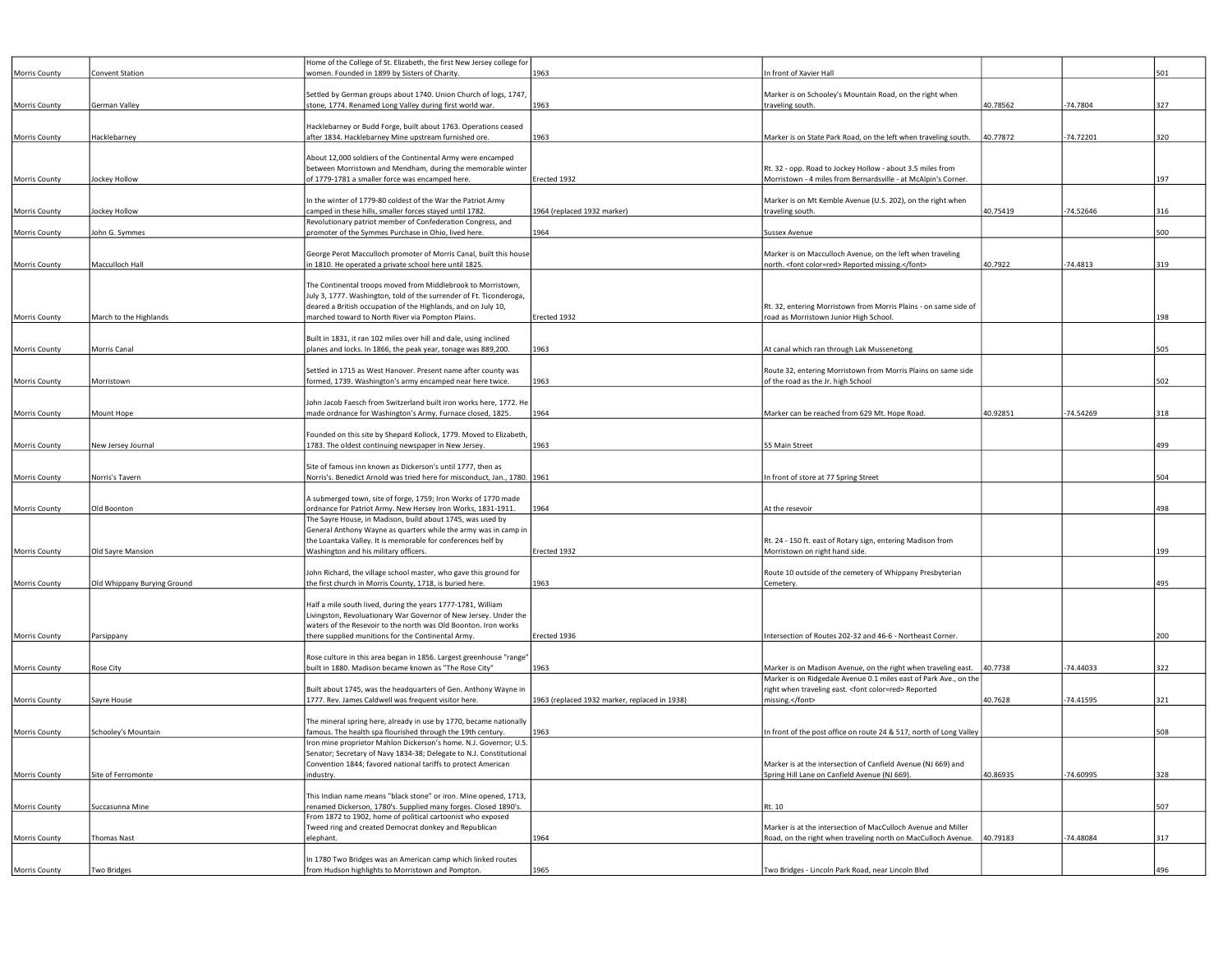|                |                                        | After the battle of Springfield, Washington put all the troops under                                                             |                             |                                                                                                                               |            |               |     |
|----------------|----------------------------------------|----------------------------------------------------------------------------------------------------------------------------------|-----------------------------|-------------------------------------------------------------------------------------------------------------------------------|------------|---------------|-----|
| Morris County  | Whippany                               | marching orders for the North River and arrived here June 25, 1780. Erected 1932                                                 |                             | Rt. 10. in front of church at intersection with Beaverwick Road.                                                              |            |               | 201 |
|                |                                        | After Battle of Springfield Washington put all the troops under                                                                  |                             | Marker is at the intersection of Mt. Pleasant Avenue (New Jersey                                                              |            |               |     |
| Morris County  | <b>Whippany</b>                        | marching orders for the North River and arrived here June 25, 1780                                                               |                             | Route 10) and Troy Hills Road, on the right when traveling west<br>on Mt. Pleasant Avenue.                                    | 40.82058   | 74.40703      | 323 |
|                |                                        | During the Revolution, at Toms River a guard was stationed to                                                                    |                             |                                                                                                                               |            |               |     |
|                |                                        | prevent Tory depredations, contraband trade, and to aid privateers                                                               |                             |                                                                                                                               |            |               |     |
|                |                                        | March 24, 1782, the British attacked the black-house, captured                                                                   |                             | On Rt. 4, going north, entering Toms River, right hand side, about                                                            |            |               |     |
| Ocean County   | <b>British Attacks</b>                 | Joshua Huddy, and burned the sttlement.                                                                                          | Erected 1932                | 100 ft. before Toms River sign.                                                                                               |            |               | 202 |
|                |                                        |                                                                                                                                  |                             |                                                                                                                               |            |               |     |
|                |                                        | Captured here March 28, 1782, when the Tories attacked the                                                                       |                             | Route 9, going north, entering Toms River, right hand side about                                                              |            |               |     |
| Ocean County   | Capt. Joshua Huddy                     | blockhouse and burned Toms River. He was later hanged.                                                                           | 1963 (replaced 1932 marker) | 100 feet before Toms River sign                                                                                               |            |               | 511 |
|                |                                        | Home of Joseph Francis, inventor of life car and other sea-rescue                                                                |                             |                                                                                                                               |            |               |     |
| Ocean County   | <b>Francis House</b>                   | devices. The life car saved 200 when first used in 1850.                                                                         | 1963                        | In front of his home which is now the Riverview Hotel                                                                         |            |               | 512 |
|                |                                        | On Oct. 25, 1782, Capt. Andrew Steelman and most of his crew,                                                                    |                             |                                                                                                                               |            |               |     |
| Ocean County   | Massacre                               | sleeping on the beach, were killed by Bacon's Tories.                                                                            | 1963 (replaced 1932 marker) | Central Avenue between 18th and 19th Sts.                                                                                     |            |               | 509 |
|                |                                        |                                                                                                                                  |                             |                                                                                                                               |            |               |     |
|                |                                        | October 25, 1782, a British vassel ran aground near Barnegat City                                                                |                             |                                                                                                                               |            |               |     |
|                |                                        | and was captured by patriot militiamen under Capt. Andrew                                                                        |                             | Near Beach Arlington at end of Bridge - left hand side of road                                                                |            |               |     |
|                |                                        | Steelman. That night, while sleeping on the beach, Steelman and                                                                  | Erected 1932                | entering Beach Arlington - north side of road opposite Atlantic<br>City Electric Company sub-station - 200' from Ocean Drive. | 39.7633942 | -74.1066794   | 125 |
| Ocean County   | Massacre at Long Beach                 | his men were massacred by Tory raiders led by John Bacon.<br>Built in 1767 by the Quakers of Barnegat. It was the first house of |                             |                                                                                                                               |            |               |     |
| Ocean County   | <b>Meeting House</b>                   | prayer in the village and third in the county.                                                                                   | 1963                        | In front of Meeting House, East Bay Street                                                                                    |            |               | 516 |
|                |                                        |                                                                                                                                  |                             |                                                                                                                               |            |               |     |
|                |                                        | Site of church which was the center of Mormonism in New Jersey.                                                                  |                             | On site where church stood, across route 9 from Central RR                                                                    |            |               |     |
| Ocean County   | Morman Church                          | Joseph Smith preached here and won many converts in 1840                                                                         | 1963                        | Station, where Flint Road crosses Main Street                                                                                 |            |               | 513 |
|                |                                        |                                                                                                                                  |                             |                                                                                                                               |            |               |     |
|                |                                        | Built in 1842 by William Torrey. A locomotive was first used, then                                                               |                             |                                                                                                                               |            |               |     |
| Ocean County   | Mule Railroad                          | mules, to bring charcoal from Kilns at Lakeburst to dock here.                                                                   | 1963                        | Beachwood dock, opposite the ball field                                                                                       |            |               | 510 |
|                |                                        |                                                                                                                                  |                             |                                                                                                                               |            |               |     |
| Ocean County   | The Potter Church                      | Built by Thomas Potter became the birthplace of the Universalist<br>Church in America when, in 1770, John Murray preached here.  | 1963                        | In front of the church which stand in a grave yard off route 9, in<br>Lanoka Harbor                                           |            |               | 514 |
|                |                                        |                                                                                                                                  |                             |                                                                                                                               |            |               |     |
|                |                                        | Oct. 1778, a detachment of Continental Troops encamped here,                                                                     |                             |                                                                                                                               |            |               |     |
|                |                                        | was attacked by the British who were repulsed, Giberson, the Pine                                                                |                             |                                                                                                                               |            |               |     |
|                |                                        | Robber, and his men once raided the settlement. During the                                                                       |                             | Entering Tuckerton right hand side from Atlantic City, Rt. 4, at                                                              |            |               |     |
| Ocean County   | Tuckerton                              | Revolution, this region was a favorite haunt of privateers.                                                                      | Erected 1932                | trimagle                                                                                                                      |            |               | 203 |
|                |                                        | Once "Little Egg Harbor." Privateer base during revolution. Pulaski's                                                            |                             | Entering Tuckerton right hand side from Atlantic City Rt 4 at                                                                 |            |               |     |
| Ocean County   | Tuckerton                              | troops repulsed British attack, Oct. 14, 1778.                                                                                   | 1963 (replaced 1932 marker) | triangle                                                                                                                      |            |               | 515 |
|                |                                        | American troops encamped between the Hackensack and Passaic                                                                      |                             |                                                                                                                               |            |               |     |
|                |                                        | Rivers, were ordered by Washington, Nov. 21, 1776, to cross the                                                                  |                             | Bridge over Passaic River at River Drive and Gregory Avenue.                                                                  |            |               |     |
|                |                                        | Passaic here. After burning the bridge, they marched across Jersey.                                                              |                             | Tablet at church refers to Blanchard House; also inscription on                                                               |            |               |     |
| Passaic County | Acquackanonk Bridge                    | The Blanchard House ofter was used as a headquarters.                                                                            | Erected 1932                | foundation of Wagoner House.                                                                                                  | 40.8543571 | $-74.1211772$ | 126 |
|                |                                        | October 9 - November 27, 1780, the patriot army camp extended                                                                    |                             |                                                                                                                               |            |               |     |
|                |                                        | along this site which had also been used in July. Washington came                                                                |                             |                                                                                                                               |            |               |     |
|                |                                        | from his headquarters in Preakness to Totowa and visited the Van                                                                 |                             | Rt. 6 - alongside Totowa Sub-station Post Office and Boro                                                                     |            |               |     |
| Passaic County | American Encampment - Totowa Heights - | Houtens.                                                                                                                         | Erected 1932                | Produce Market, in front of hollow.                                                                                           |            |               | 04  |
|                |                                        | Home of Col. Theunis Dey, built about 1740. Twice used by<br>Washington as headquarters in 1780, when the army was in            |                             | Marker is on Totowa Road, on the left when traveling east. < font                                                             |            |               |     |
| Passaic County | Dey Mansion                            | Totowa.                                                                                                                          | 1964                        | color=red> Reported missing.                                                                                                  | 40.91501   | 74.23343      | 329 |
|                |                                        |                                                                                                                                  |                             |                                                                                                                               |            |               |     |
|                |                                        | Since 1828 has contributed to Passaic's industrial and employment                                                                |                             |                                                                                                                               |            |               |     |
| Passaic County | Dundee Canal                           | growth. Today it still supplies water commercially.                                                                              | 1966                        | 232 Randolph Ave                                                                                                              |            |               | 517 |
|                |                                        |                                                                                                                                  |                             | Marker is at the intersection of Rifle Camp Road and Old Rifle                                                                |            |               |     |
|                |                                        | Used by Washington as a lookout while quartered at the Dey                                                                       |                             | Camp Road, on the right when traveling north on Rifle Camp                                                                    |            |               |     |
| Passaic County | <b>Great Notch</b>                     | House, October, 1780. Major Parr's Rifle Corps camped in ravine.                                                                 | 1964 (replaced 1932 marker) | Road.                                                                                                                         | 40.87725   | $-74.20023$   | 330 |
| Passaic County | <b>Passaic Falls</b>                   | Alexander Hamilton envisioned the great potential power of these<br>scenic falls for industrial development.                     |                             |                                                                                                                               | 40.91509   | $-74.18031$   | 332 |
|                |                                        |                                                                                                                                  |                             | Marker is on McBride Avenue, on the right when traveling north.                                                               |            |               |     |
|                |                                        | Organized, 1792, "The Society for Establishing Useful Manfactures,'                                                              |                             |                                                                                                                               |            |               |     |
| Passaic County | Paterson                               | hired Pierre L'Enfant, later planner of nation's capital, to aid them. 1963                                                      |                             | In front of city hall.                                                                                                        |            |               | 518 |
|                |                                        |                                                                                                                                  |                             |                                                                                                                               |            |               |     |
|                |                                        | Here, during the Revolution, were made cannon and shot for the                                                                   |                             |                                                                                                                               |            |               |     |
|                |                                        | Continental Army. Washington and Greene were quartered at the                                                                    |                             |                                                                                                                               |            |               |     |
|                |                                        | Manor, home of Robert Erkine, Geographer of the Army. Here                                                                       |                             |                                                                                                                               |            |               |     |
| Passaic County | Ringwood Manor Forges                  | began the march of 3000 soldiers to Yorktown.                                                                                    | Erected 1932                | 2 miles from Erskine Railroad Station - at entrance to private road                                                           |            |               | 205 |
|                |                                        | Thomas Rogers, one of the most celebrated builders of railroad                                                                   |                             |                                                                                                                               |            |               |     |
| Passaic County | Rogers Works                           | locomotives, built a plant on this site in 1832                                                                                  | 1963                        | Marker is on Market Street.                                                                                                   | 40.9137    | $-74.1792$    | 333 |
|                |                                        | This house is an example of 18th century architecture. The Schuyler                                                              |                             | Marker is on Hamburg Turnpike (U.S. 202), on the right when                                                                   |            |               |     |
| Passaic County | SchuylerñColfax                        | and Colfax families were prominent in shaping New Jersey history.                                                                |                             | traveling east.                                                                                                               | 40.9878    | 74.2792       | 331 |
|                |                                        | Continental army camped here twice during 1780, while                                                                            |                             | Route 6 - along ide of Totowa Substation Post Office, in front of                                                             |            |               |     |
| Passaic County | <b>Totowa Heights</b>                  | Washington stayed at the Dey House in Preakness.                                                                                 | 1963 (replaced 1932 marker) | hollow                                                                                                                        |            |               | 519 |
|                |                                        |                                                                                                                                  |                             |                                                                                                                               |            |               |     |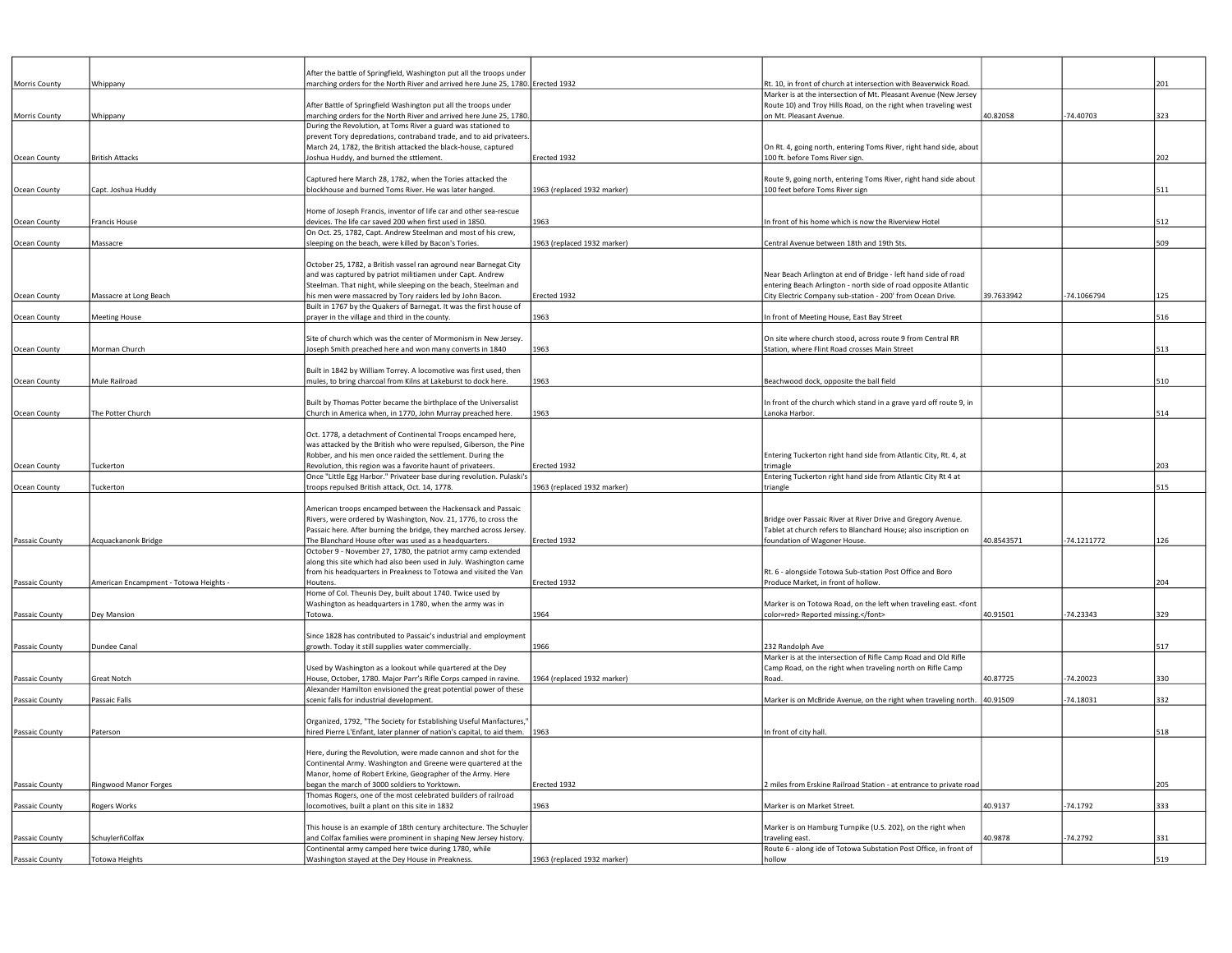|                 |                                       | July 1-29, and October 9 - November 27, 1780, Washington had                                                                  |                                            |                                                                      |            |             |     |
|-----------------|---------------------------------------|-------------------------------------------------------------------------------------------------------------------------------|--------------------------------------------|----------------------------------------------------------------------|------------|-------------|-----|
|                 |                                       | headquarters here at the house of Colonel Theunis Dey. The Main                                                               |                                            | County road in front of house - between poles 60754W and             |            |             |     |
| Passaic County  | Washington Headquarters - Preakness - | army encamped along Totowa Heights.                                                                                           | Erected 1932                               | 60755W.                                                              | 40.9150496 | 74.2329495  | 117 |
|                 |                                       | Since Pompton was on the main route North, the Continental army                                                               |                                            |                                                                      |            |             |     |
|                 |                                       | camped here often. Washington quartered at the Schuyler House,                                                                |                                            |                                                                      |            |             |     |
|                 |                                       | July 12, 1777, and visited Colonel Van Cortlandt here, March 28,                                                              |                                            | Rt. 23 opp. Side of street from pole RT34004, diagonally opp. Old    |            |             |     |
| Passaic County  | Washington's Headquarters             | 1782.                                                                                                                         | Erected 1932                               | stone house, by vacant lot.                                          |            |             | 206 |
|                 |                                       |                                                                                                                               |                                            |                                                                      |            |             |     |
|                 |                                       | On October 23, 1780, the light infantry was stationed here. The hill                                                          |                                            |                                                                      |            |             |     |
|                 |                                       | on the east side of the Notch was used by Washington as a lookout                                                             |                                            | On Rt. 23 - opp. Automotive Garage - between poles PS597CG           |            |             |     |
| Passaic County  | Washington's Lookout - Great Notch -  | from which to observe the movement of his troops.                                                                             | Erected 1932                               | and PS596CG                                                          |            |             | 207 |
|                 |                                       | The most ornate of early glazed brick patterns decorate the west                                                              |                                            | Marker is on Brickyard Road 0.4 miles west of Pierson Road, on       |            |             |     |
| Salem County    | Dickinson House                       | wall of this house, built in 1754 by John Dickinson.                                                                          |                                            | the right when traveling west.                                       | 39.60024   | 75.3332     | 336 |
|                 |                                       |                                                                                                                               |                                            |                                                                      |            |             |     |
|                 |                                       | Four miles to the south is Finn's Point National Cemetery where are                                                           |                                            |                                                                      |            |             |     |
|                 |                                       |                                                                                                                               |                                            | On Broadway Road running from Pennsville to Salem, at Penns          |            |             |     |
|                 |                                       | buried 2,436 Confederate soldiers who died at Fort Delaware while                                                             |                                            |                                                                      |            |             |     |
| Salem County    | Finn's Point                          | prisoners of war. More than 100 Union soldiers also lie there.                                                                | Erected 1937                               | Neck (near Harrisonville) at Jct. of Broadway and Fort Mott Road.    |            |             | 118 |
|                 |                                       |                                                                                                                               |                                            |                                                                      |            |             |     |
|                 |                                       | Not far from here on the New Hersey side of the Delaware River, in                                                            |                                            |                                                                      |            |             |     |
|                 |                                       | 1643, the Swedes erected an earthwork fort with three angles, on                                                              |                                            |                                                                      |            |             |     |
|                 |                                       | order of Gov. Johan Printz to control the River. It was commanded                                                             |                                            | At Elsinborough on County road between Salem and Oakwood             |            |             |     |
| Salem County    | Fort Elfsborg                         | by Lieut. Sven Skute, and was abandoned in 1651.                                                                              | Erected 1938                               | Beach, Salem County.                                                 | 39.5492536 | -75.521011  | 119 |
|                 |                                       | Site of first English settlement in New Jersey, 1641, soon destroyed                                                          |                                            |                                                                      |            |             |     |
| Salem County    | Fort Elsinboro                        | by the Dutch. Swedes built Fort Elfsborg, 1643.                                                                               | 1963 (replaced 1937 marker, replaced 1938) | Salem - Fort Elfsborg Road, near Sinnicksons Landing                 |            |             | 521 |
|                 |                                       | Here Caspar Wistar founded an important industry by making the                                                                |                                            | About one and one quarter miles from Alloway on the road to          |            |             |     |
| Salem County    | Glass Works                           | first south Jersey glass in 1739. Closed, 1781.                                                                               | 1963 (replaced 1935 marker)                | Mullion Hill.                                                        |            |             | 520 |
|                 |                                       |                                                                                                                               |                                            |                                                                      |            |             |     |
|                 |                                       | Four miles south at Hancock Bridge is the house where Simcoe's                                                                |                                            |                                                                      |            |             |     |
| Salem County    | Hancock Massacre                      | Tories massacred sleeping patriots, March 21, 1778.                                                                           | 1963 (replaced 1932 marker)                | Salem-Hancocks Bridge Road near Hillcrest Avenue                     |            |             | 526 |
|                 |                                       | Four miles south, during the night of March 21, 1778, a party of                                                              |                                            |                                                                      |            |             |     |
|                 |                                       | Tory Rangers under Major Simcoe surprised and massacred about                                                                 |                                            |                                                                      |            |             |     |
|                 |                                       | thirty patirots quartered in the house of Judge William Hancock at                                                            |                                            | On the Quinton Road - right hand side going from Salem to            |            |             |     |
| Salem County    | Hancock's House Massacre              | Hancock's Bridge.                                                                                                             | Erected 1932                               | Quinton - about 800 ft. from the crossroads.                         |            |             | 208 |
|                 |                                       | Formally organized in 1741, though services had been held as early                                                            |                                            |                                                                      |            |             |     |
|                 |                                       | as 1720. The old church was built in 1767. School here came to be                                                             |                                            |                                                                      |            |             |     |
|                 |                                       | called "Pittsgrove College", because of number of students                                                                    |                                            | At intersection of Alloway-Salem Road and Woodstown-                 |            |             |     |
| Salem County    | Old Pittsgrove Presbyterian Church    | prepared for college by the ministers.                                                                                        | Erected 1941                               | Bridgeton Road at the Daretown Cemetery.                             | 39.6007116 | -75.2612586 | 120 |
|                 |                                       |                                                                                                                               |                                            |                                                                      |            |             |     |
|                 |                                       | Early settled by the Swedes, but received its name from William                                                               |                                            |                                                                      |            |             |     |
|                 |                                       |                                                                                                                               |                                            |                                                                      |            |             |     |
|                 |                                       | Penn who owned a large part of the land. Until 1714, the Swedes                                                               |                                            |                                                                      |            |             |     |
|                 |                                       | were members of Trinity Church, Wilmington. In the year 1714, St.                                                             |                                            | Corner of Regional High School - North Carneys Point, Route 44 -     |            |             |     |
| Salem County    | Penn's Neck                           | George's Church was organized.                                                                                                | Erected 1938                               | left hand side entering Carneys Point from Pennsgrove.               |            |             | 209 |
|                 |                                       |                                                                                                                               |                                            |                                                                      |            |             |     |
|                 |                                       | Founded in 1741, first Presbyterian Church in present Salem                                                                   |                                            |                                                                      |            |             |     |
| Salem County    | Pittsgrove Church                     | County. Its boarding school was important in the 1780's.                                                                      |                                            | Marker is on Daretown Road.                                          | 39.59991   |             | 335 |
|                 |                                       |                                                                                                                               |                                            |                                                                      |            | 75.26204    |     |
|                 |                                       |                                                                                                                               |                                            |                                                                      |            |             |     |
|                 |                                       | Hancock Bridge Meeting House, built 1756, on land deeded to the                                                               |                                            |                                                                      |            |             |     |
| Salem County    | Quaker Meeting                        | Friends by William Hancock, who was later slain by the British.                                                               | 1963                                       | Buttonwood Ave. Hancock Bridge                                       |            |             | 522 |
|                 |                                       | March 18, 1778, Captain William Smith attacked British troops                                                                 |                                            |                                                                      |            |             |     |
|                 |                                       | under Major J. Graves Simcoe. Colonel Elijah Hand brought the                                                                 |                                            |                                                                      |            |             |     |
|                 |                                       | Cumberland militia to the relief of the patriots, defeating the British                                                       |                                            | Rt. 49 - entering Quinton from Salem, right hand side - directly     |            |             |     |
| Salem County    | Quinton's Bridge                      | at the Bridge.                                                                                                                | Erected 1932                               | opposite pole BT-32-598                                              |            |             | 210 |
|                 |                                       | Simcoe's Tory Rangers lured capt. Smith's Militia over the bridge,                                                            |                                            |                                                                      |            |             |     |
|                 |                                       | Mar. 18, 1778, and routed them. Next day the British were                                                                     |                                            | At the bridge over the creek as you enter Quinton from the North     |            |             |     |
| Salem County    | Quinton's Bridge                      | defeated.                                                                                                                     | 1963                                       | on 49                                                                |            |             | 525 |
|                 |                                       | Built in 1808 to replace a log structure built in 1717 by Swedish                                                             |                                            |                                                                      |            |             |     |
| Salem County    | Saint George's Church                 | uterans. The church became Episcopalian in 1794.                                                                              | 1963                                       | Corner of Broadway & Church Landing Road, Lower Penns Neck.          |            |             | 524 |
|                 |                                       |                                                                                                                               |                                            | Marker is at the intersection of W Broadway (New Jersey Route        |            |             |     |
|                 |                                       |                                                                                                                               |                                            | 49) and Oak Street, on the right when traveling west on W            |            |             |     |
|                 |                                       |                                                                                                                               |                                            |                                                                      |            |             |     |
|                 |                                       | Most famous New Jersey tree stands in cemetery. By tradition, John                                                            |                                            | Broadway. < font color=red> Reported permanently                     |            |             |     |
| Salem County    | Salem Oak Tree                        | enwick made his treaty with the Indians in its shade, 1675.                                                                   | 1964                                       |                                                                      | 39.57286   | $-75.47038$ | 334 |
|                 |                                       |                                                                                                                               |                                            |                                                                      |            |             |     |
|                 |                                       | Built in 1640's in Salem area, later moved here. The Scandanavian                                                             |                                            |                                                                      |            |             |     |
| Salem County    | Swedish House                         | timber or plank house was the forerunner of log cabins.                                                                       | 1963                                       | On Locust Island Road side of the Hancock House                      |            |             | 523 |
|                 |                                       | Here, Caspar Wistar began the manufacture of glass in 1739. His                                                               |                                            |                                                                      |            |             |     |
|                 |                                       | son Richard carried on the business till the Revolution made it                                                               |                                            |                                                                      |            |             |     |
|                 |                                       | unprofitable. This was the beginning of an industry important in                                                              |                                            | 1.25 Miles from Alloway on road to Mullica Hill; in front of         |            |             |     |
| Salem County    | Wistarburg Glass Works - Alloway      | South Jersey for 150 years.                                                                                                   | Erected 1935                               | property owned by Joseph Marich.                                     | 39.5693854 | -75.3396644 | 121 |
|                 |                                       | March, 1778, the British troops and foraging parties proceeding to                                                            |                                            |                                                                      |            |             |     |
|                 |                                       | Salem, divided at the Seven Stars Tavern, and one regiment                                                                    |                                            |                                                                      |            |             |     |
|                 |                                       | marched this way. It is said that they halted and stacked their guns                                                          |                                            | Rt. 45 - entering Woodstown from Camden, right hand side - in        |            |             |     |
| Salem County    | Woodstown                             | hear the Meeting House.                                                                                                       | Erected 1932                               | front of old Meeting House, before bearing to left.                  |            |             | 211 |
|                 |                                       |                                                                                                                               |                                            |                                                                      |            |             |     |
|                 |                                       | The Continental Army camped here from May 28 to July 2, 1777.                                                                 |                                            | Marker is at the intersection of Chimney Rock Road and Gilbride      |            |             |     |
| Somerset County | 1777 Encampment                       | Advance units were on the slopes facing the Raritan Valley.                                                                   | 1964 (replaced 1932 marker, replaced 1937) | Road, on the right when traveling north on Chimney Rock Road.        | 40.59206   | 74.56275    | 337 |
|                 |                                       |                                                                                                                               |                                            |                                                                      |            |             |     |
| Somerset County | 1777 Reboubt                          | One of the redoubts and breastworks erected by the Continental<br>troops, June, 1777, to defend the encampment in the valley. | 1964                                       | Marker is on Bolmer Farm Road, on the right when traveling<br>south. | 40.60184   | $-74.57565$ | 338 |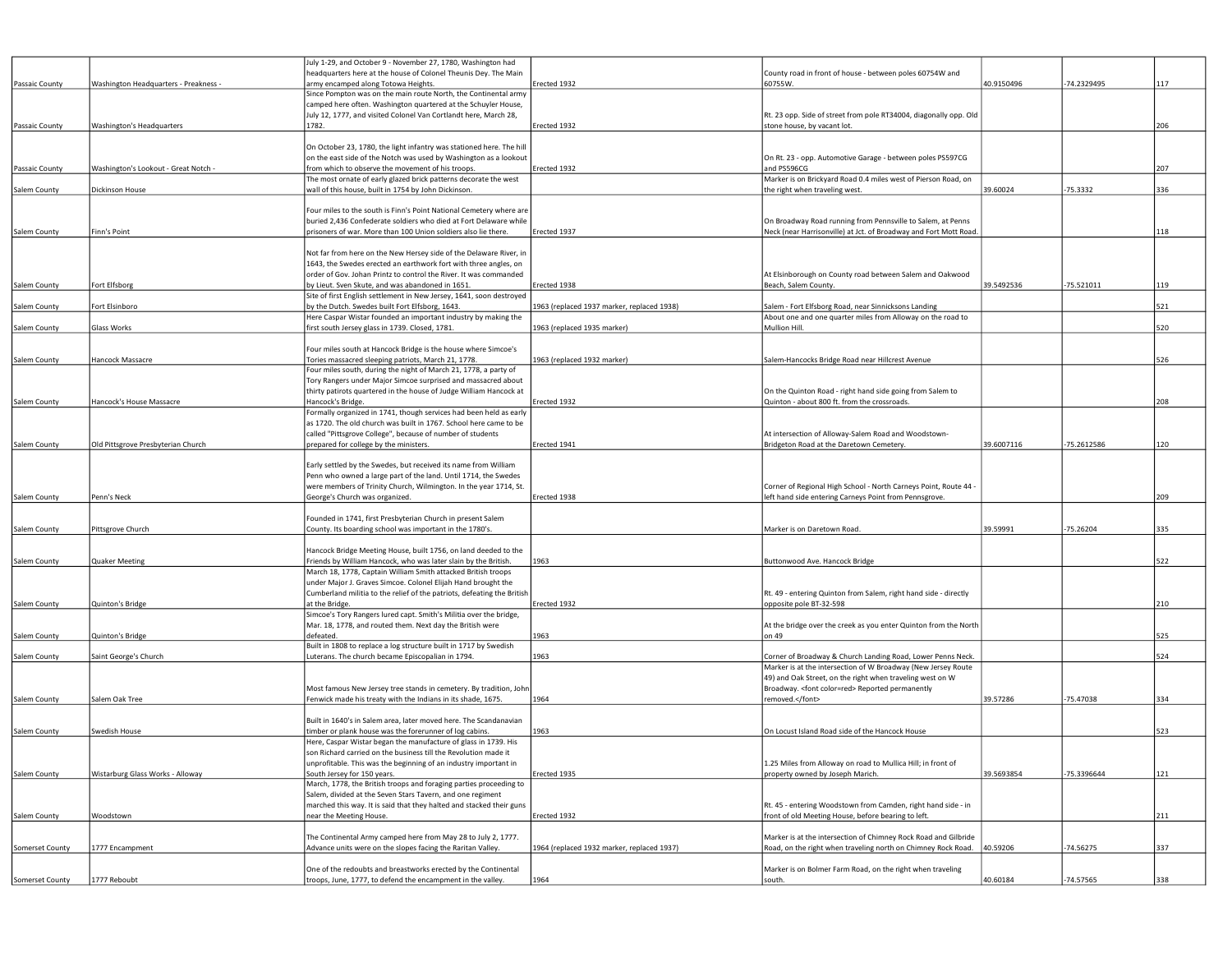|                 |                                            | One of the redoubts and breastworks erected by the Continental                                                              |                             | On old Farm Road at Children's play area in the Spring Run                                           |          |             |     |
|-----------------|--------------------------------------------|-----------------------------------------------------------------------------------------------------------------------------|-----------------------------|------------------------------------------------------------------------------------------------------|----------|-------------|-----|
| Somerset County | 1777 Reboubt                               | troops, June, 1777, to defend the encampment in the valley.<br>Army Encampment. Encampment area for the Pennsylvania troops | 1964                        | Development sponsored by John-Manville.                                                              |          |             | 530 |
|                 |                                            | of the Continental Army from about December 15, 1778, until June                                                            |                             | Marker is at the intersection of South 9th Avenue and Camplain                                       |          |             |     |
| Somerset County | American Revolution Army Encampent         | 1.1779                                                                                                                      |                             | Road on South 9th Avenue.                                                                            | 40.53916 | $-74.59377$ | 343 |
|                 |                                            |                                                                                                                             |                             |                                                                                                      |          |             |     |
|                 |                                            | Encampment area for the Pennsylvania troops of the Continental                                                              |                             |                                                                                                      |          |             |     |
| Somerset County | Army Encampment                            | Army from about December 15, 1778, until June 1, 1779.                                                                      | 1964                        | Camplain Road and South 9th Street                                                                   |          |             | 529 |
|                 |                                            | General Charles Lee was captured by the British at Widow White's                                                            |                             |                                                                                                      |          |             |     |
|                 |                                            | Tavern in this village, December 13, 1776. The estate of General                                                            |                             |                                                                                                      |          |             |     |
| Somerset County | <b>Basking Ridge</b>                       | Alexander, Lord Stirling, Washington's friend, was about two miles<br>away in an easterly direction.                        | Erected 1933                | In front of Methodist Church on Finley Avenue                                                        |          |             | 212 |
|                 |                                            |                                                                                                                             |                             |                                                                                                      |          |             |     |
|                 |                                            | First settled by James Pitney and others about 1720. Gen. Charles                                                           |                             |                                                                                                      |          |             |     |
| Somerset County | <b>Basking Ridge</b>                       | Lee was captured at the tavern by the British, Dec. 13, 1776.                                                               | 1963 (replaced 1933 marker) | 1 front of Methodist Church on Finley Ave                                                            |          |             | 527 |
|                 |                                            | Diagonally opposite stood Van Tilburgh's Inn. Here, after the battle                                                        |                             |                                                                                                      |          |             |     |
|                 |                                            | of Princeton, and the pursuit of the retreating British, Washington                                                         |                             |                                                                                                      |          |             |     |
|                 |                                            | turned left on the Rocky Hill Road and marched down the Millstone                                                           |                             | Rt. 27 - Kingston. Diagonally opposite B.P. Mullener Store - right                                   |          |             |     |
| Somerset County | <b>British Retreat</b>                     | Valley.                                                                                                                     | Erected 1932                | hand side of road going to New Brunswick.                                                            |          |             | 213 |
|                 |                                            | May 29, 1777, General Washington ordered the main army to                                                                   |                             |                                                                                                      |          |             |     |
| Somerset County | Camp Middlebrook                           | encamp here. His headquarters stood on this site, and the army<br>was billeted along the heights until July 3, 1777.        | Erected 1932                | On Rt. 29 exactly 4.7 miles East of Somerville Circle on South side<br>of Highway opposite slab #518 |          |             | 214 |
|                 |                                            |                                                                                                                             |                             |                                                                                                      |          |             |     |
|                 |                                            | A pioneer log church was built under the ancient oak before 1731.                                                           |                             | Marker is at the intersection of S Maple Avenue and E Oak Stree                                      |          |             |     |
| Somerset County | Early Church                               | A frame church replaced it in 1749. Present structure, 1839.                                                                | 1964                        | on the right when traveling north on S Maple Avenue.                                                 | 40.70656 | 74.5492     | 339 |
|                 |                                            | This 1688 house became the home of Hendrick Fisher, prominent                                                               |                             |                                                                                                      |          |             |     |
| Somerset County | Fisher House                               | citizen and patriot leader until his death in 1778                                                                          |                             | Memorial is on Easton Avenue.                                                                        | 40.54599 | 74.51945    | 345 |
|                 |                                            |                                                                                                                             |                             |                                                                                                      |          |             |     |
|                 |                                            | Turn right next light to Washington's Headquarters and old Dutch                                                            |                             | Rt. 206 going north west on right hand side before coming to                                         |          |             |     |
| Somerset County | <b>Historic Houses</b>                     | Parsonage on Washington Place. Both open to the public.                                                                     | 1963 (replaced 1932 marker) | Somerset Street                                                                                      |          |             | 533 |
|                 |                                            | The Delaware and Raritan Canal was built, 1830 - 34, by Canvass                                                             |                             |                                                                                                      |          |             |     |
| Somerset County | Lock No. 10                                | White. Closed in 1933, it now supplies water for industry                                                                   | 1964                        | Marker is on Weston Canal Road (Route 623 at milepost 2.5).                                          | 40.5412  | -74.56739   | 342 |
|                 |                                            |                                                                                                                             |                             |                                                                                                      |          |             |     |
|                 |                                            | Built in 1751 by Johannes Moelick, a German farmer and tanner.                                                              |                             |                                                                                                      |          |             |     |
| Somerset County | Melick Home                                | Made famous by Andrew D. Mellick's "Story of an Old Farm".                                                                  | 1965                        | Marker is on Old Dutch Road East.                                                                    | 40.69086 | $-74.64872$ | 340 |
|                 |                                            | Historical name of this virgin forest of 65 acres. Now preserved by                                                         |                             |                                                                                                      |          |             |     |
| Somerset County | Mettler's Woods                            | Rutgers University for study and enjoyment.                                                                                 | 1965                        | On Amwell Road about 2 miles beyond Dr. Schmidt's home.                                              |          |             | 531 |
|                 |                                            |                                                                                                                             |                             |                                                                                                      |          |             |     |
|                 |                                            | During the Revolution, fortifications were erected here and were                                                            |                             |                                                                                                      |          |             |     |
|                 |                                            | used by both British and American troops. June, 1777, Cornwallis                                                            |                             |                                                                                                      |          |             |     |
|                 | Millstone                                  | advanced here over the Amwell and Princeton Roads. Oct., 1779,<br>Major Simcoe burned Somerset Court House.                 | Erected 1932                | Intersection three miles from Millstone - Rt. 31 and Millstone                                       |          |             | 215 |
| Somerset County |                                            |                                                                                                                             |                             | road - northwast corner.                                                                             |          |             |     |
|                 |                                            | Blizzards, extreme cold, lack of food and medical care -- All endured                                                       |                             |                                                                                                      |          |             |     |
|                 |                                            | by the New Jersey Brigade in the winter of 1779-80 while it camped                                                          |                             | Marker is on Hardscrabble Road, on the right when traveling                                          |          |             |     |
| Somerset County | New Jersey 7th Brigade                     | here and watched British movements in New York.                                                                             |                             | north.                                                                                               | 40.74058 | -74.56039   | 341 |
|                 |                                            |                                                                                                                             |                             |                                                                                                      |          |             |     |
|                 |                                            | 300 yards north, opposite Washington Headquarters. Build in 1751                                                            |                             |                                                                                                      |          |             |     |
|                 |                                            | for Rev. John Frelinghuysen and wife, Dinah Van Bergh. Occupied                                                             |                             |                                                                                                      |          |             |     |
|                 |                                            | during Revolution by Dominic and Jufvrouw Hardenbergh and her                                                               |                             | On Route 31, approximately [indiscernable],000 ft. South of                                          |          |             |     |
| Somerset County | Old Dutch Parsonage                        | son, Gen. Fred'k. Frelinghuysen. Now a D.A.R. Chapter House.                                                                | Erected 1939                | Somerset Street, Somerville                                                                          |          |             | 216 |
|                 | Old Stone Bridge                           | Built during the 1730's to connect the "Great Raritan Road" with<br>the "Road Up Raritan." Creek diverted in 1876.          | 1965                        |                                                                                                      |          |             | 528 |
| Somerset County |                                            |                                                                                                                             |                             | North of Bound Brook                                                                                 |          |             |     |
|                 |                                            | First reformed church of Raritan, organized in 1699. Was built here                                                         |                             |                                                                                                      |          |             |     |
| Somerset County | Pioneer Church                             | in 1721. Burned by Simcoe's Riaders, 1779. Rebuilt in Somerville.                                                           | 1964                        | North of Manville in front of Johns'Manville Research Center                                         |          |             | 532 |
|                 |                                            | Park of Washington's army camped here, 1778-1779. Washington                                                                |                             |                                                                                                      |          |             |     |
|                 |                                            | was quartered at the John Fenner House in 1777 and Knox at the                                                              |                             |                                                                                                      |          |             |     |
|                 |                                            | Jacob Van de Veer House in 1779. Captain William Leslie, a British                                                          |                             | Opposite Williamson's Bus Garage on Rt. 31. (Marker destroyed                                        |          |             |     |
| Somerset County | Pluckemin                                  | officer, is buried here.                                                                                                    | Erected 1932                | and no re-erected)                                                                                   |          |             | 217 |
|                 |                                            | A bridge built here or nearby in 1731 has been rebuilt or replaced                                                          |                             | County highway 1, bridge over Raritan River from Bound Brook to                                      |          |             |     |
| Somerset County | Queen's Bridge                             | several times since then. Present structure, 1875.                                                                          | 1964                        | Bound Brook                                                                                          |          |             | 535 |
|                 |                                            | Pioneer church of the Raritan, organized March 10, 1699, under                                                              |                             |                                                                                                      |          |             |     |
|                 |                                            | Domine Guliam Berthold. The eminent Theo. Jacobus Frelingheysen                                                             |                             |                                                                                                      |          |             |     |
|                 |                                            | was pastor, 1719-1748. The Church, which stood nearby was                                                                   |                             | 500 feet North of Raritan River on (Old Millstone Road) leading                                      |          |             |     |
| Somerset County | Reformed Dutch Church                      | burned by the British in 1779. In this area lies the old cemetery.                                                          | Erected 1940                | into Main Street, Manville.                                                                          |          |             | 219 |
|                 |                                            | Washington arrived here August 25, 1783, and made his                                                                       |                             |                                                                                                      |          |             |     |
|                 |                                            | headquarters at the Judge Berrien House, now maintained as a                                                                |                             |                                                                                                      |          |             |     |
|                 |                                            | museum. From here he issued his Farewell Address to the Armies,                                                             |                             | Rt. 31 at intersection of road to Rocky Hill - diagonally opposite                                   |          |             |     |
| Somerset County | Rocky Hill - 1 1/2 Miles to Headquarters - | November 2, 1783.                                                                                                           | Erected 1932                | pole PS491MT and opposite gasoline station                                                           |          |             | 218 |
|                 |                                            | Built about 1740, original central portion of house served as                                                               |                             | In front of house on Easton Turnpike. Von Steuben Lane, off Main                                     |          |             |     |
| Somerset County | <b>Staats House</b>                        | headquarters for Baron Von Steuben during winter of 1778-79                                                                 | 1964                        | Street                                                                                               |          |             | 536 |
|                 |                                            |                                                                                                                             |                             |                                                                                                      |          |             |     |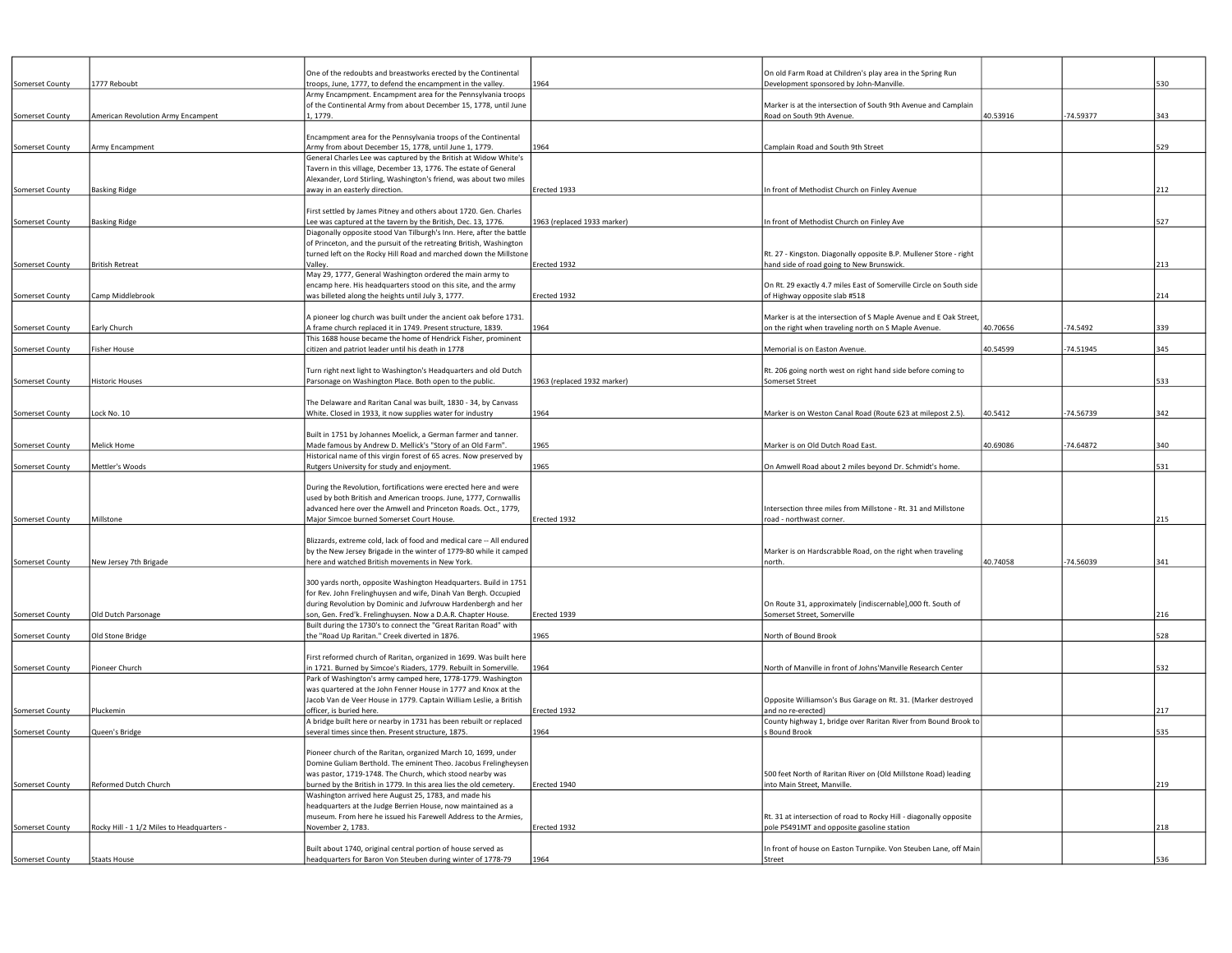|                      |                                      | The Berrien House built in 1734 by Judge John Berrien. Used by     |                             |                                                                    |            |               |     |
|----------------------|--------------------------------------|--------------------------------------------------------------------|-----------------------------|--------------------------------------------------------------------|------------|---------------|-----|
|                      |                                      | Washington as his Headquarters from August 25, to November 10,     |                             |                                                                    |            |               |     |
|                      |                                      |                                                                    |                             |                                                                    |            |               |     |
|                      |                                      | 1783. Now used as a Museum. Here he wrote his Farewell Address     |                             |                                                                    |            |               |     |
| Somerset County      | To Washington's Headquarters 2 Miles | to the Army.                                                       | Erected 1935                | Intersection of Route 27 and road to Rocky Hill.                   |            |               | 220 |
|                      |                                      |                                                                    |                             |                                                                    |            |               |     |
|                      |                                      | Early 18th century house of Garret Voorhees was burned by the      |                             |                                                                    |            |               |     |
| Somerset County      | Voorhees Home                        | retreating troops of General Howe in 1777. Rebuilt in 1793         | 1964                        | Memorial is on Amwell Road.                                        | 40.49718   | $-74.52743$   | 344 |
|                      |                                      | Dec., 1778, the main army encamped at Middlebrook. Washington      |                             |                                                                    |            |               |     |
|                      |                                      | quartered at the Wallace House, now a museum. He marched           |                             |                                                                    |            |               |     |
|                      |                                      | through here January, 1777, en route from Princeton to Pluckemin,  |                             |                                                                    |            |               |     |
|                      |                                      |                                                                    |                             |                                                                    |            |               |     |
| Somerset County      | <b>Washington Headquarters</b>       | after the battle of Princeton.                                     | Erected 1932                | 200' West of Somerville Circle on Rt. 28 on South side of highway. |            |               | 221 |
|                      |                                      | From this rock, Washington watched the skirmish near New Market    |                             |                                                                    |            |               |     |
|                      |                                      | between Cornwallis's troops and Lord Stirling's troops, June 26,   |                             |                                                                    |            |               |     |
|                      |                                      | 1777. He also watched the movements of British troops from here    |                             | 150' west of (Dunellen Washington Rock State Park) road, on Rt.    |            |               |     |
| Somerset County      | Washington's Rock                    | at other times.                                                    | Erected 1932                | 29 on South side of highway between poles #60470 & #60469.         | 40.6134082 | $-74.4731114$ | 127 |
|                      |                                      |                                                                    |                             |                                                                    |            |               |     |
|                      |                                      |                                                                    |                             |                                                                    |            |               |     |
|                      |                                      | Newton was the scene of riads made by the Tory, Jas. Moody.        |                             |                                                                    |            |               |     |
|                      |                                      | Washington's Asst. Wuartermaster, Thos. Anderson, stored           |                             |                                                                    |            |               |     |
|                      |                                      | supplies here. Oct., 1779, his troops marched here, and during the |                             |                                                                    |            |               |     |
| <b>Sussex County</b> | Moody's Raids                        | Indian campaign Gates stationed a detachment here.                 | Erected 1932                | Rt. 31, opposite St. Joseph Cemetery, entering Newton.             | 41.05524   | 74.75488      | 109 |
|                      |                                      |                                                                    |                             |                                                                    |            |               |     |
|                      |                                      |                                                                    |                             |                                                                    |            |               |     |
|                      |                                      | Named for Andover, England. Begun in 1760 by Allen and Turner.     |                             | Marker is on Main Street (U.S. 206) near Lenape Road (County       |            |               |     |
| <b>Sussex County</b> | Andover Furnace                      | Pig iron from here made fine steel for Continental Army.           | 1963 (replaced 1932 marker) | Route 517), on the right when traveling south.                     | 40.98736   | $-74.74231$   | 346 |
|                      |                                      |                                                                    |                             |                                                                    |            |               |     |
|                      |                                      | Begun in 1760 by William Turner and Joseph Allen of Philadelphia.  |                             |                                                                    |            |               |     |
|                      |                                      |                                                                    |                             |                                                                    |            |               |     |
|                      |                                      | During the Revolution, the works were operated under the           |                             |                                                                    |            |               |     |
|                      |                                      | direction of the Continental Congress to provide iron for the      |                             |                                                                    |            |               |     |
| <b>Sussex County</b> | Andover Iron Works                   | American Army. The iron was of superior quality.                   | Erected 1932                | Opposite Hackenberry Garage on Rt. 31.                             | 40.9895415 | $-74.7426102$ | 128 |
|                      |                                      |                                                                    |                             |                                                                    |            |               |     |
|                      |                                      | Planned by forester and writer, Benton MacKaye, in 1921.           |                             |                                                                    |            |               |     |
| <b>Sussex County</b> | Appalachian Trail                    | Maintained by hiking clubs along its 2000 miles, Maine to Georgia. | 1964                        | Route 206, 6/10 miles north of Culver Lake                         |            |               | 541 |
|                      |                                      |                                                                    |                             |                                                                    |            |               |     |
|                      |                                      |                                                                    |                             | The fort is located down a lane towards Airplane Island, 9/10      |            |               |     |
|                      |                                      | Remains of a blockhouse, one of several built to protext Sussex    |                             | miles south of the Bell House which has a bronze tablet on a       |            |               |     |
| <b>Sussex County</b> | Fort Nomanock                        | County from the Indians during the French and Indian War.          | 1964                        | boulder at driveway enterance.                                     |            |               | 540 |
|                      |                                      | Here, the house of Robert Ogden was plundered by Moody and his     |                             |                                                                    |            |               |     |
|                      |                                      | band of Tory raiders. Soldiers and inhabitants pursued the raiders |                             |                                                                    |            |               |     |
|                      |                                      |                                                                    |                             |                                                                    |            |               |     |
|                      |                                      | to Goshen, New York. The Continental troops marched over the       |                             |                                                                    |            |               |     |
| <b>Sussex County</b> | Moody's Raid - Sparta -              | roads near here.                                                   | Erected 1932                | Opposite Town Hall                                                 | 41.04041   | 74.6315726    | 129 |
|                      |                                      |                                                                    |                             |                                                                    |            |               |     |
|                      |                                      | Sussex County seat of justice was moved here from Johnsonburg in   |                             |                                                                    |            |               |     |
| <b>Sussex County</b> | Newton                               | 1765. The county was named after an English Shire.                 | 1963                        | Route 206 entering Newton from the south.                          |            |               | 537 |
|                      |                                      |                                                                    |                             |                                                                    |            |               |     |
|                      |                                      |                                                                    |                             |                                                                    |            |               |     |
|                      |                                      | Constructed in 1650's by Dutch promoters for hauling copper ore    |                             |                                                                    |            |               |     |
| <b>Sussex County</b> | Old Mine Road                        | from Pahaquarry to Esopus. It was 104 miles long.                  | 1964                        | Int of 521 and road to Dingman's Ferry                             |            |               | 539 |
|                      |                                      |                                                                    |                             |                                                                    |            |               |     |
|                      |                                      | Colonial Village, raided by James Moody's Tories, 1781. The band   |                             |                                                                    |            |               |     |
|                      |                                      |                                                                    |                             |                                                                    |            |               |     |
| <b>Sussex County</b> | Sparta                               | plundered the home of a Patriot leader, Robert Ogden, Sr.          | 1963 (replaced 1932 marker) | State route 15 entering Sparta                                     |            |               | 542 |
|                      |                                      |                                                                    |                             |                                                                    |            |               |     |
|                      |                                      | Built about 1750 by Isaac Van Campen. He was host to Gen.          |                             | On lower road in front of house. Old Mine Road near road to        |            |               |     |
| <b>Sussex County</b> | Van Campen Inn                       | Horation Gates in 1776 and later to Vice President John Adams.     | 1964                        | <b>Walpack Center</b>                                              |            |               | 543 |
|                      |                                      | The name is derived from Wantage in Berkshire, England. The        |                             |                                                                    |            |               |     |
|                      |                                      |                                                                    |                             |                                                                    |            |               |     |
|                      |                                      | Township was first settled about 1740 by New Englanders, Dutch,    |                             |                                                                    |            |               |     |
|                      |                                      | Germans and Hugenots. The first settler was probably Peter Decker  |                             | On Route #8N-3 miles North of Sussex in front of Wantage           |            |               |     |
| <b>Sussex County</b> | Wantage                              | a Hollander.                                                       | Erected 1941                | Methodist Episcopal Church.                                        |            |               | 222 |
|                      |                                      |                                                                    |                             |                                                                    |            |               |     |
|                      |                                      | Named for an English Town. Settled by Yankees, Dutch, Germans      |                             | Route 8N 3 miles north of Sussex, in front of Wantage Methodist    |            |               |     |
| <b>Sussex County</b> |                                      | and French. Peter Decker, a Hollander, located here in 1740.       | 1963 (replaced 1941 marker) | Church.                                                            |            |               | 545 |
|                      | Wantage                              |                                                                    |                             |                                                                    |            |               |     |
|                      |                                      | Dutvh colonial home built in 1726 by Johanes Westbrook, Jr. Also   |                             |                                                                    |            |               |     |
| <b>Sussex County</b> | Westbrook House                      | site of 1754 French and Indian War blockhouse.                     | 1968                        | Old Mine Rd.                                                       |            |               | 538 |
|                      |                                      |                                                                    |                             |                                                                    |            |               |     |
|                      |                                      | Discovered by the Dutch, a peculiar, zinc-bearing ore body defied  |                             |                                                                    |            |               |     |
| <b>Sussex County</b> | Zinc Region                          | refining until the New Jersey Zinc Company succeeded in 1852.      | 1965                        | State Route 23 near Franklin                                       |            |               | 544 |
|                      |                                      |                                                                    |                             |                                                                    |            |               |     |
|                      |                                      |                                                                    |                             |                                                                    |            |               |     |
|                      |                                      | Grave site of Abraham Clark, Colonial Legislator, signer of        |                             | Marker is on St Georges Avenue (County Route 27), on the right     |            |               |     |
| <b>Union County</b>  | Abraham Clark                        | Declaration of Independence, and long a member of Congress.        | 1965                        | when traveling south.                                              | 40.61679   | -74.28479     | 352 |
|                      |                                      | American troops withdrew west along Elmwood and Morris             |                             |                                                                    |            |               |     |
|                      |                                      | Avenues toward the Rahway River Bridge at the Springfield border   |                             |                                                                    |            |               |     |
|                      |                                      | on June 7, 1780 after heavy fighting at the First Presbyterian     |                             | Marker is at the intersection of Caldwell Avenue and Elmwood       |            |               |     |
|                      |                                      |                                                                    |                             |                                                                    |            |               |     |
| <b>Union County</b>  | American Troops Withdraw             | Church.                                                            |                             | Avenue, on the right when traveling north on Caldwell Avenue.      | 40.69627   | $-74.2782$    | 359 |
|                      |                                      |                                                                    |                             |                                                                    |            |               |     |
|                      |                                      | Here, June 23, 1780, 1500 Americans, under Greene and Dayton,      |                             |                                                                    |            |               |     |
|                      |                                      | were attacked by 5000 British and Hessians under Clinton and       |                             |                                                                    |            |               |     |
|                      |                                      | Knyphausen en route to capture stores at Morristown. The British   |                             | In Springfield on Flemer Ave., 500 feet South of Route #24         |            |               |     |
|                      |                                      |                                                                    |                             |                                                                    |            |               |     |
| <b>Union County</b>  | Battle of Springfield                | burned Springfield, but were defeated.                             | Erected 1941                | directly in front of Springfield's "Old Burial Grounds".           | 40.70995   | $-74.30682$   | 112 |
|                      |                                      |                                                                    |                             |                                                                    |            |               |     |
|                      |                                      | Oldest house in Elizabeth. Nathaniel Bonnell, early settler and an |                             |                                                                    |            |               |     |
| <b>Union County</b>  | <b>Bonnell House</b>                 | original "Associate", erected house sometime before 1682.          | 1964                        | 1045 Jersey Ave, NW corner of Catherine Street                     |            |               | 548 |
|                      |                                      |                                                                    |                             |                                                                    |            |               |     |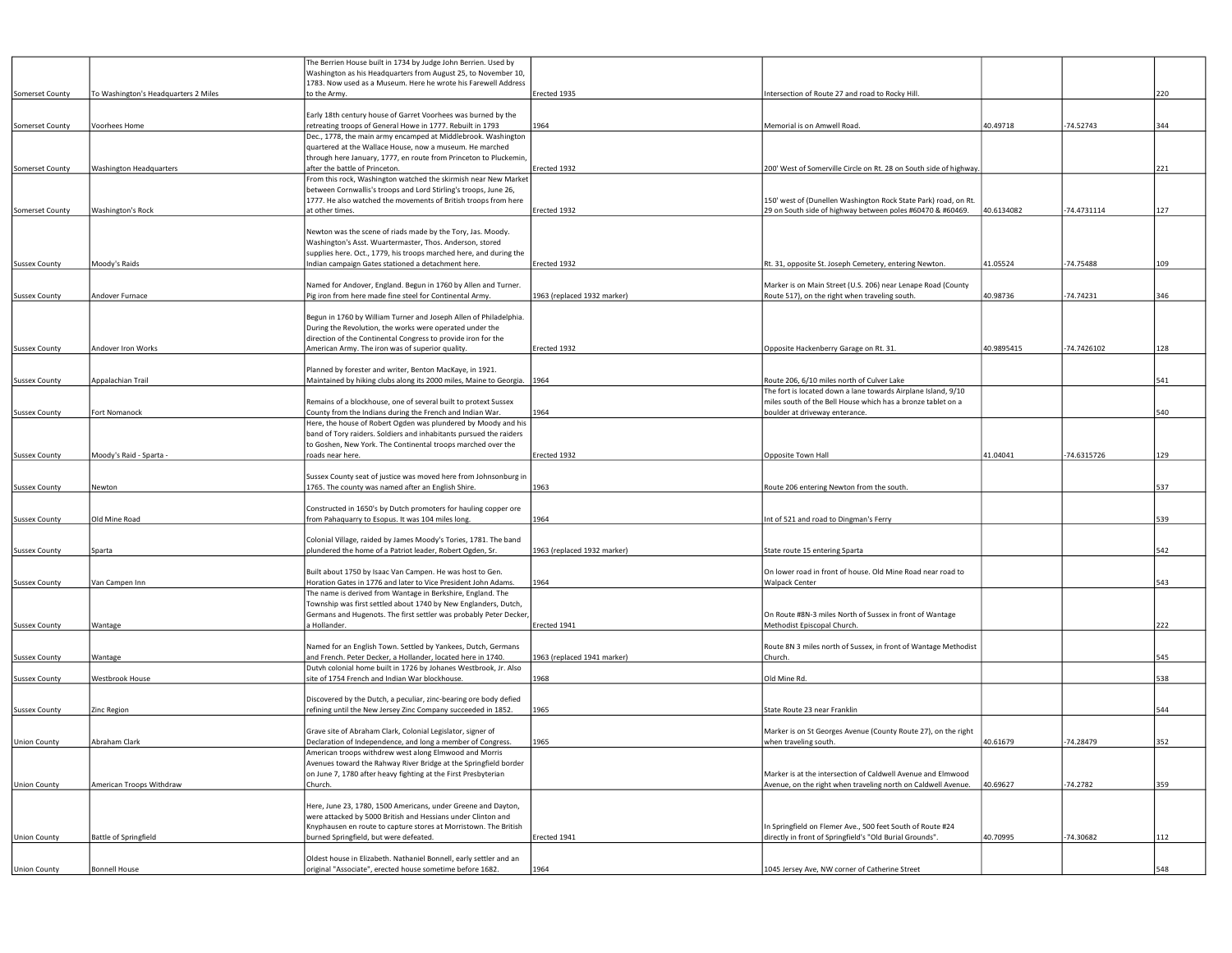|                     |                                                | Site of Parsonage used by James Caldwell family. Burned by British<br>in 1780. Mrs. Caldwell was killed by a British soldier.       |                                       |                                                                                                                                   |          |             |     |
|---------------------|------------------------------------------------|-------------------------------------------------------------------------------------------------------------------------------------|---------------------------------------|-----------------------------------------------------------------------------------------------------------------------------------|----------|-------------|-----|
|                     |                                                | (Lower Marker:)                                                                                                                     |                                       |                                                                                                                                   |          |             |     |
|                     |                                                | Reverend James Caldwell and his wife Hannah moved to this site                                                                      |                                       |                                                                                                                                   |          |             |     |
|                     |                                                | after his church in Elizabethtown was burned by the British army on                                                                 |                                       |                                                                                                                                   |          |             |     |
| <b>Union County</b> | Caldwell's Home                                | Jan. 25, 1780. Caldwell was Chaplain of the New Jersey Brigade.                                                                     | 1964                                  | Marker is on Caldwell Avenue, on the left when traveling south.                                                                   | 40.69497 | $-74.27893$ | 347 |
|                     |                                                | In 1883, Thomas A. Edison opened here the first "Village Central                                                                    |                                       | Corner of first and Locust Sts it is now the office of the Bachman-                                                               |          |             |     |
| <b>Union County</b> | Central Station                                | Station," bringing electric light to streets and homes.                                                                             | 1964                                  | Vechte Coal Co                                                                                                                    |          |             | 552 |
|                     |                                                |                                                                                                                                     |                                       |                                                                                                                                   |          |             |     |
|                     |                                                | American Colonel Elias Dayton ordered a 4 pound cannon to fire<br>east on Morris Ave. at the advancing enemy. The British were      |                                       | Marker is on Morris Avenue (County Route 82), on the right when                                                                   |          |             |     |
| <b>Union County</b> | Colonel Elias Dayton                           | driven back and retreated during the evening of June 7, 1780.                                                                       |                                       | traveling west.                                                                                                                   | 40.70775 | -74.30146   | 360 |
|                     |                                                | Church of 1724 burned by British. Present structure, 1786.                                                                          |                                       |                                                                                                                                   |          |             |     |
|                     |                                                | Reverend James Caldwell Pastor here, 1761-76; famed later as                                                                        |                                       |                                                                                                                                   |          |             |     |
| <b>Union County</b> | Colonial Church                                | "Fighting Chaplin."                                                                                                                 | 1964                                  | Marker is on Broad Street, on the right when traveling south.<br>Marker is at the intersection of Morris Avenue (New Jersey Route | 40.66249 | $-74.21502$ | 348 |
|                     |                                                | Site of Church used as storehouse in Revolution. Destroyed by                                                                       |                                       | 124) and Church Mall, on the right when traveling west on Morris                                                                  |          |             |     |
| <b>Union County</b> | Colonial Church                                | British in Battle of Springfield. Present church built 1791.                                                                        | 1964                                  | Avenue.                                                                                                                           | 40.71106 | $-74.31016$ | 350 |
|                     |                                                | On June 7, 1780 about 5000 British and Hessian troops invaded                                                                       |                                       |                                                                                                                                   |          |             |     |
|                     |                                                | Connecticut Farms (now Union Township). They stopped at                                                                             |                                       | Marker is on Morris Avenue (County Route 82), on the right when                                                                   |          |             |     |
| <b>Union County</b> | Connecticut Farms                              | Governor Livingston's home located at this site.<br>A part of Washington's army crossed the Passaic River at this point,            | 1964 (replaced 1932 marker)           | traveling west.                                                                                                                   | 40.67771 | 74.22941    | 357 |
|                     |                                                | then known as Day's Bridge, on June 23, 1780. The troops                                                                            |                                       |                                                                                                                                   |          |             |     |
|                     |                                                | continued their journey and fought against the British at the Battle                                                                |                                       |                                                                                                                                   |          |             |     |
| <b>Union County</b> | Day's Bridge - Summit -                        | of Springfield.                                                                                                                     | Erected 1932                          | Near Day's Bridge on Vanderpool property.                                                                                         |          |             | 130 |
|                     |                                                | Built by Nathaniel Drake, 1746. Washington visited here in 1777,                                                                    |                                       | Marker is at the intersection of West Front Street and Plainfield                                                                 |          |             |     |
| <b>Union County</b> | Drake House                                    | while his army camped nearby at Bound Brook.                                                                                        |                                       | Avenue, on the right when traveling south on West Front Street. 40.6135                                                           |          | $-74.43148$ | 353 |
|                     |                                                | Founded in 1665 and named in honor of Lady Elizabeth Carteret,                                                                      |                                       |                                                                                                                                   |          |             |     |
|                     |                                                | wife of Lady Elizabeth Carteret, wife of Sir George Carteret.                                                                       |                                       |                                                                                                                                   |          |             |     |
|                     | Elizabeth                                      | Boxwood Hall, home of Elias Boudinot, President of the Continental                                                                  |                                       |                                                                                                                                   |          |             | 223 |
| <b>Union County</b> |                                                | Congress, was built in 1750.                                                                                                        | Erected 1932                          | Rt. 25 - Center Island entering Elizabeth.                                                                                        |          |             |     |
|                     |                                                | Here, on April 23, 1789, on his way to New York for his                                                                             |                                       |                                                                                                                                   |          |             |     |
|                     |                                                | inauguration, Washington was entertained at the home of Elias                                                                       |                                       | Union County Park, South End of Elizabeth on Rt. 27 - between                                                                     |          |             |     |
|                     |                                                | Boudinot. He embarked from Elizabethtown Point in a barge built                                                                     |                                       | Poles PS54ORO and PS 541RO (Washington Inaugural Route                                                                            |          |             |     |
| <b>Union County</b> | Elizabethtown                                  | for the occasion, which was rowed by thirteen men.                                                                                  | Erected 1939                          | Marker)                                                                                                                           |          |             | 224 |
|                     |                                                | Settled by New England Puritans, 1665. Center of a large land grant                                                                 |                                       |                                                                                                                                   |          |             |     |
| <b>Union County</b> | Elizabethtown                                  | and first seat of provincial government in New Jersey.                                                                              | 1964 (replaced 1932 and 1939 markers) | Entering the town from the north                                                                                                  |          |             | 547 |
|                     |                                                |                                                                                                                                     |                                       |                                                                                                                                   |          |             |     |
|                     |                                                | The First Presbyterian Church of Connecticut Farms was built in<br>1730 and burned to the ground on June 7, 1780 by the British and |                                       | Marker is on Stuyvesant Avenue (County Route 619), on the right                                                                   |          |             |     |
| <b>Union County</b> | First Presbyterian Church of Connecticut Farms | Hessian army. Reverend James Caldwell was minister.                                                                                 |                                       | when traveling south.                                                                                                             | 40.69246 | $-74.27311$ | 356 |
|                     |                                                |                                                                                                                                     |                                       |                                                                                                                                   |          |             |     |
|                     |                                                | Lt. General Wilhelm von Knyphausen led 5000 British and Hessian                                                                     |                                       | Marker is at the intersection of Morris Avenue (County Route 82)                                                                  |          |             |     |
| <b>Union County</b> | General von Knyphausen                         | troops west on Morris Avenue on June 7, 1780. His objective was to<br>destroy Washington's army camped in Morristown.               |                                       | and Colonial Avenue, on the right when traveling west on Morris<br>Avenue.                                                        | 40.68916 | $-74.24641$ | 358 |
|                     |                                                |                                                                                                                                     |                                       |                                                                                                                                   |          |             |     |
|                     |                                                | Built in 1772 by William Livingston, later a patriot leader, governor                                                               |                                       |                                                                                                                                   |          |             |     |
| <b>Union County</b> | Liberty Hall                                   | of New Jersey, 1776-90, Member of Constitutional Convention.                                                                        | 1964                                  | Marker is on Morris Avenue, on the right when traveling west.                                                                     | 40.67743 | $-74.22904$ | 349 |
|                     |                                                |                                                                                                                                     |                                       |                                                                                                                                   |          |             |     |
| <b>Union County</b> | Martine House                                  | Boyhood home of Edmund Clarence Stedman, poet and critic. Later<br>home of Senator James Martine, direct primary advocate.          | 1964                                  | L Brook Lane (possibly also 11 Brook lane, written both ways)                                                                     |          |             | 549 |
|                     |                                                |                                                                                                                                     |                                       |                                                                                                                                   |          |             |     |
|                     |                                                | Connected Neward with the river port of Easton. Section to                                                                          |                                       |                                                                                                                                   |          |             |     |
| <b>Union County</b> | Old "King's Highway"                           | Morristown became the Newark and Morris Turnpike in 1804.                                                                           | 1964                                  | On State Highway 24 (Springfield Ave) in Springfield                                                                              |          |             | 553 |
|                     |                                                | Built about 1757 by Chevalier Jouet, prominent Huguenot                                                                             |                                       |                                                                                                                                   |          |             |     |
| <b>Union County</b> | Old Chateau                                    | immigrant. Julius Fay's School for Boys located here, 1845-64.                                                                      | 1964                                  | King David's Nursing Home, 408 Rahway St                                                                                          |          |             | 546 |
|                     |                                                | Here, on April 23, 1789, on his way to New York City, Washington                                                                    |                                       |                                                                                                                                   |          |             |     |
|                     |                                                | was received by troops from Elizabethtown and Newark. He was                                                                        |                                       |                                                                                                                                   |          |             |     |
| <b>Union County</b> | Rahway                                         | entertained at the Inn kept by Samuel Smith by gentlemen of the<br>Town.                                                            | Erected 1939                          | Route 27 about 200' south of Robinson's Branch, (Washington)<br>Inaugural Route Marker)                                           | 40.61595 | $-74.28521$ | 110 |
|                     |                                                |                                                                                                                                     |                                       |                                                                                                                                   |          |             |     |
|                     |                                                | "Horse Head" coppers were first coined here in 1786. They bore the                                                                  |                                       | Side of Koos Bros. furniture store, Rt 27 and N Branch of Rahway                                                                  |          |             |     |
| <b>Union County</b> | Rahway Mint                                    | inscription "E Pluribus Unim," later used on federal coins.                                                                         | 1964                                  | River                                                                                                                             |          |             | 550 |
|                     |                                                | January, 1777, a sharp fight took [indiscernable] here between the                                                                  |                                       |                                                                                                                                   |          |             |     |
|                     |                                                | British and [indiscernable]. Maxwell's men. June 26-27, 1777, the                                                                   |                                       |                                                                                                                                   |          |             |     |
|                     |                                                | British, retreating in a running fight from Westfield, were pursued                                                                 |                                       | On Rt. 27 at Rahway River [indiscernable] (St. George Ave. and                                                                    |          |             |     |
| <b>Union County</b> | Spanktown                                      | here, on their route to Amboy and Staten Island.                                                                                    | Erected 1932                          | River Street)                                                                                                                     | 40.61978 | 74.2818     | 111 |
|                     |                                                |                                                                                                                                     |                                       |                                                                                                                                   |          |             |     |
| <b>Union County</b> | Spanktown                                      | Name applied to village of Rahway by soldiers during Revolution,<br>and to battle fought here in 1777. Older name later revived.    | 1964                                  | Route 27                                                                                                                          |          |             | 551 |
|                     |                                                |                                                                                                                                     |                                       |                                                                                                                                   |          |             |     |